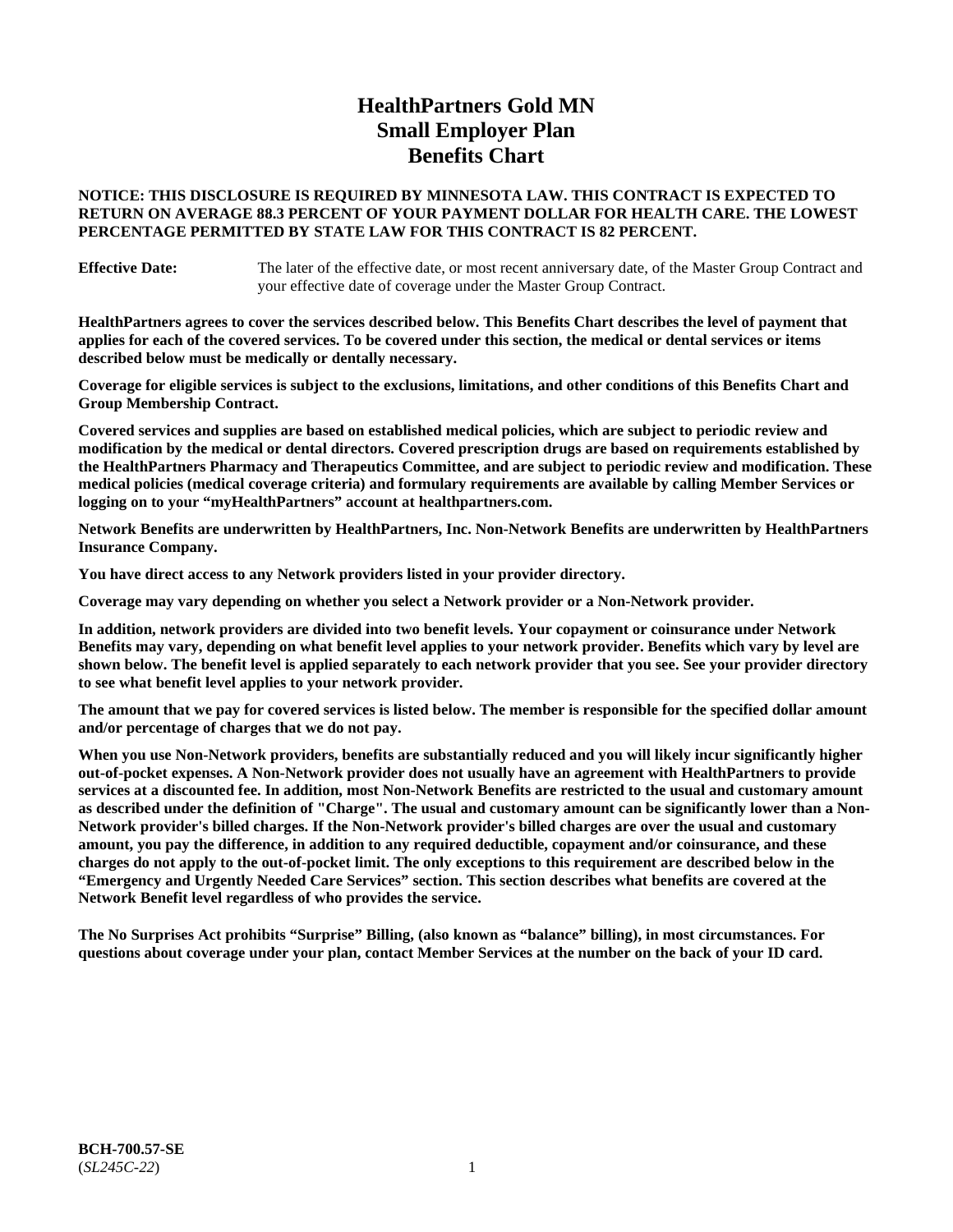# **These definitions apply to this Benefits Chart. They also apply to the Contract.**

| <b>Biosimilar Drugs:</b> | A prescription drug, approved by the Food and Drug Administration (FDA), that the FDA has<br>determined is biosimilar to and interchangeable with a biological brand name drug. Biosimilar<br>drugs are not considered generic drugs and are not covered under the generic drug benefit.                                                                                                                                                                                                                                                                                                                                           |
|--------------------------|------------------------------------------------------------------------------------------------------------------------------------------------------------------------------------------------------------------------------------------------------------------------------------------------------------------------------------------------------------------------------------------------------------------------------------------------------------------------------------------------------------------------------------------------------------------------------------------------------------------------------------|
| <b>Brand Name Drug:</b>  | A prescription drug, approved by the Food and Drug Administration (FDA), that is manufactured,<br>sold, or licensed for sale under a trademark by the pharmaceutical company that originally<br>researched and developed the drug. Brand name drugs have the same active-ingredient formula as<br>the generic version of the drug. However, generic drugs are manufactured and sold by other drug<br>manufacturers and are generally not available until after the patent on the brand name drug has<br>expired. A few brand name drugs may be covered at the generic drug benefit level if this is<br>indicated on the formulary. |
| <b>Calendar Year:</b>    | This is the 12-month period beginning 12:01 A.M. Central Time, on January 1, and ending 12:00<br>A.M. Central Time of the next following December 31.                                                                                                                                                                                                                                                                                                                                                                                                                                                                              |
| <b>Charge:</b>           | For covered services delivered by participating network providers, this is the provider's discounted<br>charge for a given medical/surgical service, procedure or item.                                                                                                                                                                                                                                                                                                                                                                                                                                                            |
|                          | For covered services delivered by non-network providers, a contracted rate may apply if such<br>arrangement is available to HealthPartners.                                                                                                                                                                                                                                                                                                                                                                                                                                                                                        |
|                          | For the Usual and Customary charge for covered services delivered by non-network providers, our<br>payment is calculated using one of the following options to be determined at HealthPartners'<br>discretion: 1) a percentage of the Medicare fee schedule; 2) a comparable schedule if the services<br>is not on the Medicare fee schedule; 3) a commercially reasonable rate for such service.                                                                                                                                                                                                                                  |
|                          | The Usual and Customary Charge is the maximum amount allowed that we consider in the<br>calculation of the payment of charges incurred for certain covered services. You must pay for any<br>charges above the usual and customary charge, and they do not apply to the out-of-pocket limit.                                                                                                                                                                                                                                                                                                                                       |
|                          | A charge is incurred for covered ambulatory medical and surgical services, on the date the service<br>or item is provided. A charge is incurred for covered inpatient services, on the date of admission to<br>a hospital. To be covered, a charge must be incurred on or after the member's effective date and<br>on or before the termination date.                                                                                                                                                                                                                                                                              |
| Copayment/Coinsurance:   | The specified dollar amount, or percentage, of charges incurred for covered services, which we do<br>not pay, but which a member must pay, each time a member receives certain medical services,<br>procedures or items. Our payment for those covered services or items begins after the copayment<br>or coinsurance is satisfied. Covered services or items requiring a copayment or coinsurance are<br>specified in this Benefits Chart.                                                                                                                                                                                        |
|                          | For services provided by a network provider:                                                                                                                                                                                                                                                                                                                                                                                                                                                                                                                                                                                       |
|                          | An amount which is listed as a flat dollar copayment is applied to a network provider's discounted<br>charges for a given service. However, if the network provider's discounted charge for a service or<br>item is less than the flat dollar copayment, you will pay the network provider's discounted charge.<br>An amount which is listed as a percentage of charges or coinsurance is based on the network<br>provider's discounted charges, calculated at the time the claim is processed, which may include an<br>agreed upon fee schedule rate for case rate or withhold arrangements.                                      |
|                          | For services provided by a non-network provider:                                                                                                                                                                                                                                                                                                                                                                                                                                                                                                                                                                                   |
|                          | Any copayment or coinsurance is applied to the lesser of the provider's charges or the usual and<br>customary charge for a service.                                                                                                                                                                                                                                                                                                                                                                                                                                                                                                |
|                          | A copayment or coinsurance is due at the time a service is provided, or when billed by the<br>provider. The copayment or coinsurance applicable for a scheduled visit with a network provider<br>will be collected for each visit, late cancellation and failed appointment. Services may not be<br>withheld for failure to pay a deductible or coinsurance at or prior to the time of service.                                                                                                                                                                                                                                    |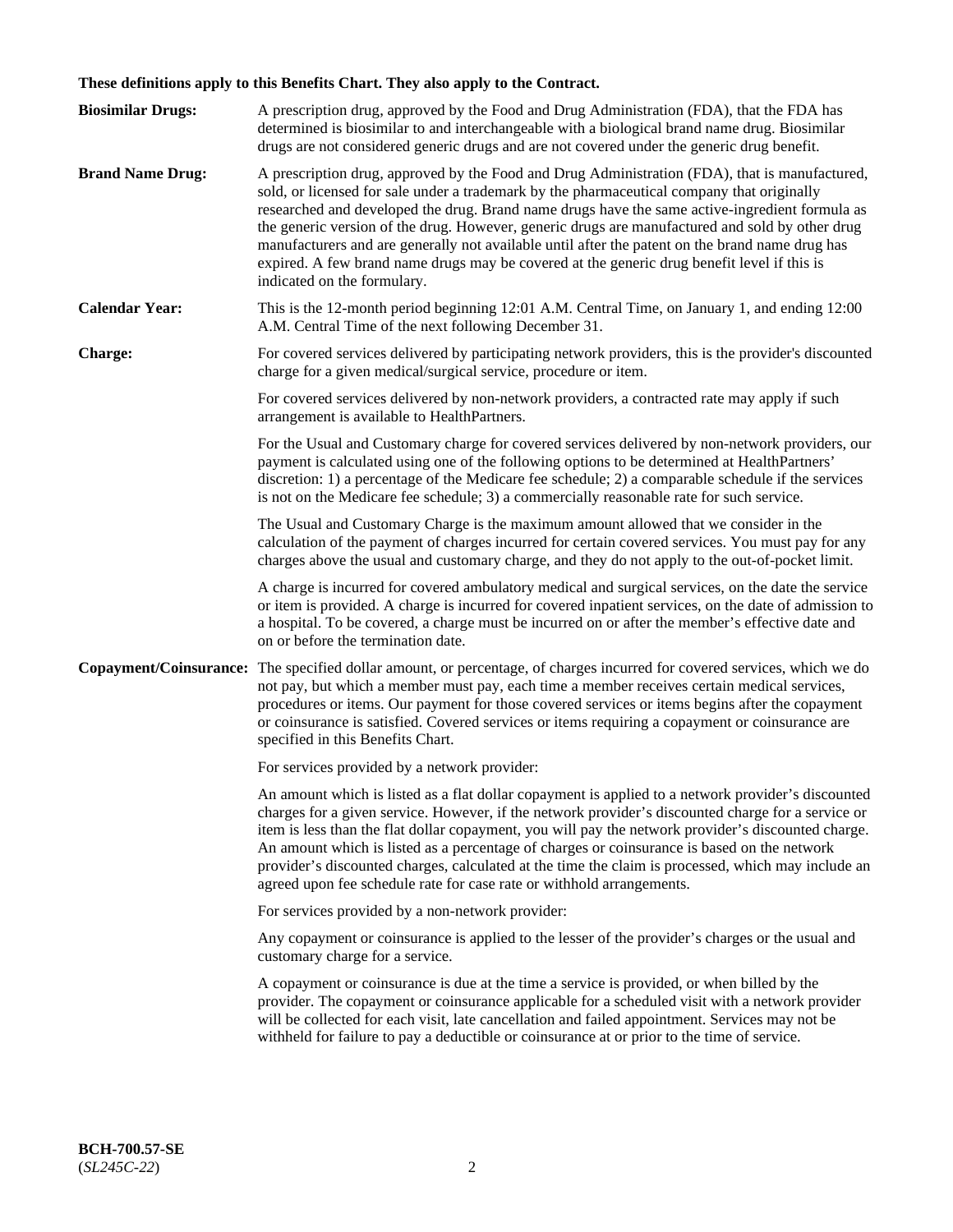| Deductible:                | The specified dollar amount of charges incurred for covered services, which we do not pay, but a<br>member or a family has to pay first in a calendar year. Our payment for those services or items<br>begins after the deductible is satisfied. For network providers, the amount of the charges that apply<br>to the deductible are based on the network provider's discounted charges, calculated at the time<br>the claim is processed, which may include an agreed upon fee schedule rate for case rate or<br>withhold arrangements. For non-network providers, the amount of charges that apply to the<br>deductible are the lesser of the provider's charges or the usual and customary charge for a service.                                                                                                                                                                                                                                                                                                                                                                                                                                                                                                                                             |
|----------------------------|------------------------------------------------------------------------------------------------------------------------------------------------------------------------------------------------------------------------------------------------------------------------------------------------------------------------------------------------------------------------------------------------------------------------------------------------------------------------------------------------------------------------------------------------------------------------------------------------------------------------------------------------------------------------------------------------------------------------------------------------------------------------------------------------------------------------------------------------------------------------------------------------------------------------------------------------------------------------------------------------------------------------------------------------------------------------------------------------------------------------------------------------------------------------------------------------------------------------------------------------------------------|
|                            | Any amounts paid or reimbursed by a third party, including but not limited to: point of service<br>rebates, manufacturer coupons, manufacturer debit cards or other forms of direct reimbursement to<br>a member for a product or service, will not apply toward your deductible, to the extent permitted<br>under state and federal law.                                                                                                                                                                                                                                                                                                                                                                                                                                                                                                                                                                                                                                                                                                                                                                                                                                                                                                                        |
|                            | Your plan has an embedded deductible. This means once a member meets the individual<br>deductible, the plan begins paying benefits for that person. If two or more members of the family<br>meet the family deductible, the plan begins paying benefits for all members of the family,<br>regardless of whether each member has met the individual deductible. However, a member may<br>not contribute more than the individual deductible toward the family deductible.                                                                                                                                                                                                                                                                                                                                                                                                                                                                                                                                                                                                                                                                                                                                                                                         |
|                            | All services are subject to the deductible unless otherwise indicated below in this Benefits Chart.                                                                                                                                                                                                                                                                                                                                                                                                                                                                                                                                                                                                                                                                                                                                                                                                                                                                                                                                                                                                                                                                                                                                                              |
| Formulary:                 | This is a current list, which may be revised from time to time, of formulary prescription drugs,<br>medications, equipment and supplies covered by us as indicated in the Benefits Chart which are<br>covered at the highest benefit level. Some drugs may require prior authorization to be covered as<br>formulary drugs. You may be granted an exception to the formulary that is available to you upon<br>request. These guidelines and procedures include exceptions to the formulary for anti-psychotic<br>prescription drugs prescribed to treat emotional disturbances or mental illness if your health care<br>provider (1) indicates to the dispensing pharmacist, orally or in writing, that the prescription must<br>be dispensed as indicated and (2) certifies in writing to us that the prescribed drug will best treat<br>your condition. Also, you may continue to receive certain non-formulary prescription drugs for<br>diagnosed mental illness or emotional disturbance when our formulary changes or you change<br>health plans for up to one year following the change. We also have written guidelines and<br>procedures for granting formulary exceptions for other drugs that are available to you upon request<br>or on our website. |
|                            | <b>HMO Formulary Exception Process (including antipsychotic drugs).</b> If you are prescribed a<br>drug, we must promptly grant you an exception to our formulary when your health care provider<br>indicates to us that:                                                                                                                                                                                                                                                                                                                                                                                                                                                                                                                                                                                                                                                                                                                                                                                                                                                                                                                                                                                                                                        |
|                            | (1) the formulary drug causes an adverse reaction to the patient;<br>(2) the formulary drug is contraindicated for the patient; or<br>(3) the health care provider demonstrates that the prescription drug must be dispensed as written<br>to provide maximum medical benefit to the patient.                                                                                                                                                                                                                                                                                                                                                                                                                                                                                                                                                                                                                                                                                                                                                                                                                                                                                                                                                                    |
|                            | The formulary, and information on drugs that require authorization, are available by calling<br>Member Services or logging on to your "myHealthPartners" account at healthpartners.com.                                                                                                                                                                                                                                                                                                                                                                                                                                                                                                                                                                                                                                                                                                                                                                                                                                                                                                                                                                                                                                                                          |
|                            | Formulary Changes. The formulary may change throughout the year. If you are affected by a<br>formulary change, you will receive at least 30 days' advanced notice of that change, and you<br>may request a formulary exception.                                                                                                                                                                                                                                                                                                                                                                                                                                                                                                                                                                                                                                                                                                                                                                                                                                                                                                                                                                                                                                  |
| <b>Generic Drug:</b>       | A prescription drug, approved by the Food and Drug Administration (FDA) that the FDA has<br>determined is comparable to a brand name drug product in dosage form, strength, route of<br>administration, quality, intended use and documented bioequivalence. Generally, generic drugs<br>cost less than brand name drugs. Some brand name drugs may be covered at the generic drug<br>benefit level if this is indicated on the formulary.                                                                                                                                                                                                                                                                                                                                                                                                                                                                                                                                                                                                                                                                                                                                                                                                                       |
| <b>Non-Formulary Drug:</b> | This is a prescription drug approved by the Food and Drug Administration (FDA) that is not on<br>the formulary, is medically necessary and is not investigative or otherwise excluded under this<br>Benefits Chart.                                                                                                                                                                                                                                                                                                                                                                                                                                                                                                                                                                                                                                                                                                                                                                                                                                                                                                                                                                                                                                              |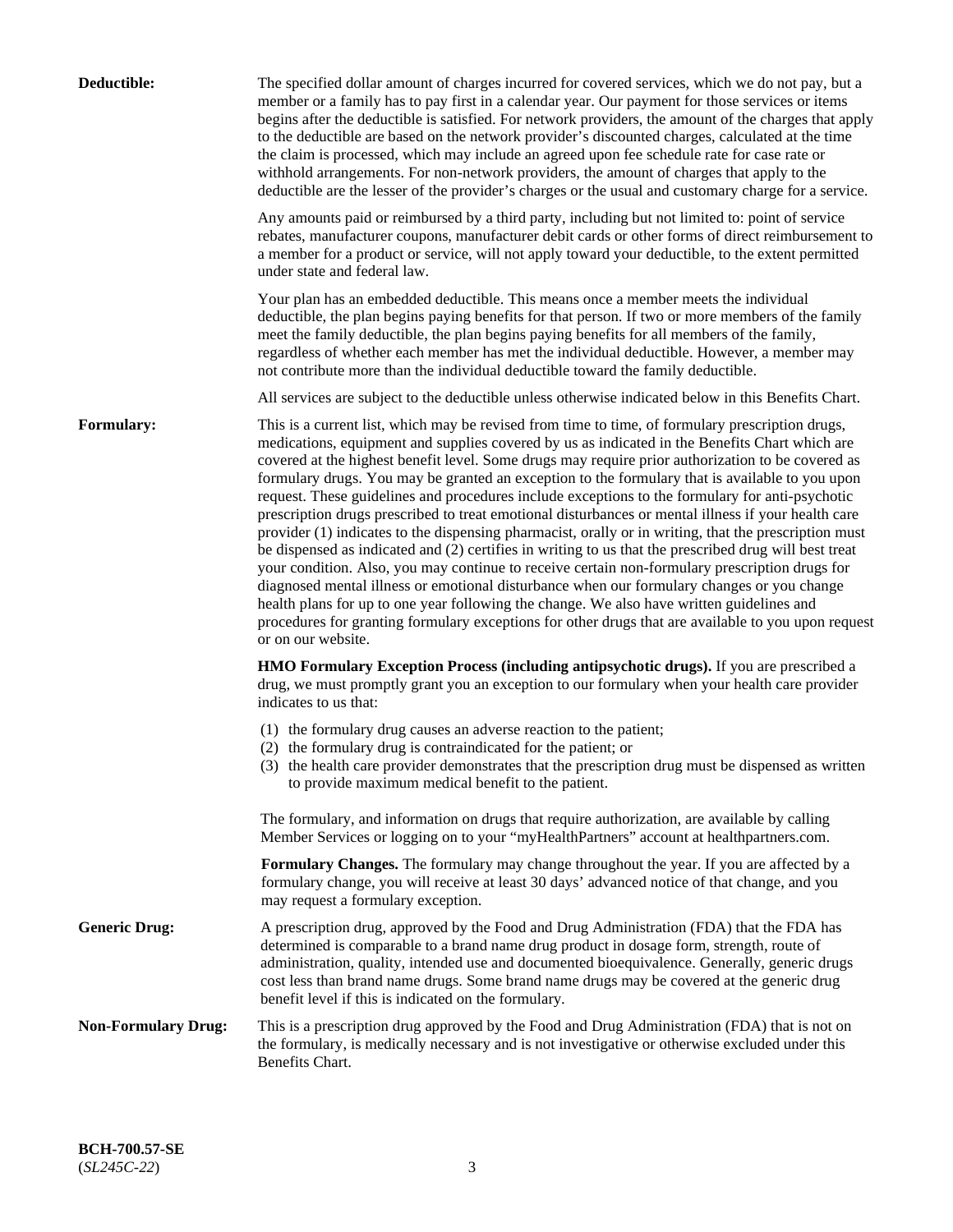| <b>Out-of-Pocket Expenses:</b> | You pay the specified copayments/coinsurance and deductibles applicable for particular services,<br>subject to the out-of-pocket limit described below. These amounts are in addition to the monthly<br>enrollment payments.                                                                                                                                                                                                                                                                                                        |
|--------------------------------|-------------------------------------------------------------------------------------------------------------------------------------------------------------------------------------------------------------------------------------------------------------------------------------------------------------------------------------------------------------------------------------------------------------------------------------------------------------------------------------------------------------------------------------|
| <b>Out-of-Pocket Limit:</b>    | You pay the copayments/coinsurance and deductibles for covered services, to the individual or<br>family out-of-pocket limit. Thereafter we cover 100% of the charges incurred for all other covered<br>services, for the rest of the calendar year. You pay amounts greater than the out-of-pocket limit if<br>you exceed any visit or day limits.                                                                                                                                                                                  |
|                                | Non-Network Benefits above the usual and customary charge (see definition of charge above) do<br>not apply to the out-of-pocket limit.                                                                                                                                                                                                                                                                                                                                                                                              |
|                                | Non-Network benefits for transplant surgery do not apply to the out-of-pocket limit.                                                                                                                                                                                                                                                                                                                                                                                                                                                |
|                                | Any amounts paid or reimbursed by a third party, including but not limited to: point of service<br>rebates, manufacturer coupons, manufacturer debit cards or other forms of direct reimbursement to<br>a member for a product or service, will not apply as an out of pocket expense, to the extent<br>permitted under state and federal law.                                                                                                                                                                                      |
|                                | You are responsible to keep track of the out-of-pocket expenses. Contact our Member Services<br>department for assistance in determining the amount paid by the enrollee for specific eligible<br>services received. Claims for reimbursement under the out-of-pocket limit provisions are subject<br>to the same time limits and provisions described under the "Claims Provisions" section of the<br>Contract.                                                                                                                    |
| <b>Specialty Drug List:</b>    | This is a current list, which may be revised from time to time, of prescription drugs, medications,<br>equipment and supplies, which are typically bio-pharmaceuticals. The purpose of a specialty drug<br>list is to facilitate enhanced monitoring of complex therapies used to treat specific conditions.<br>Specialty drugs are covered by us as indicated in this Benefits Chart. The specialty drug list is<br>available by calling Member Services or logging on to your "myHealthPartners" account at<br>healthpartners.com |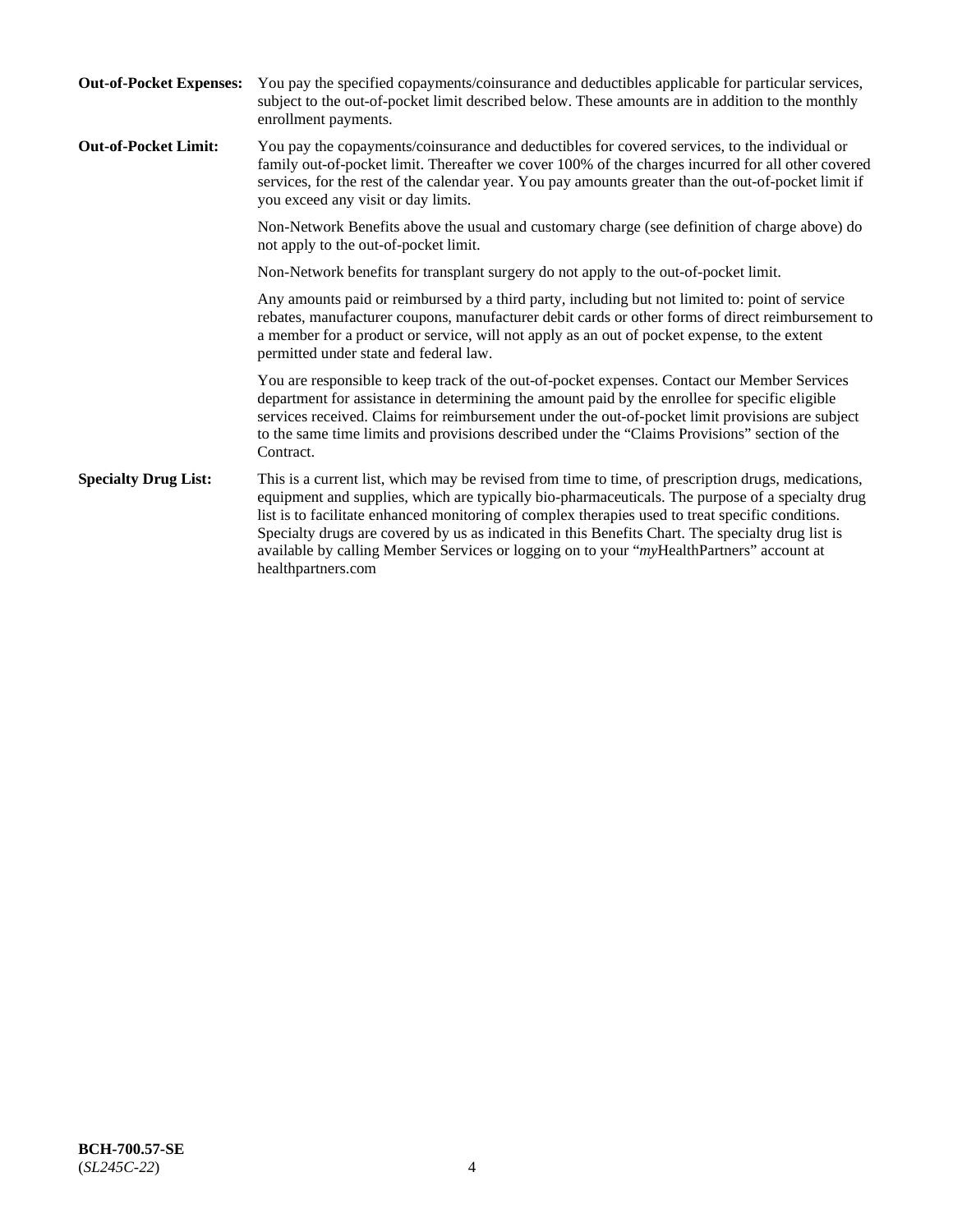# **DEDUCTIBLES AND OUT-OF-POCKET LIMITS**

### **Individual Calendar Year Deductible**

*Select Tier*

| Network Benefits | <b>Non-Network Benefits</b> |
|------------------|-----------------------------|
| \$100            | \$10,000                    |

*Standard Tier*

| <b>Network Benefits</b> | <b>Non-Network Benefits</b> |
|-------------------------|-----------------------------|
| $\frac{1}{2}$ \$1,000   | \$10,000                    |

#### **Family Calendar Year Deductible**

*Select Tier*

| <b>Network Benefits</b> | <b>Non-Network Benefits</b> |
|-------------------------|-----------------------------|
| \$300                   | \$20,000                    |

*Standard Tier*

| <b>Network Benefits</b> | <b>Non-Network Benefits</b> |
|-------------------------|-----------------------------|
| \$3,000                 | \$20,000                    |

The deductibles under the Select Tier Network Benefits and Standard Tier Network Benefits are combined. Separate deductibles must be satisfied under the Network Benefits and Non-Network Benefits.

Your plan has an embedded deductible. This means once a member meets the individual deductible, the plan begins paying benefits for that person. If two or more members of the family meet the family deductible, the plan begins paying benefits for all members of the family, regardless of whether each member has met the individual deductible. However, a member may not contribute more than the individual deductible toward the family deductible.

Any amounts paid or reimbursed by a third party, including but not limited to: point of service rebates, manufacturer coupons, debit cards or other forms of direct reimbursement to a member for a product or service, will not apply toward your deductible, to the extent permitted under state and federal law.

#### **Individual Calendar Year Out-of-Pocket Limit**

| Network Benefits | <b>Non-Network Benefits</b> |
|------------------|-----------------------------|
| \$6,500          | \$30,000                    |

### **Family Calendar Year Out-of-Pocket Limit**

| <b>Network Benefits</b> | <b>Non-Network Benefits</b> |
|-------------------------|-----------------------------|
| \$13,000                | \$60,000                    |

Separate Out-of-Pocket Limits must be satisfied under the Network Benefits and Non-Network Benefits.

Non-Network Benefits above the usual and customary charge will not apply toward the individual or family out-of-pocket limit.

Non-Network benefits for transplant surgery do not apply to the out-of-pocket limit.

Any amounts paid or reimbursed by a third party, including but not limited to: point of service rebates, manufacturer coupons, manufacturer debit cards or other forms of direct reimbursement to a member for a product or service, will not apply as an out of pocket expense, to the extent permitted under state and federal law.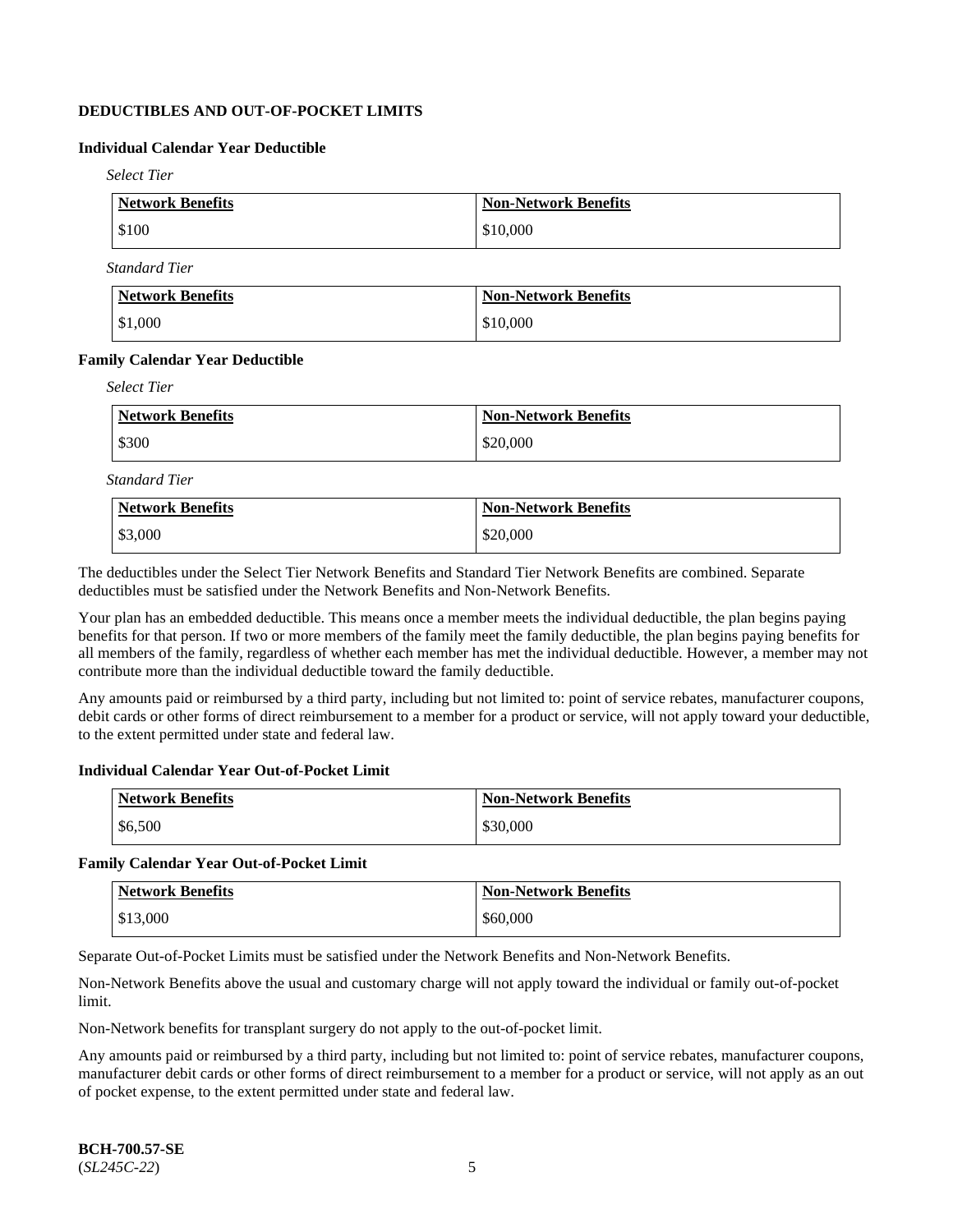# **AMBULANCE AND MEDICAL TRANSPORTATION**

### **Covered Services:**

We cover ambulance and medical transportation for medical emergencies.

We also cover medically necessary, non-emergency medical transportation if it meets our medical coverage criteria.

Covered services and supplies are based on established medical policies, which are subject to periodic review and modification by the medical or dental directors. These medical policies (medical coverage criteria) and applicable prior authorization requirements are available by calling Member Services or logging on to your "myHealthPartners" account at [healthpartners.com.](https://www.healthpartners.com/hp/index.html)

*Subject to the Standard Tier Deductibles*

| <b>Network Benefits</b>      | <b>Non-Network Benefits</b> |
|------------------------------|-----------------------------|
| 70% of the charges incurred. | See Network Benefits.       |

### **Not Covered:**

See "Services Not Covered" in the Group Membership Contract.

# **BEHAVIORAL HEALTH SERVICES**

#### **Covered Services:**

Covered services are based on established medical policies, which are subject to periodic review and modification by the medical directors. These medical policies (medical coverage criteria) are available by calling Member Services or logging on to your "*my*HealthPartners" account at [healthpartners.com.](http://www.healthpartners.com/)

You have rights to parity in mental health and substance use disorder treatment as required by the federal Mental Health Parity and Addiction Equity Act and Minnesota Statutes, section 62Q.47. These laws require:

- That mental health and substance use disorder services be covered on the same basis as medical services;
- That cost-sharing for mental health and substance use disorder services can be no more restrictive than cost-sharing for similar medical services;
- That treatment restrictions and limitation such as prior authorization and medical necessity can be no more restrictive than for similar medical services;
- That if enrollees have concerns they can call Member Services, file a complaint with HealthPartners, or file a complaint with the Minnesota Department of Health.

#### **Mental health services**

We cover services for: mental health diagnoses as described in the Diagnostic and Statistical Manual of Mental Disorders – Fifth Edition (DSM-5) (most recent edition).

We also provide coverage for mental health treatment ordered by a Minnesota court under a valid court order that is issued on the basis of a behavioral care evaluation performed by a licensed psychiatrist or doctoral level licensed psychologist, which includes a diagnosis and an individual treatment plan for care in the most appropriate, least restrictive environment. We must be given a copy of the court order and the behavioral care evaluation, the service must be a covered benefit under this plan, and the service must be provided by a network provider, or other provider as required by law. We cover the evaluation upon which the court order was based if it was provided by a network provider. We also provide coverage for the initial mental health evaluation of a child, regardless of whether that evaluation leads to a court order for treatment, if the evaluation is ordered by a Minnesota juvenile court.

**Outpatient services, including intensive outpatient and day treatment:** We cover medically necessary outpatient professional mental health services for evaluation, crisis intervention, and treatment of mental health disorders.

A comprehensive diagnostic assessment will be used as the basis for a determination by a mental health professional, concerning the appropriate treatment and the extent of services required.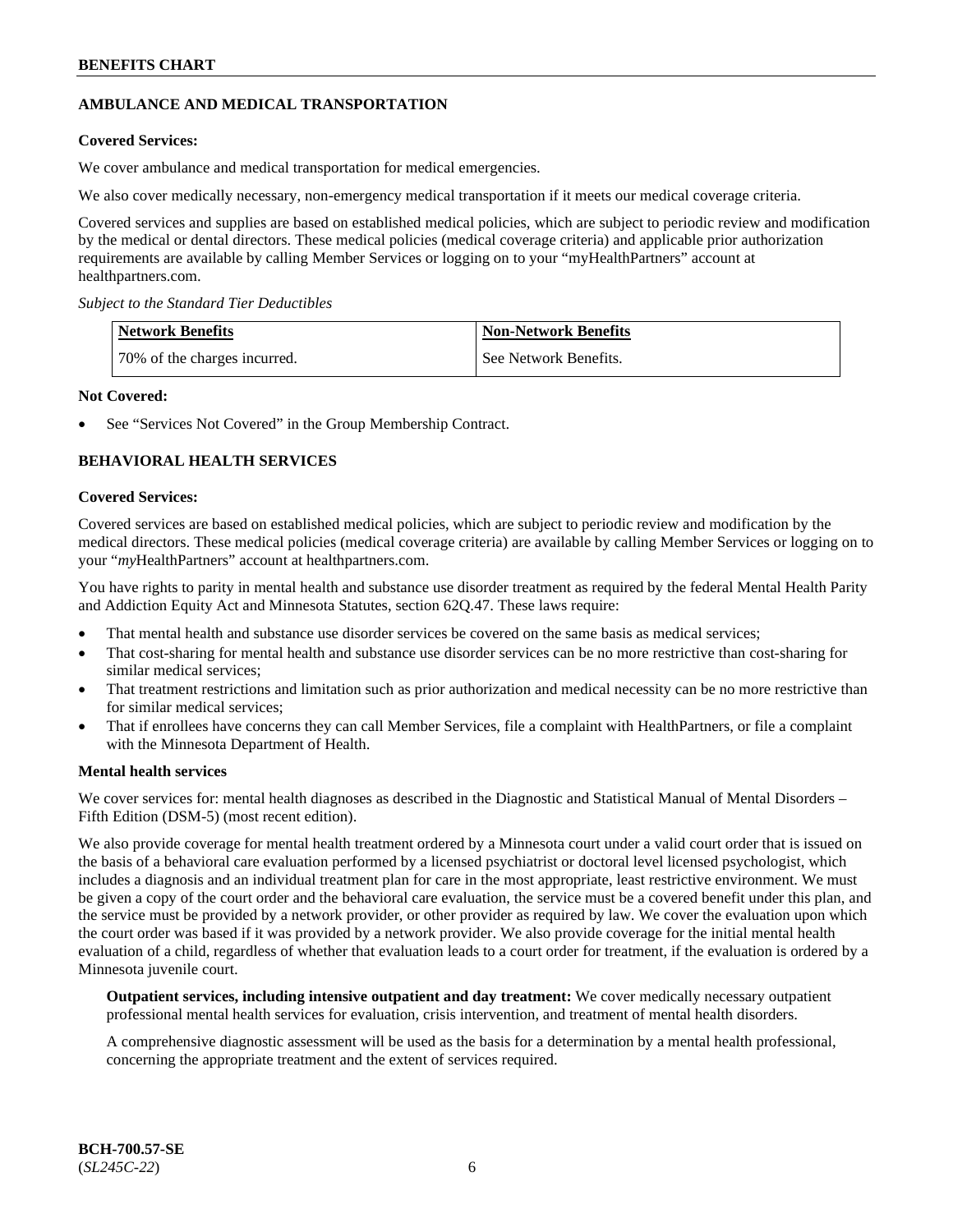Outpatient services we cover for a diagnosed mental health condition include the following:

- Individual, group, family, and multi-family therapy;
- Medication management provided by a physician, certified nurse practitioner, or physician's assistant;
- Psychological testing services for the purposes of determining the differential diagnoses and treatment planning for patients currently receiving behavioral health services;
- Day treatment and intensive outpatient services in a licensed program;
- Partial hospitalization services in a licensed hospital or community mental health center;
- Psychotherapy and nursing services provided in the home if authorized by us; and
- Treatment for gender dysphoria.

| <b>Network Benefits</b>                                                                                                                                                                                                                                        | <b>Non-Network Benefits</b>  |
|----------------------------------------------------------------------------------------------------------------------------------------------------------------------------------------------------------------------------------------------------------------|------------------------------|
| 100% of the charges incurred, subject to a member<br>copayment of \$10 per visit.<br>Deductible does not apply.<br>For family therapy, only one member copayment will<br>be charged, regardless of the number of members<br>primarily involved in the therapy. | 50% of the charges incurred. |

#### **Group therapy**

| <b>Network Benefits</b>                                                                                        | <b>Non-Network Benefits</b>  |
|----------------------------------------------------------------------------------------------------------------|------------------------------|
| 100% of the charges incurred, subject to a member<br>copayment of \$5 per visit.<br>Deductible does not apply. | 50% of the charges incurred. |

**Inpatient services, including mental health residential treatment services:** We cover the following:

- Medically necessary inpatient services in a hospital and professional services for treatment of mental health disorders. Medical stabilization is covered under inpatient hospital services in the "Hospital and Skilled Nursing Facility Services" section; and
- Medically necessary mental health residential treatment services. This care must be authorized by us and provided by a hospital or residential behavioral health treatment facility licensed by the local state or Department of Health and Human Services. Services not covered under this benefit include halfway houses, group homes, extended care facilities, shelter services, correctional services, detention services, transitional services, group residential services, foster care services and wilderness programs.

*Select Tier - Subject to the Select Tier Deductibles*

| Network Benefits             | <b>Non-Network Benefits</b>  |
|------------------------------|------------------------------|
| 70% of the charges incurred. | 50% of the charges incurred. |

*Standard Tier - Subject to the Standard Tier Deductibles*

| <b>Network Benefits</b>      | <b>Non-Network Benefits</b>  |
|------------------------------|------------------------------|
| 70% of the charges incurred. | 50% of the charges incurred. |

#### **Substance use disorder (SUD) services**

We cover medically necessary services for assessments by a licensed alcohol and drug counselor and treatment of substanceuse disorders as defined in the latest edition of the DSM-5.

**Outpatient services, including intensive outpatient and day treatment:** We cover medically necessary outpatient professional services for the diagnosis and treatment of substance use disorders. Substance use disorder treatment programs must be licensed by the applicable state agency.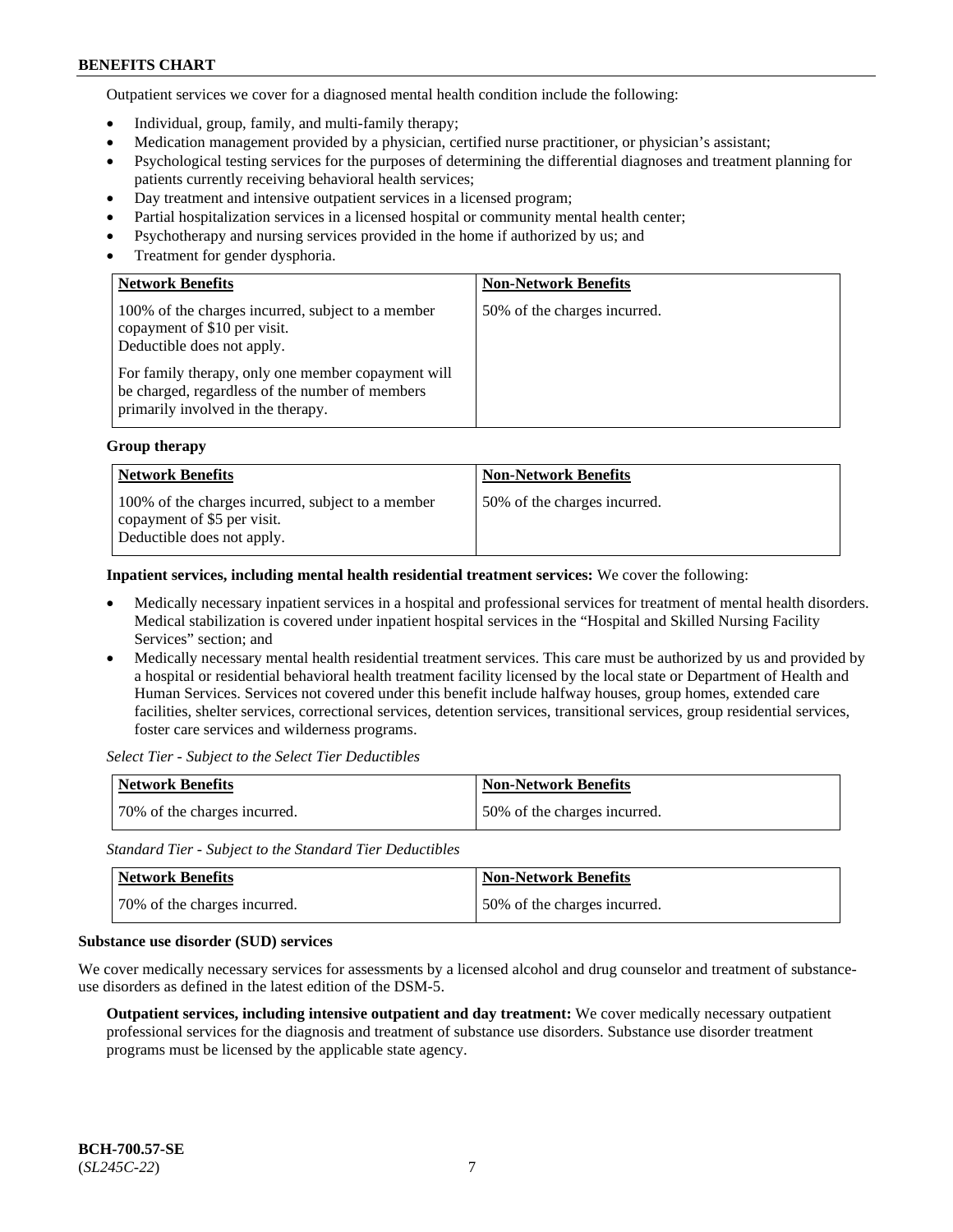Outpatient services we cover for a diagnosed substance use disorder include the following:

- Individual, group, family, and multi-family therapy provided in an office setting;
- Opiate replacement therapy including methadone and buprenorphine treatment; and
- Day treatment and intensive outpatient services in a licensed program.

| <b>Network Benefits</b>                                                                                                                     | <b>Non-Network Benefits</b>  |
|---------------------------------------------------------------------------------------------------------------------------------------------|------------------------------|
| 100% of the charges incurred, subject to a member<br>copayment of \$10 per visit.<br>Deductible does not apply.                             | 50% of the charges incurred. |
| For family therapy, only one member copayment will<br>be charged, regardless of the number of members<br>primarily involved in the therapy. |                              |

**Inpatient services:** We cover the following:

- Medically necessary inpatient services in a hospital or primary residential treatment in a licensed substance use disorder treatment center. Primary residential treatment is an intensive residential treatment program of limited duration, typically 30 days or less.
- Services provided in a hospital that is licensed by the local state and accredited by Medicare.
- Detoxification services in a hospital or community detoxification facility if it is licensed by the local Department of Health and Human Services.

*Select Tier - Subject to the Select Tier Deductibles*

| Network Benefits             | <b>Non-Network Benefits</b>  |
|------------------------------|------------------------------|
| 70% of the charges incurred. | 50% of the charges incurred. |

*Standard Tier - Subject to the Standard Tier Deductibles*

| Network Benefits             | Non-Network Benefits         |
|------------------------------|------------------------------|
| 70% of the charges incurred. | 50% of the charges incurred. |

### **Not Covered:**

See "Services Not Covered" in the Group Membership Contract.

# **CHIROPRACTIC SERVICES**

### **Covered Services:**

We cover chiropractic services for rehabilitative care, provided to diagnose and treat acute neuromusculo-skeletal conditions.

Massage therapy which is performed in conjunction with other treatment/modalities by a chiropractor, is part of a prescribed treatment plan and is not billed separately is covered.

| Network Benefits                                                                                                | <b>Non-Network Benefits</b>                                           |
|-----------------------------------------------------------------------------------------------------------------|-----------------------------------------------------------------------|
| 100% of the charges incurred, subject to a member<br>copayment of \$50 per visit.<br>Deductible does not apply. | 50% of the charges incurred.<br>Limit of 20 visits per calendar year. |

### **Not Covered:**

- Massage therapy for the purpose of comfort or convenience of the member.
- See "Services Not Covered" in the Group Membership Contract.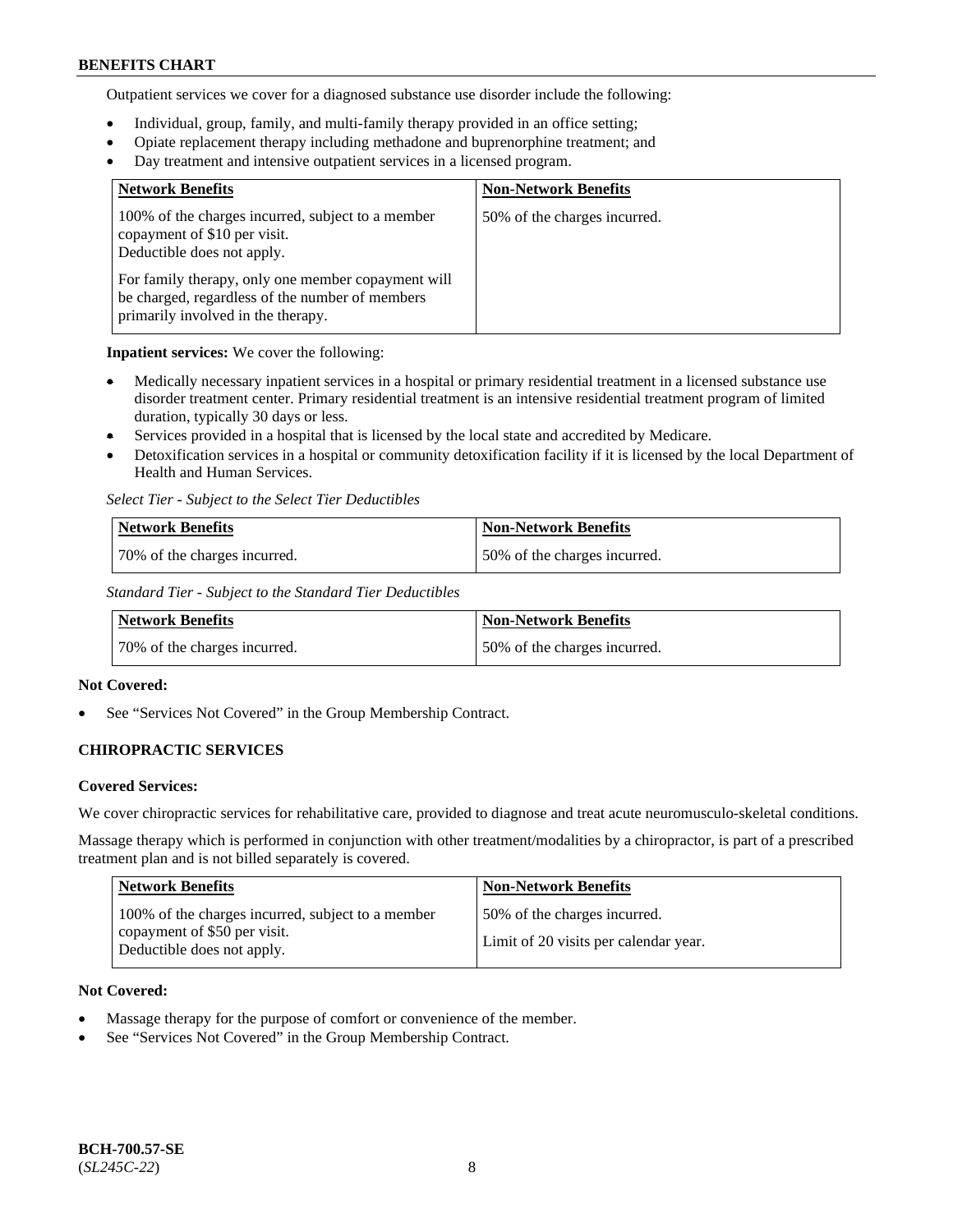# **CLINICAL TRIALS**

### **Covered Services:**

We cover certain routine services if you participate in a Phase I, Phase II, Phase III or Phase IV clinical trial that is conducted in relation to the prevention, detection, or treatment of cancer or other life-threatening disease or condition as defined in the Affordable Care Act. We cover routine patient costs for services that would be eligible under this Benefits Chart if the service was provided outside of a clinical trial.

| <b>Network Benefits</b>                                | <b>Non-Network Benefits</b>                            |
|--------------------------------------------------------|--------------------------------------------------------|
| Coverage level is same as corresponding Network        | Coverage level is same as corresponding Non-Network    |
| Benefit, depending on type of service provided such as | Benefit, depending on type of service provided such as |
| Office Visits for Illness or Injury, Inpatient or      | Office Visits for Illness or Injury, Inpatient or      |
| <b>Outpatient Hospital Services.</b>                   | <b>Outpatient Hospital Services.</b>                   |

### **Not Covered:**

- The investigative item, device or service itself.
- Items or services that are provided solely to satisfy data collection and analysis needs and that are not used in the direct clinical management of the patient.
- A service that is clearly inconsistent with widely accepted and established standards of care for a particular diagnosis.
- See "Services Not Covered" in the Group Membership Contract.

# **DENTAL SERVICES**

# **Covered Services:**

We cover services as described below.

**Accidental dental services:** We cover dentally necessary services to treat and restore damage done to sound, natural, unrestored teeth as a result of an accidental injury. Coverage is for damage caused by external trauma to face and mouth only, not for cracked or broken teeth which result from biting or chewing. We cover restorations, root canals, crowns and replacement of teeth lost that are directly related to the accident in which the member was involved. We cover initial exams, xrays, and palliative treatment including extractions, and other oral surgical procedures directly related to the accident. Subsequent treatment must be initiated within the specified time-frame and must be directly related to the accident. We do not cover restoration and replacement of teeth that are not "sound and natural" at the time of the accident.

Full mouth rehabilitation to correct occlusion (bite) and malocclusion (misaligned teeth not due to the accident) are not covered.

When an implant-supported dental prosthetic treatment is pursued, the accidental dental benefit will be applied to the prosthetic procedure. Benefits are limited to the amount that would be paid toward the placement of a removable dental prosthetic appliance that could be used in the absence of implant treatment. Care must be provided or pre-authorized by a HealthPartners dentist.

*Subject to the Standard Tier Deductibles*

| <b>Network Benefits</b>      | Non-Network Benefits         |
|------------------------------|------------------------------|
| 70% of the charges incurred. | 50% of the charges incurred. |

For all accidental dental services, treatment and/or restoration must be initiated within six months of the date of the injury. Coverage is limited to the initial course of treatment and/or initial restoration. Services must be provided within twenty-four months of the date of injury to be covered.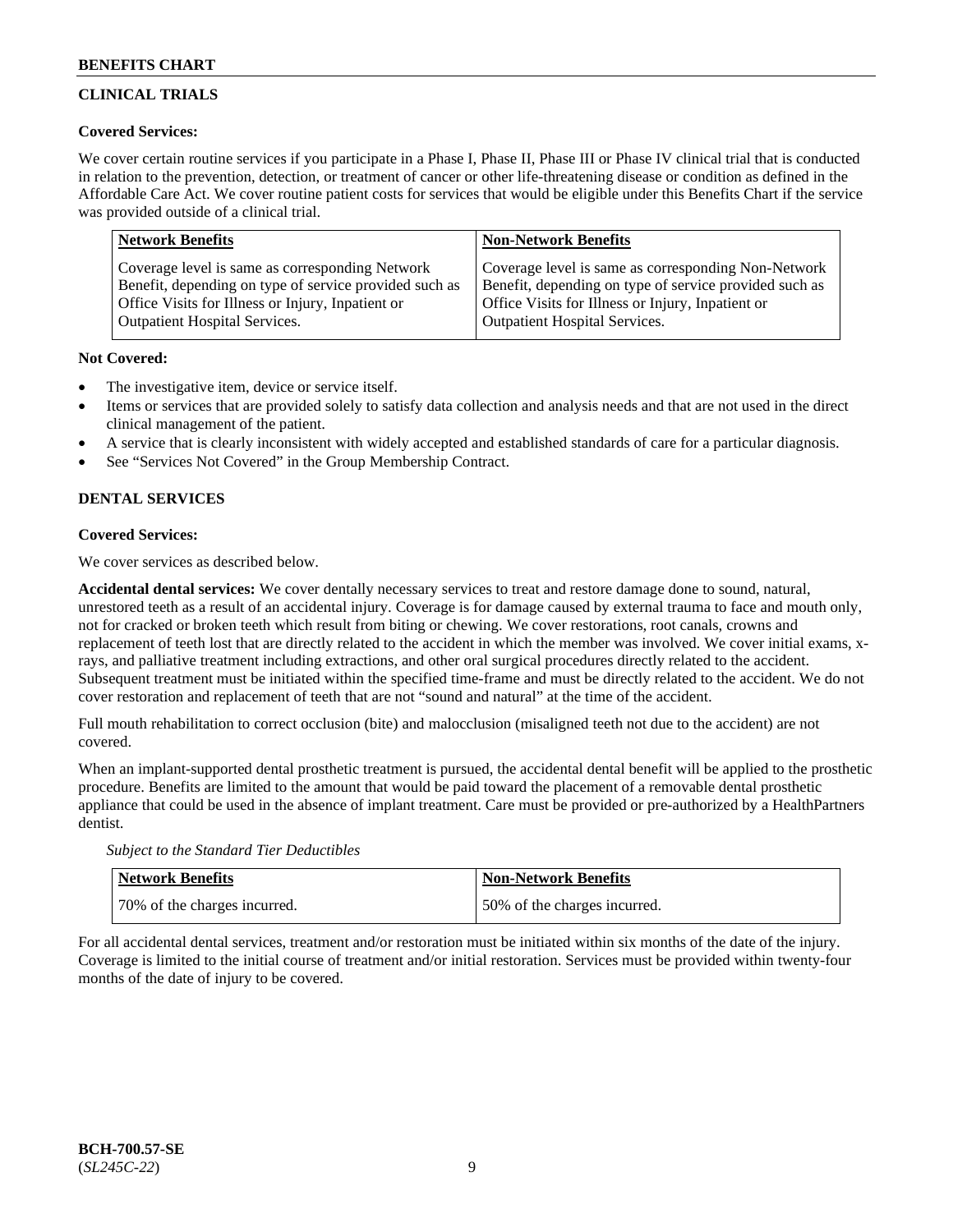# **Medical referral dental services**

**Medically necessary outpatient dental services:** We cover medically necessary outpatient dental services. Coverage is limited to dental services required for treatment of an underlying medical condition, e.g., removal of teeth to complete radiation treatment for cancer of the jaw, cysts and lesions.

| <b>Network Benefits</b>                                                                                         | <b>Non-Network Benefits</b>  |
|-----------------------------------------------------------------------------------------------------------------|------------------------------|
| 100% of the charges incurred, subject to a member<br>copayment of \$50 per visit.<br>Deductible does not apply. | 50% of the charges incurred. |

**Medically necessary hospitalization and anesthesia for dental care:** We cover medically necessary hospitalization for dental care. This is limited to charges incurred by a member who: (1) is a child under age 5; (2) is severely disabled; (3) has a medical condition and requires hospitalization or general anesthesia for dental care treatment; or (4) is a child between age 5 and 12 and care in dental offices has been attempted unsuccessfully and usual methods of behavior modification have not been successful, or when extensive amounts of restorative care, exceeding four appointments, are required. Coverage is limited to facility and anesthesia charges. Oral surgeon/dentist professional fees are not covered.

*Select Tier - Subject to the Select Tier Deductibles*

| Network Benefits             | <b>Non-Network Benefits</b>  |
|------------------------------|------------------------------|
| 70% of the charges incurred. | 50% of the charges incurred. |

*Standard Tier - Subject to the Standard Tier Deductibles*

| Network Benefits             | <b>Non-Network Benefits</b>  |
|------------------------------|------------------------------|
| 70% of the charges incurred. | 50% of the charges incurred. |

**Medical complications of dental care:** We cover medical complications of dental care. Treatment must be medically necessary care and related to medical complications of non-covered dental care, including complications of the head, neck, or substructures.

| <b>Network Benefits</b>                                                                                         | <b>Non-Network Benefits</b>  |
|-----------------------------------------------------------------------------------------------------------------|------------------------------|
| 100% of the charges incurred, subject to a member<br>copayment of \$50 per visit.<br>Deductible does not apply. | 50% of the charges incurred. |

**Oral surgery**: We cover oral surgery. Coverage is limited to treatment of medical conditions requiring oral surgery, such as treatment of oral neoplasm, non-dental cysts, fracture of the jaws, trauma of the mouth and jaws.

| <b>Network Benefits</b>                                                                                         | <b>Non-Network Benefits</b>  |
|-----------------------------------------------------------------------------------------------------------------|------------------------------|
| 100% of the charges incurred, subject to a member<br>copayment of \$50 per visit.<br>Deductible does not apply. | 50% of the charges incurred. |

**Treatment of cleft lip and cleft palate:** We cover treatment of cleft lip and cleft palate of a dependent child to age 26, including orthodontic treatment and oral surgery directly related to the cleft. Benefits are limited to inpatient or outpatient expenses arising from medical and dental treatment that was scheduled or initiated prior to the dependent turning age 19. Dental services that are not required for the treatment of cleft lip or cleft palate are not covered. If a dependent child covered under this Contract is also covered under a dental plan which includes orthodontic services, that dental plan shall be considered primary for the necessary orthodontic services. Oral appliances are subject to the same copayment, conditions and limitations as durable medical equipment.

| Network Benefits                                                                                                | <b>Non-Network Benefits</b>  |
|-----------------------------------------------------------------------------------------------------------------|------------------------------|
| 100% of the charges incurred, subject to a member<br>copayment of \$50 per visit.<br>Deductible does not apply. | 50% of the charges incurred. |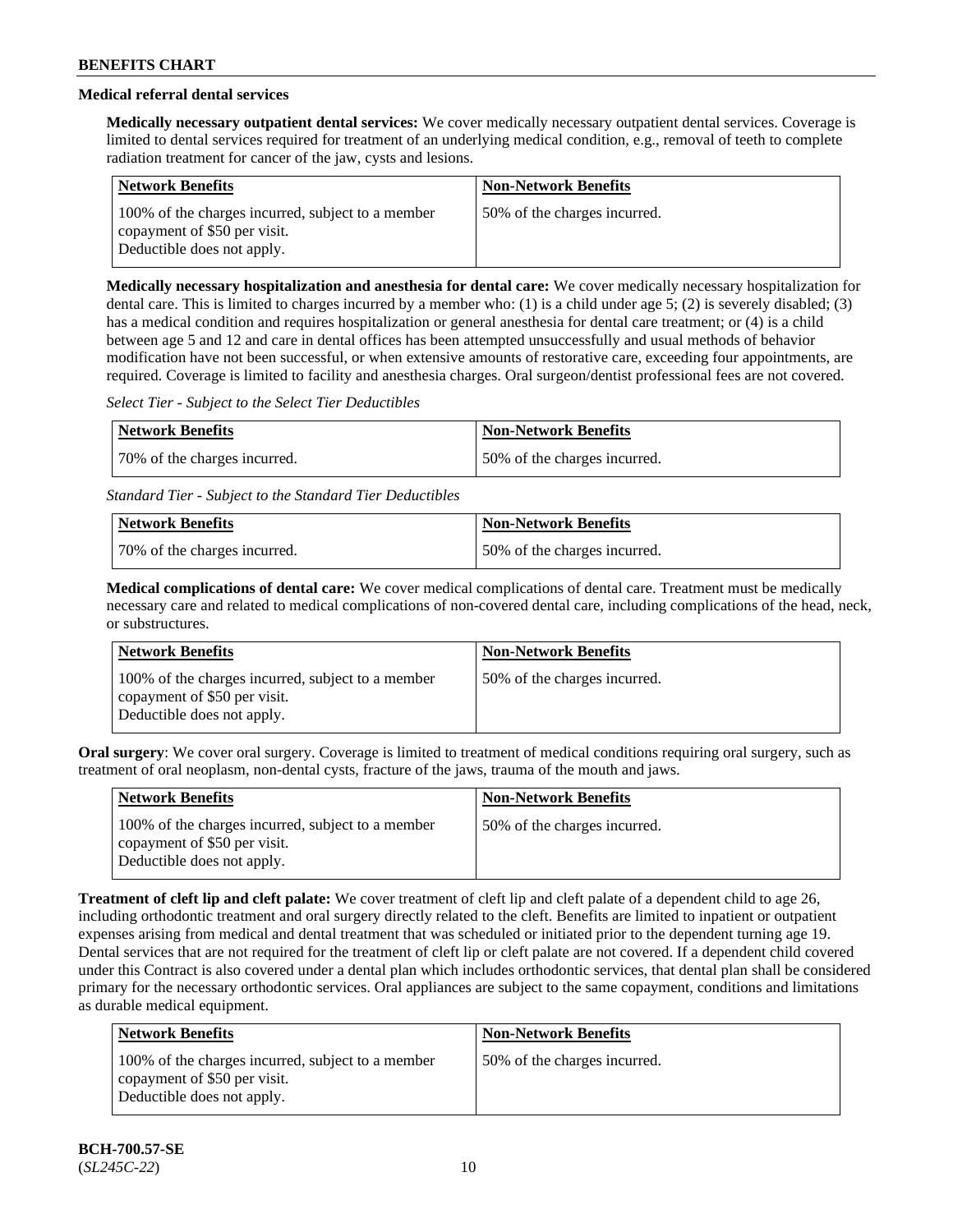**Treatment of temporomandibular disorder (TMD) and craniomandibular disorder (CMD):** We cover surgical and nonsurgical treatment of temporomandibular disorder (TMD) and craniomandibular disorder (CMD), which is medically necessary care. Dental services which are not required to directly treat TMD or CMD are not covered.

| <b>Network Benefits</b>                                                                                         | <b>Non-Network Benefits</b>  |
|-----------------------------------------------------------------------------------------------------------------|------------------------------|
| 100% of the charges incurred, subject to a member<br>copayment of \$50 per visit.<br>Deductible does not apply. | 50% of the charges incurred. |

### **Not Covered:**

- Dental treatment, procedures or services not listed in this Benefits Chart.
- Accident related dental services if treatment is (1) provided to teeth which are not sound and natural, (2) to teeth which have been restored, (3) initiated beyond six months from the date of the injury, (4) received beyond the initial treatment or restoration or (5) received beyond twenty-four months from the date of injury.
- Oral surgery to remove wisdom teeth.
- Orthognathic treatment or procedures and all related services, unless it is required to treat TMD or CMD and it meets our medical coverage criteria.
- See "Services Not Covered" in the Group Membership Contract.

# **DIABETES AND HYPERTENSION DISEASE MANAGEMENT PROGRAM**

#### **Covered Services:**

If you meet criteria for coverage, you may qualify for the Diabetes and/or Hypertension Disease Management Program.

The program covers group health coaching which focuses on weight loss, exercise, behavior modification and health education through Omada Health.

| <b>Network Benefits</b>                                     | <b>Non-Network Benefits</b> |
|-------------------------------------------------------------|-----------------------------|
| 100% of the charges incurred.<br>Deductible does not apply. | Not applicable.             |

### **Not Covered:**

See "Services Not Covered" in the Group Membership Contract.

### **DIABETIC EQUIPMENT AND SUPPLIES**

### **Covered Services:**

We cover physician prescribed medically appropriate and necessary drugs and supplies used in the management and treatment of diabetes for members with gestational, Type I or Type II diabetes including durable diabetic equipment and disposable supplies, as described below.

Certain items are only covered if your condition meets our coverage criteria and obtained through an authorized vendor. For more information on what we cover and any prior authorization requirements, call Member Services or log on to your "*my*HealthPartners" account at [healthpartners.com.](http://www.healthpartners.com/)

Insulin and medications for diabetes are covered as outpatient drugs under the "Prescription Drug Services" section.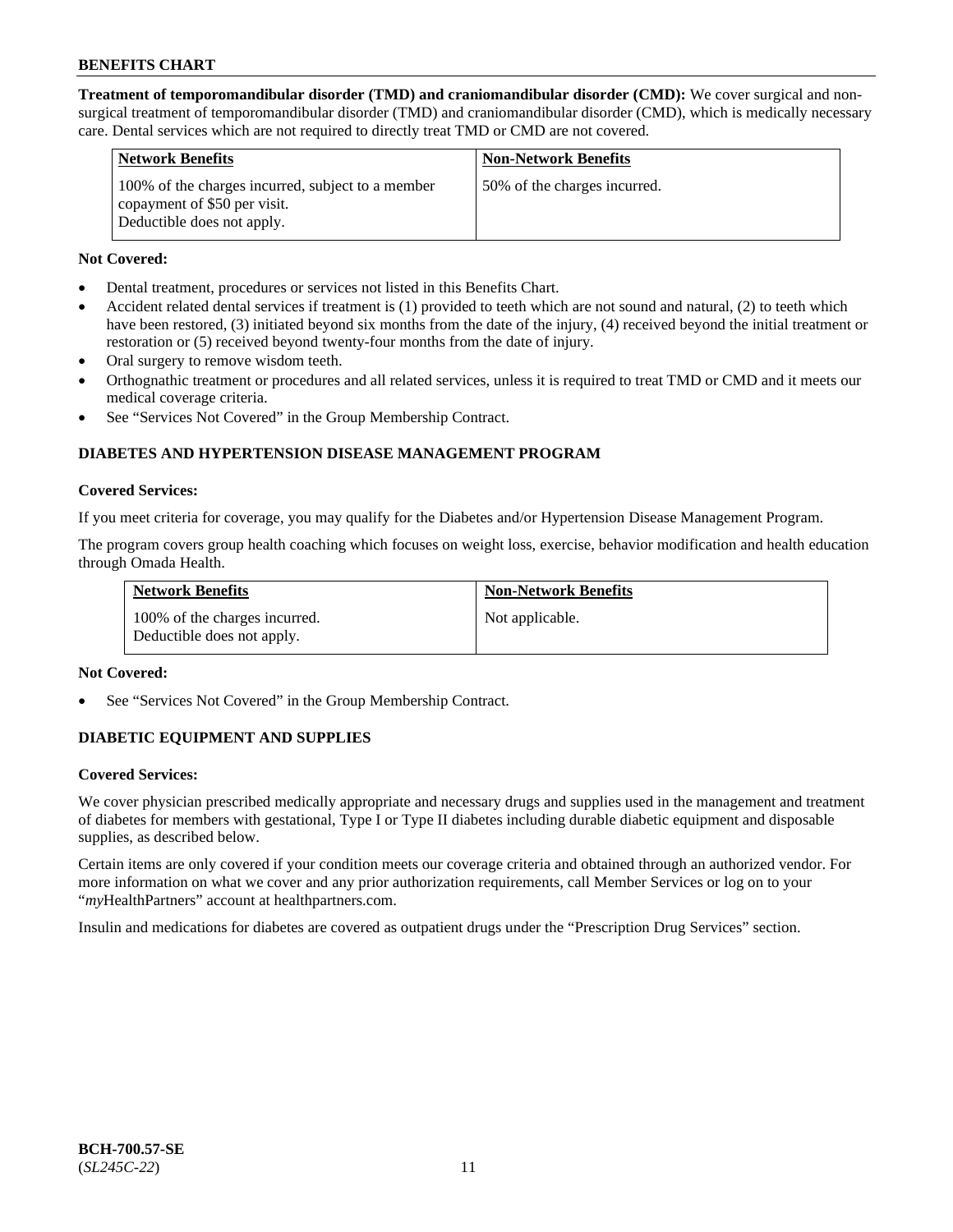**Pumps and Pump Supplies.** These include diabetic insulin pumps, diabetic infusion pumps and infusion pump supplies such as infusion sets, tubing, connectors and syringe reservoirs.

*Subject to the Standard Tier Deductibles*

| <b>Network Benefits</b>                                                                     | <b>Non-Network Benefits</b>  |
|---------------------------------------------------------------------------------------------|------------------------------|
| Pumps received at a pharmacy:<br>70% of the charges incurred.<br>Deductible does not apply. | 50% of the charges incurred. |
| Pumps received from a non-pharmacy approved<br>vendor:<br>70% of the charges incurred.      |                              |

### **All other durable equipment and diabetic supplies**

Durable Diabetic Equipment and Supplies. These include continuous glucose monitoring system (CGMS), transmitter, sensors and receivers, diabetic blood glucose monitors and control/calibrating solutions (for checking accuracy or testing equipment and test strips).

Disposable Diabetic Supplies. These are one-time use supplies, including syringes, lancets, lancet devices, blood and urine ketone test strips, and needles.

Certain diabetic supplies and equipment must be purchased at a pharmacy.

*Subject to the Standard Tier Deductibles*

| <b>Network Benefits</b>                                                                                              | <b>Non-Network Benefits</b>  |
|----------------------------------------------------------------------------------------------------------------------|------------------------------|
| If received through a pharmacy:<br>70% of the charges incurred.<br>Deductible does not apply.                        | 50% of the charges incurred. |
| If received through a non-pharmacy provider:<br>70% of the charges incurred if purchased from an<br>approved vendor. |                              |

### **Limitations:**

- No more than a 93-day supply of diabetic supplies is covered and dispensed at a time.
- We require that certain diabetic supplies and equipment be purchased at a pharmacy.
- Diabetic supplies and equipment are limited to certain models and brands.
- Durable medical equipment and supplies must be obtained from or repaired by approved vendors.
- Covered services and supplies are based on established medical policies which are subject to periodic review and modification by the medical directors. Our coverage policy for diabetic supplies includes information on our required models and brands. These medical policies (medical coverage criteria) are available by calling Member Services or logging on to your "*my*HealthPartners" account at [healthpartners.com.](http://www.healthpartners.com/)

#### **Not Covered:**

- Replacement or repair of any covered items, if the items are (i) damaged or destroyed by misuse, abuse or carelessness, (ii) lost; or (iii) stolen.
- Duplicate or similar items.
- Labor and related charges for repair of any covered items which are more than the cost of replacement by an approved vendor.
- Batteries for monitors and equipment.
- Sales tax, mailing, delivery charges, service call charges.
- See "Services Not Covered" in the Group Membership Contract.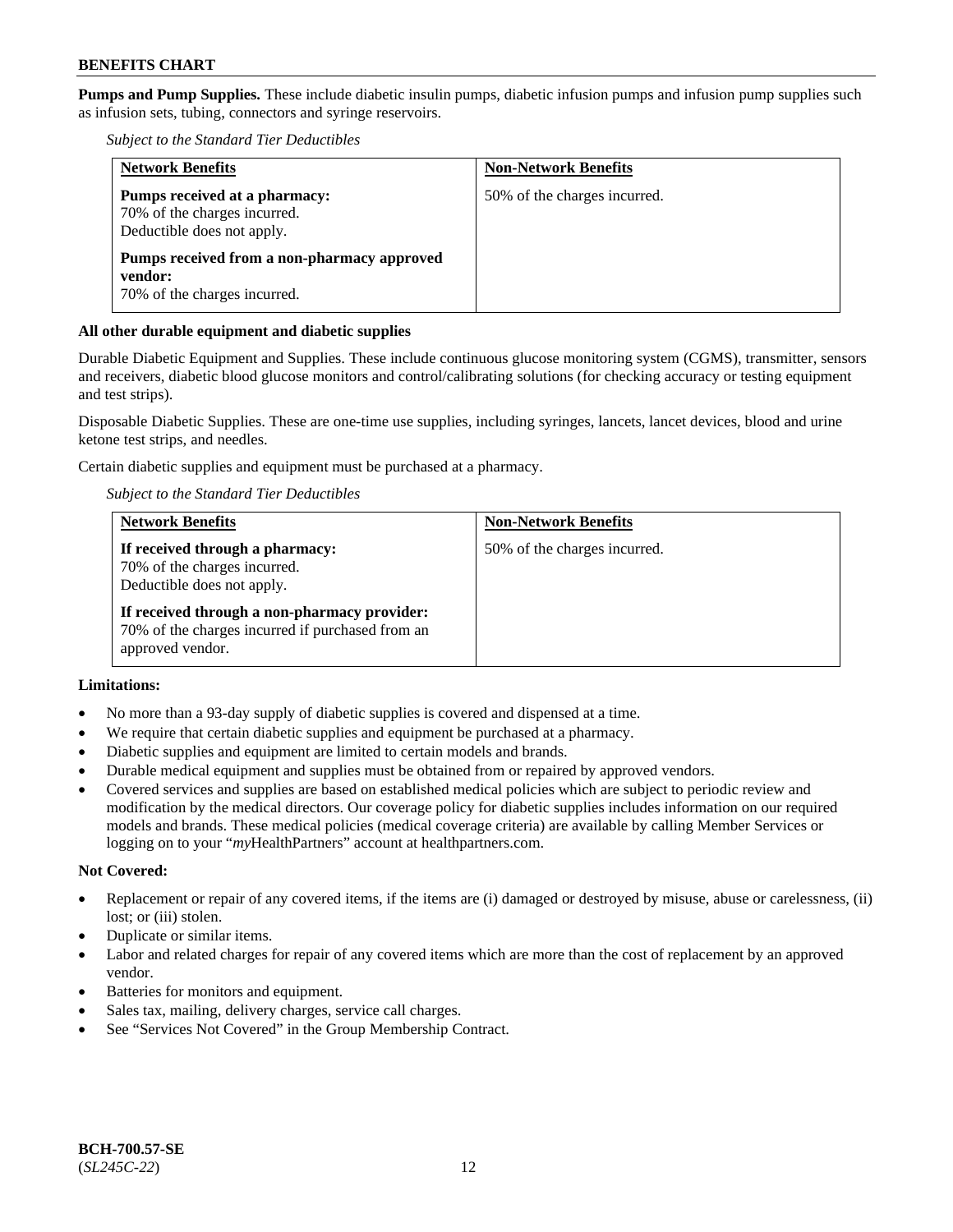# **DIAGNOSTIC IMAGING SERVICES**

#### **Covered Services:**

We cover diagnostic imaging, when ordered by a provider and provided in a clinic or outpatient hospital facility.

For Network Benefits, non-emergent, scheduled outpatient Magnetic Resonance Imaging (MRI) and Computed Tomography (CT) must be provided at a designated facility. Your physician or facility will obtain or verify prior authorization for these services with HealthPartners, as needed.

We cover services provided in a clinic or outpatient hospital facility (to see the benefit level for inpatient hospital or skilled nursing facility services, see benefits under Inpatient Hospital and Skilled Nursing Facility Services).

#### **Outpatient magnetic resonance imaging (MRI) and computed tomography (CT)**

*Select Tier - Subject to the Select Tier Deductibles*

| <b>Network Benefits</b>      | <b>Non-Network Benefits</b>  |
|------------------------------|------------------------------|
| 70% of the charges incurred. | 50% of the charges incurred. |

*Standard Tier - Subject to the Standard Tier Deductibles*

| <b>Network Benefits</b>      | <b>Non-Network Benefits</b>  |
|------------------------------|------------------------------|
| 70% of the charges incurred. | 50% of the charges incurred. |

#### **All other outpatient diagnostic imaging services for illness or injury**

#### **Services for illness or injury**

*Select Tier - Subject to the Select Tier Deductibles*

| Network Benefits             | Non-Network Benefits         |
|------------------------------|------------------------------|
| 70% of the charges incurred. | 50% of the charges incurred. |

*Standard Tier - Subject to the Standard Tier Deductibles*

| Network Benefits             | Non-Network Benefits         |
|------------------------------|------------------------------|
| 70% of the charges incurred. | 50% of the charges incurred. |

#### **Preventive services (MRI/CT procedures are not considered preventive)**

Diagnostic imaging services associated with preventive services are covered at the benefit level shown in the "Preventive Services" section of this Benefits Chart.

#### **Not Covered:**

See "Services Not Covered" in the Group Membership Contract.

### **DURABLE MEDICAL EQUIPMENT, PROSTHETICS, ORTHOTICS, AND SUPPLIES**

#### **Covered Services:**

We cover equipment and services, as described below.

We cover durable medical equipment and services, prosthetics, orthotics and supplies, subject to the limitations below.

External hearing aids (including osseointegrated or bone anchored) for members age 18 or younger who have hearing loss that is not correctable by other covered procedures. Coverage is limited to one basic, standard hearing aid for each ear every three years. A basic hearing aid is defined as a hearing device that consists of a microphone, amplifier, volume control, battery and receiver. It does not include upgrades above and beyond the functionality of a basic hearing aid, including but not limited to hearing improvements for group settings, background noise, Bluetooth/remote control functionality, or extended warranties. Charges for upgrades above the cost of a basic, standard hearing aid are not covered.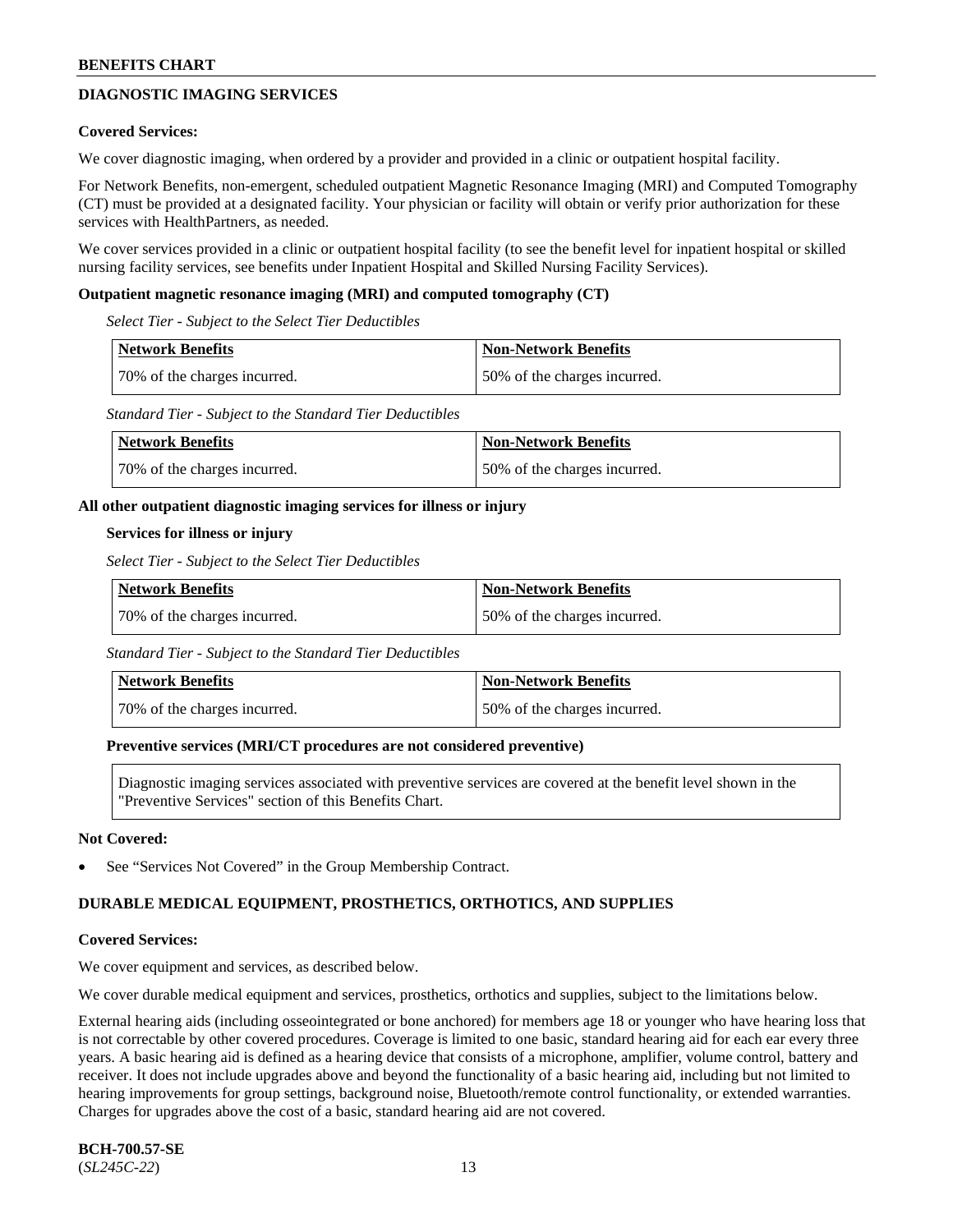Diabetic equipment and supplies are covered under the "Diabetic Equipment and Supplies" section.

### **Special dietary treatment for Phenylketonuria (PKU) if it meets our medical coverage criteria**

| <b>Network Benefits</b>                                    | <b>Non-Network Benefits</b>   |
|------------------------------------------------------------|-------------------------------|
| 70% of the charges incurred.<br>Deductible does not apply. | 150% of the charges incurred. |

### **Oral amino acid based elemental formula if it meets our medical coverage criteria**

*Subject to the Standard Tier Deductibles*

| <b>Network Benefits</b>      | <b>Non-Network Benefits</b>  |
|------------------------------|------------------------------|
| 70% of the charges incurred. | 50% of the charges incurred. |

### **All other durable medical equipment, prosthetics, orthotics and supplies**

*Subject to the Standard Tier Deductibles*

| <b>Network Benefits</b>      | Non-Network Benefits         |
|------------------------------|------------------------------|
| 70% of the charges incurred. | 50% of the charges incurred. |

### **Limitations:**

Coverage of durable medical equipment is limited by the following:

- Payment will not exceed the cost of an alternate piece of equipment or service that is effective and medically necessary.
- Wigs for hair loss resulting from alopecia areata are limited to one per calendar year.
- For prosthetic benefits, other than hair prostheses (i.e., wigs) for hair loss resulting from alopecia areata and oral appliances for cleft lip and cleft palate, payment will not exceed the cost of an alternate piece of equipment or service that is effective, medically necessary and enables members to conduct standard activities of daily living.
- We reserve the right to determine if an item will be approved for rental vs. purchase.
- Durable medical equipment and supplies must be obtained from or repaired by approved vendors.
- Covered services and supplies are based on established medical policies, which are subject to periodic review and modification by the medical or dental directors. Our coverage policy for diabetic supplies includes information on our required models and brands. These medical policies (medical coverage criteria) are available by calling Member Services or logging on to your "*my*HealthPartners" account a[t healthpartners.com.](https://www.healthpartners.com/hp/index.html)

### **Not Covered:**

Items that are not eligible for coverage include, but are not limited to:

- Replacement or repair of any covered items, if the items are (i) damaged or destroyed by misuse, abuse or carelessness, (ii) lost; or (iii) stolen.
- Duplicate or similar items.
- Labor and related charges for repair of any covered items which are more than the cost of replacement by an approved vendor.
- Sales tax, mailing, delivery charges, service call charges.
- Items that are primarily educational in nature or for hygiene, vocation, comfort, convenience or recreation.
- Communication aids or devices: equipment to create, replace or augment communication abilities including, but not limited to, speech processors, receivers, communication boards, or computer or electronic assisted communication.
- Hearing aids (implantable and external, including osseointegrated or bone anchored) and their fitting, except as specifically described in this Benefits Chart. This exclusion does not apply to cochlear implants.
- Eyeglasses, contact lenses and their fitting, measurement and adjustment, except as specifically described in this Benefits Chart.
- Hair prostheses (wigs), except as specifically described in this Benefits Chart.
- Household equipment which primarily has customary uses other than medical, such as, but not limited to, exercise cycles, air purifiers, central or unit air conditioners, water purifiers, non-allergenic pillows, mattresses or waterbeds.
- Household fixtures including, but not limited to, escalators or elevators, ramps, swimming pools and saunas.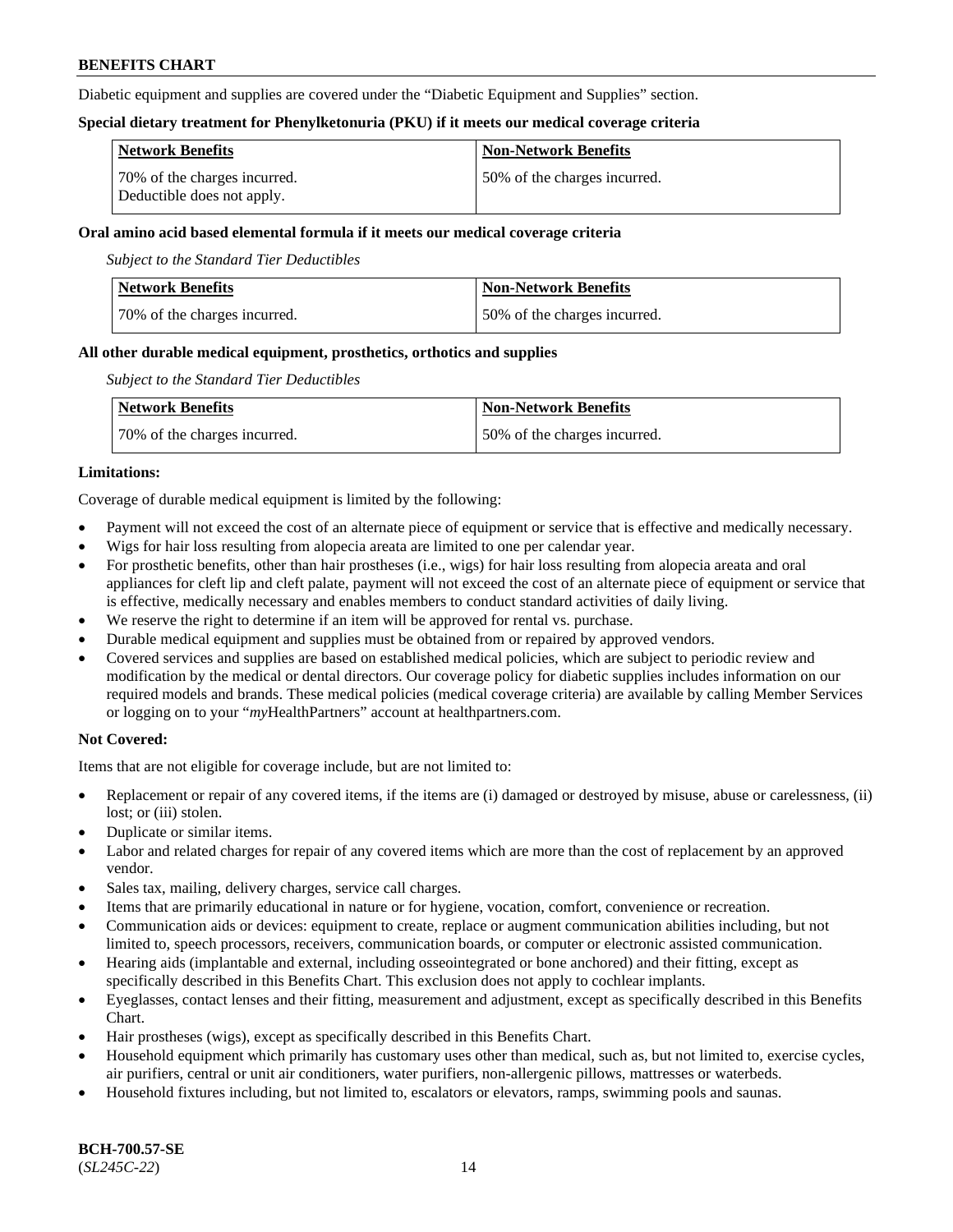- Modifications to the structure of the home including, but not limited to, wiring, plumbing or charges for installation of equipment.
- Vehicle, car or van modifications including, but not limited to, hand brakes, hydraulic lifts and car carrier.
- Rental equipment while owned equipment is being repaired by non-contracted vendors, beyond one month rental of medically necessary equipment.
- Other equipment and supplies, including but not limited to assistive devices, that we determine are not eligible for coverage.
- See "Services Not Covered" in the Group Membership Contract.

### **EMERGENCY AND URGENTLY NEEDED CARE SERVICES**

### **Covered Services:**

We cover services for emergency care and urgently needed care if the services are otherwise eligible for coverage under this Benefits Chart.

**Urgently needed care.** These are services to treat an unforeseen illness or injury, which are required in order to prevent a serious deterioration in your health, and which cannot be delayed until the next available clinic or office hours.

#### **Urgently needed care at clinics**

| <b>Select Tier</b>                                                                                              |                             |
|-----------------------------------------------------------------------------------------------------------------|-----------------------------|
| <b>Network Benefits</b>                                                                                         | <b>Non-Network Benefits</b> |
| 100% of the charges incurred, subject to a member<br>copayment of \$10 per visit.<br>Deductible does not apply. | See Network Benefits.       |

*Standard Tier*

| <b>Network Benefits</b>                                                                                         | <b>Non-Network Benefits</b> |
|-----------------------------------------------------------------------------------------------------------------|-----------------------------|
| 100% of the charges incurred, subject to a member<br>copayment of \$50 per visit.<br>Deductible does not apply. | See Network Benefits.       |

The Non-Network Benefit is paid at the Urgently Needed Care Standard Tier Benefit.

**Emergency care.** These are services to treat: (1) the sudden, unexpected onset of illness or injury which, if left untreated or unattended until the next available clinic or office hours, would result in hospitalization, or (2) a condition requiring professional health services immediately necessary to preserve life or stabilize health. Emergency care includes emergency services as defined in Division BB, Title I, Section 102 of the Consolidated Appropriations Act of 2021. Emergency care also includes an immediate response service available on a 24-hour, seven-day-a-week basis for each child, or person, having a psychiatric crisis, a mental health crisis, or a mental health emergency.

When reviewing claims for coverage of emergency services, our medical director will take into consideration a reasonable layperson's belief that the circumstances required immediate medical care that could not wait until the next working day or next available clinic appointment. Emergency care also includes an immediate response service available on a 24-hour, sevenday-a-week basis for each child, or person, having a psychiatric crisis, a mental health crisis, or a mental health emergency.

## **Emergency care in a hospital emergency room, including professional services of a physician**

*Subject to the Standard Tier Deductibles*

| <b>Network Benefits</b>      | <b>Non-Network Benefits</b> |
|------------------------------|-----------------------------|
| 70% of the charges incurred. | See Network Benefits.       |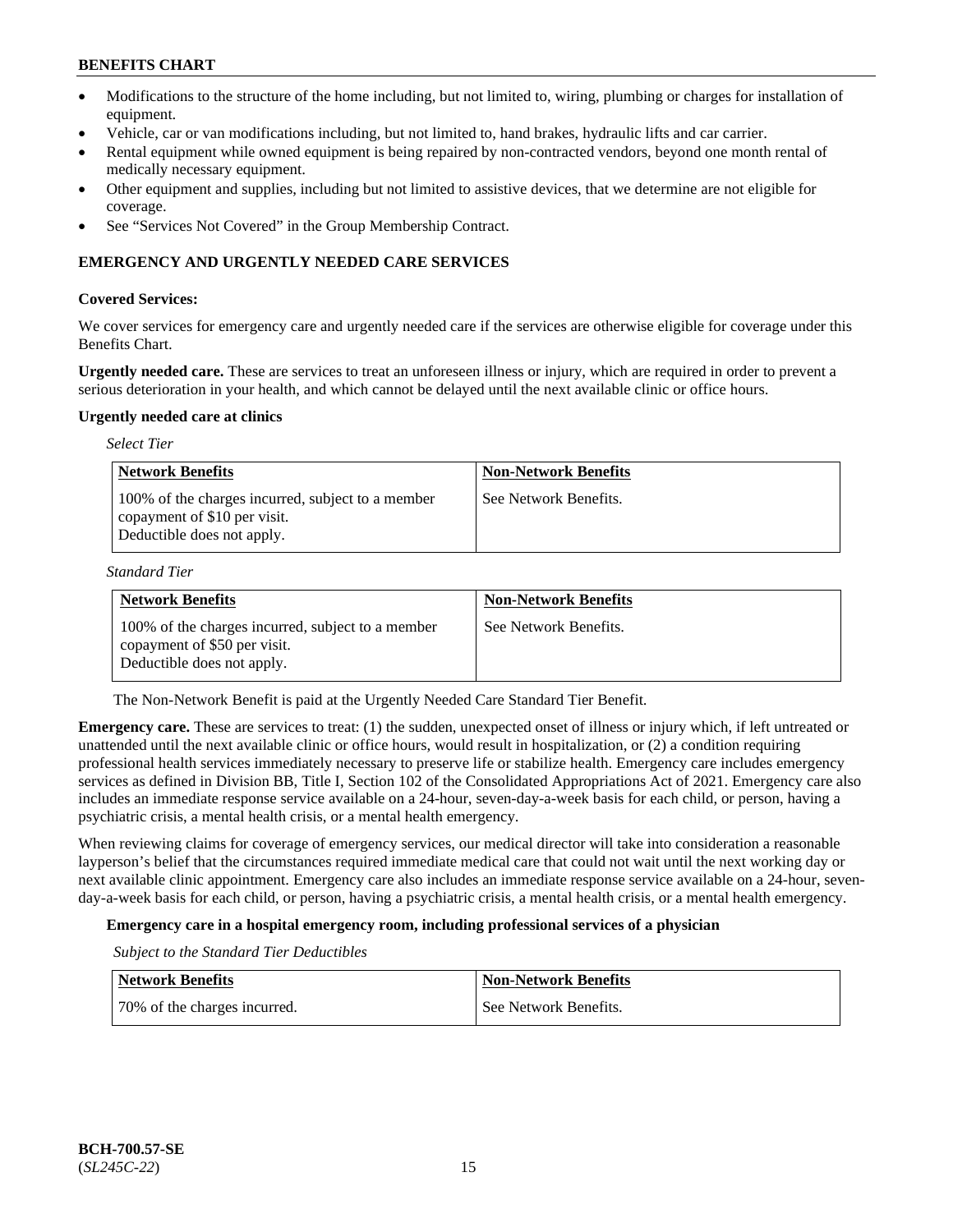### **Inpatient emergency care in a hospital**

*Select Tier - Subject to the Select Tier Deductibles*

| Network Benefits             | Non-Network Benefits  |
|------------------------------|-----------------------|
| 70% of the charges incurred. | See Network Benefits. |

*Standard Tier - Subject to the Standard Tier Deductibles*

| Network Benefits             | <b>Non-Network Benefits</b> |
|------------------------------|-----------------------------|
| 70% of the charges incurred. | See Network Benefits.       |

The Non-Network Benefit is paid at Inpatient Hospital Services Standard Tier.

# **Not Covered:**

See "Services Not Covered" in the Group Membership Contract.

# **GENE THERAPY**

# **Covered Services:**

We cover gene therapy treatment that meets our current medical coverage criteria.

| <b>Network Benefits</b>                                                                                                                                                                                 | <b>Non-Network Benefits</b> |
|---------------------------------------------------------------------------------------------------------------------------------------------------------------------------------------------------------|-----------------------------|
| Coverage level is same as corresponding Network<br>Benefit, depending on type of service provided, such as<br>Office Visits for Illness or Injury, Inpatient or<br><b>Outpatient Hospital Services.</b> | No Coverage.                |

# **Limitations:**

- Gene therapy must be provided by a designated provider.
- Specific types of gene therapy are limited to therapies and conditions specified in our medical coverage criteria.

### **Not Covered:**

• See "Services Not Covered" in the Group Membership Contract.

# **HEALTH EDUCATION**

### **Covered Services:**

We cover education for preventive services and education for the management of chronic health problems (such as diabetes).

| <b>Network Benefits</b>                                     | <b>Non-Network Benefits</b>  |
|-------------------------------------------------------------|------------------------------|
| 100% of the charges incurred.<br>Deductible does not apply. | 50% of the charges incurred. |

### **Not Covered:**

See "Services Not Covered" in the Group Membership Contract.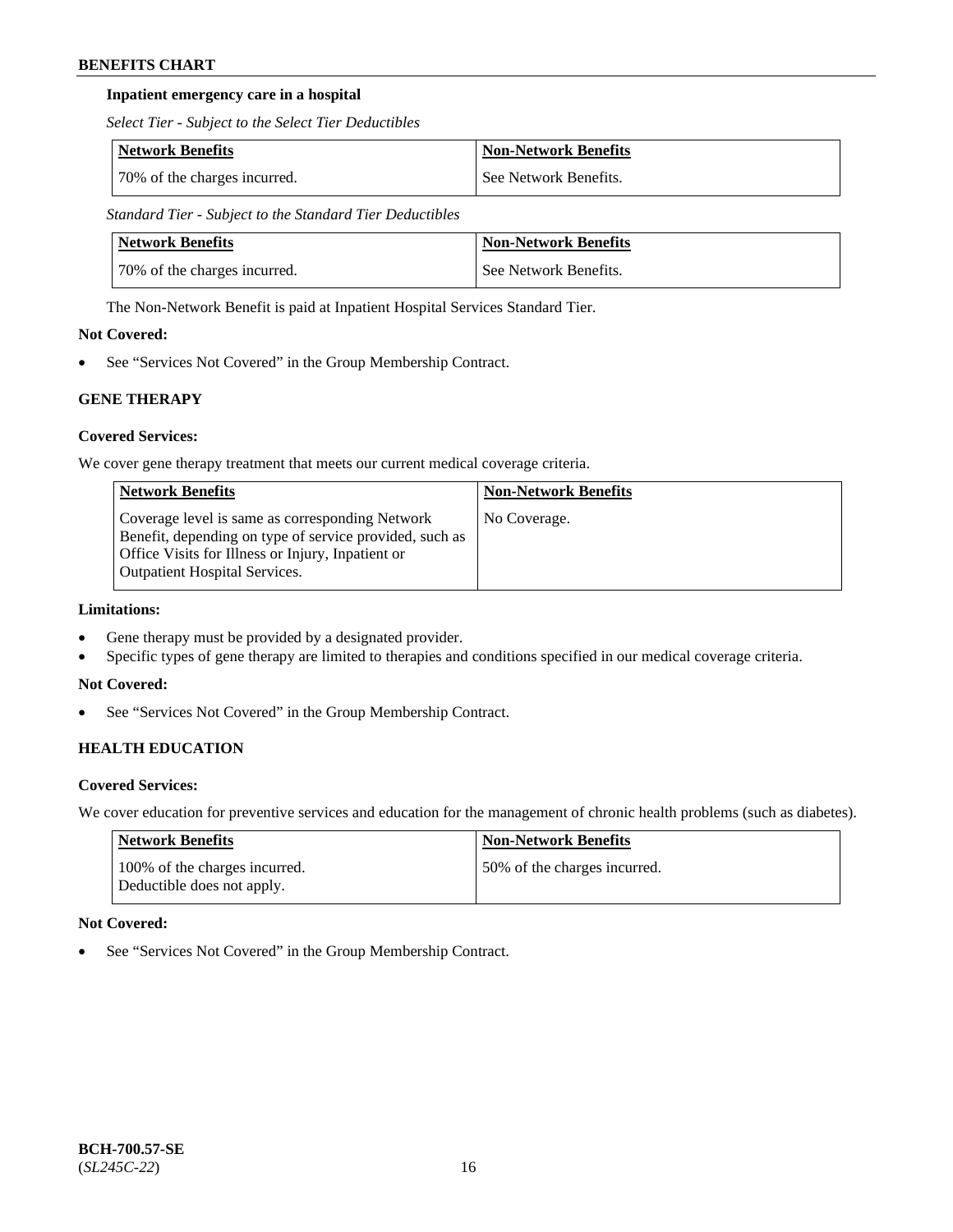# **HOME-BASED COMPREHENSIVE HEALTH RISK ASSESSMENT**

#### **Covered Services:**

If you meet our criteria for coverage, you may qualify for our home-based comprehensive health risk assessment program. The program covers a health assessment with a designated nurse practitioner.

| Network Benefits                                            | <b>Non-Network Benefits</b> |
|-------------------------------------------------------------|-----------------------------|
| 100% of the charges incurred.<br>Deductible does not apply. | No Coverage.                |

### **Not Covered:**

See "Services Not Covered" in the Group Membership Contract.

# **HOME HEALTH SERVICES**

#### **Covered Services:**

We cover skilled nursing services, physical therapy, occupational therapy, speech therapy, respiratory therapy and other therapeutic services, non-routine prenatal and postnatal services, routine postnatal well child visits (as described in the Medical Coverage Criteria), phototherapy services for newborns, home health aide services and other eligible home health services when provided in your home, if you are homebound (i.e., unable to leave home without considerable effort due to a medical condition. Lack of transportation does not constitute homebound status). For phototherapy services for newborns and high risk pre-natal services, supplies and equipment are included.

We cover total parenteral nutrition/intravenous ("TPN/IV") therapy, equipment, supplies and drugs in connection with IV therapy. IV line care kits are covered under Durable Medical Equipment.

You do not need to be homebound to receive total parenteral nutrition/intravenous ("TPN/IV") therapy.

We cover palliative care benefits. Palliative care includes symptom management, education and establishing goals of care. We waive the requirement that you be homebound for a limited number of home visits for palliative care (as shown in the Benefits Chart), if you have a life-threatening, non-curable condition which has a prognosis of survival of two years or less. Additional palliative care visits are eligible under the home health services benefit if you are homebound and meet all other requirements defined in this section.

Home health services are eligible and covered only when:

- medically necessary; and
- provided as rehabilitative care, terminal care or maternity care; and
- ordered by a physician, and included in the written home care plan.

**Physical therapy, occupational therapy, speech therapy, respiratory therapy, home health aide services and palliative care**

#### *Select Tier*

| <b>Network Benefits</b>                                                                                                                                                                                                                                       | <b>Non-Network Benefits</b>  |
|---------------------------------------------------------------------------------------------------------------------------------------------------------------------------------------------------------------------------------------------------------------|------------------------------|
| 100% of the charges incurred, subject to a member<br>copayment of \$10 per visit.<br>Deductible does not apply.                                                                                                                                               | 50% of the charges incurred. |
| If more than one home health visit occurs in a day, a<br>separate copayment applies to each. For example, if an<br>occupational therapist and a physical therapist visit a<br>member in the same day, a separate copayment will be<br>charged for each visit. |                              |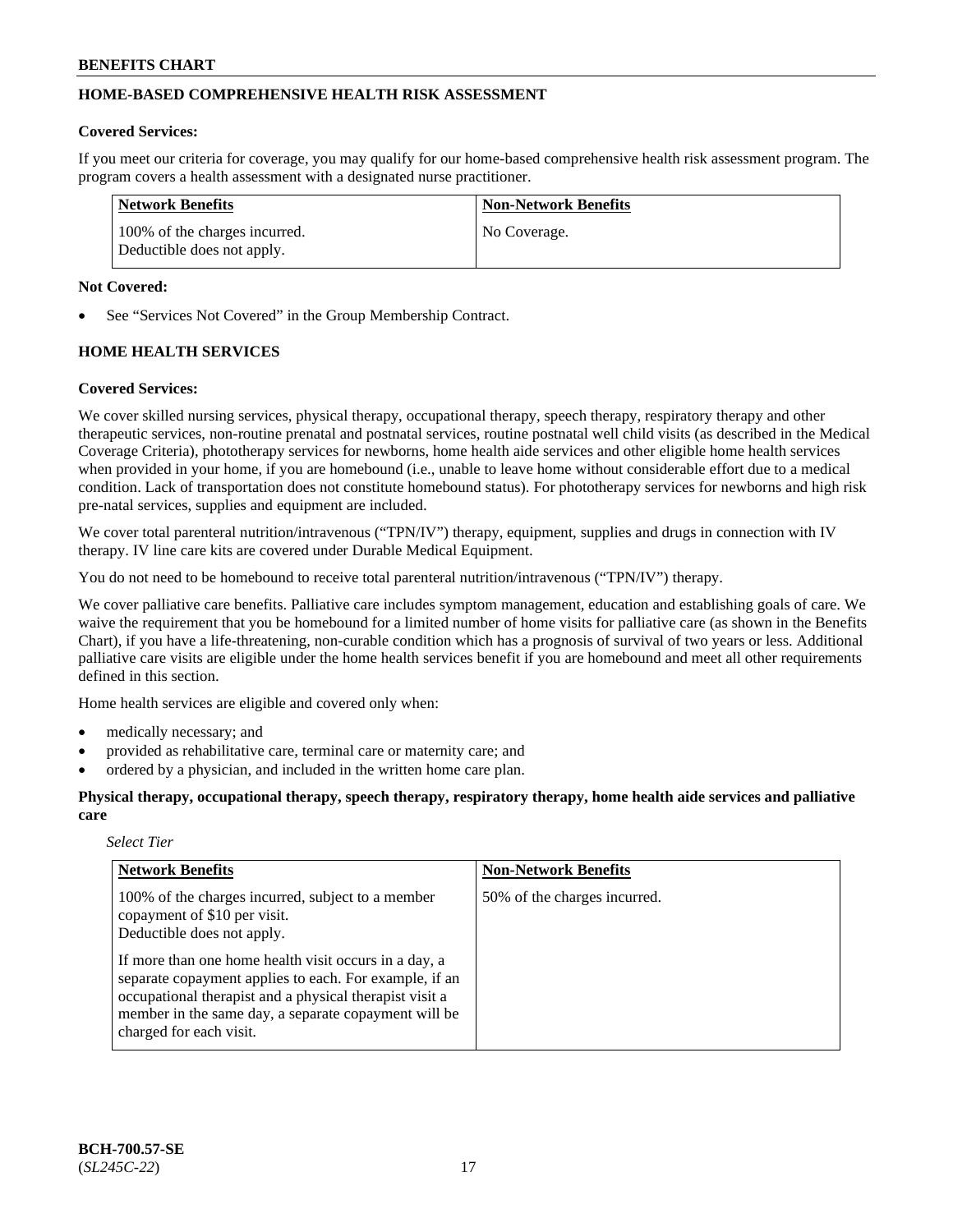| <b>Standard Tier</b> |  |
|----------------------|--|
|----------------------|--|

| <b>Network Benefits</b>                                                                                                                                                                                                                                       | <b>Non-Network Benefits</b>  |
|---------------------------------------------------------------------------------------------------------------------------------------------------------------------------------------------------------------------------------------------------------------|------------------------------|
| 100% of the charges incurred, subject to a member<br>copayment of \$50 per visit.<br>Deductible does not apply.                                                                                                                                               | 50% of the charges incurred. |
| If more than one home health visit occurs in a day, a<br>separate copayment applies to each. For example, if an<br>occupational therapist and a physical therapist visit a<br>member in the same day, a separate copayment will be<br>charged for each visit. |                              |

#### **TPN/IV therapy, skilled nursing services, non-routine prenatal/postnatal services, and phototherapy**

| Network Benefits                                            | <b>Non-Network Benefits</b>  |
|-------------------------------------------------------------|------------------------------|
| 100% of the charges incurred.<br>Deductible does not apply. | 50% of the charges incurred. |

Each 24-hour visit (or shifts of up to 24-hour visits) equals one visit and counts toward the Maximum visits for all other services shown below. Any visit that lasts less than 24 hours, regardless of the length of the visit, will count as one visit toward the Maximum visits for all other services shown below. All visits must be medically necessary and benefit eligible.

#### **Routine postnatal well child visits**

| Network Benefits                                            | <b>Non-Network Benefits</b>  |
|-------------------------------------------------------------|------------------------------|
| 100% of the charges incurred.<br>Deductible does not apply. | 50% of the charges incurred. |

#### **Maximum visits for palliative care**

If you are eligible to receive palliative care in the home and you are not homebound, there is a maximum of 12 visits per calendar year.

#### **Maximum visits for all other services**

| <b>Network Benefits</b>       | <b>Non-Network Benefits</b>  |
|-------------------------------|------------------------------|
| 120 visits per calendar year. | 60 visits per calendar year. |

Each visit provided under the Network Benefits and Non-Network Benefits counts toward the maximums shown under all Maximum visits sections. The routine postnatal well child visit does not count toward the visit limit.

#### **Limitations:**

- Home health services are not provided as a substitute for a primary caregiver in the home or as relief (respite) for a primary caregiver in the home. We will not reimburse family members or residents in your home for the above services.
- A service shall not be considered a skilled nursing service merely because it is performed by, or under the direct supervision of, a licensed nurse. Where a service (such as tracheotomy suctioning or ventilator monitoring) or like services, can be safely and effectively performed by a non-medical person (or self-administered), without the direct supervision of a licensed nurse, the service shall not be regarded as a skilled nursing service, whether or not a skilled nurse actually provides the service. The unavailability of a competent person to provide a non-skilled service shall not make it a skilled service when a skilled nurse provides it. Only the skilled nursing component of so-called "blended" services (i.e. services which include skilled and non-skilled components) are covered under this Benefits Chart.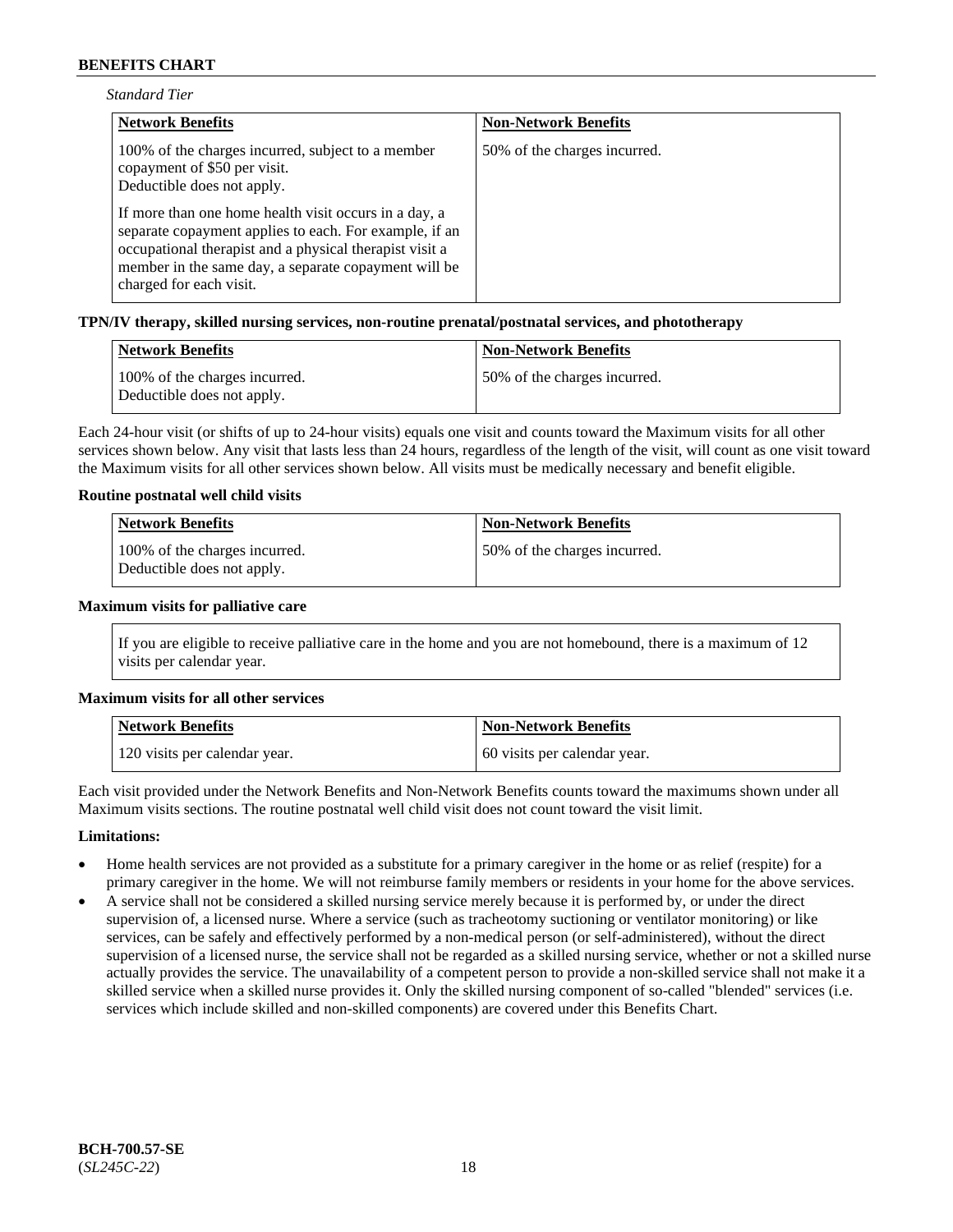# **Not Covered:**

- Financial or legal counseling services.
- Housekeeping or meal services in your home.
- Private duty nursing services. This exclusion does not apply if covered person is also covered under Medical Assistance under 256B.0625, subdivision 7, with the exception of section 256B.0654 subdivision 4.
- Services provided by a family member or enrollee, or a resident in the enrollee's home.
- Vocational rehabilitation and recreational or educational therapy. Recreation therapy is therapy provided solely for the purpose of recreation, including but not limited to: (a) requests for physical therapy or occupational therapy to improve athletic ability, and (b) braces or guards to prevent sports injuries.
- See "Services Not Covered" in the Group Membership Contract.

# **HOME HOSPICE SERVICES**

### **Applicable Definitions:**

**Part-time.** This is up to two hours of service per day, more than two hours is considered continuous care.

**Continuous Care.** This is from two to twelve hours of service per day provided by a registered nurse, licensed practical nurse, or home health aide, during a period of crisis in order to maintain a terminally ill patient at home.

**Appropriate Facility.** This is a nursing home, hospice residence, or other inpatient facility.

**Custodial Care Related to Hospice Services.** This means providing assistance in the activities of daily living and the care needed by a terminally ill patient which can be provided by primary caregiver (i.e., family member or friend) who is responsible for the patient's home care.

# **Covered Services:**

**Home Hospice Program.** We cover the services described below if you are terminally ill and accepted as a home hospice program participant. You must meet the eligibility requirements of the program, and elect to receive services through the home hospice program. The services will be provided in your home, with inpatient care available when medically necessary as described below. If you elect to receive hospice services, you do so in lieu of curative treatment for your terminal illness for the period you are enrolled in the home hospice program.

**Eligibility:** In order to be eligible to be enrolled in the home hospice program, you must: (1) be a terminally ill patient (prognosis of six months or less); (2) have chosen a palliative treatment focus (i.e., emphasizing comfort and supportive services rather than treatment attempting to cure the disease or condition); and (3) continue to meet the terminally ill prognosis as reviewed by our medical director or his or her designee over the course of care. You may withdraw from the home hospice program at any time.

**Eligible Services:** Hospice services include the following services provided in accordance with an approved hospice treatment plan.

- Home Health Services:
	- o Part-time care provided in your home by an interdisciplinary hospice team (which may include a physician, nurse, social worker, and spiritual counselor) and medically necessary home health services are covered.
	- o One or more periods of continuous care in your home or in a setting which provides day care for pain or symptom management, when medically necessary, will be covered.
- Inpatient Services: We cover medically necessary inpatient services.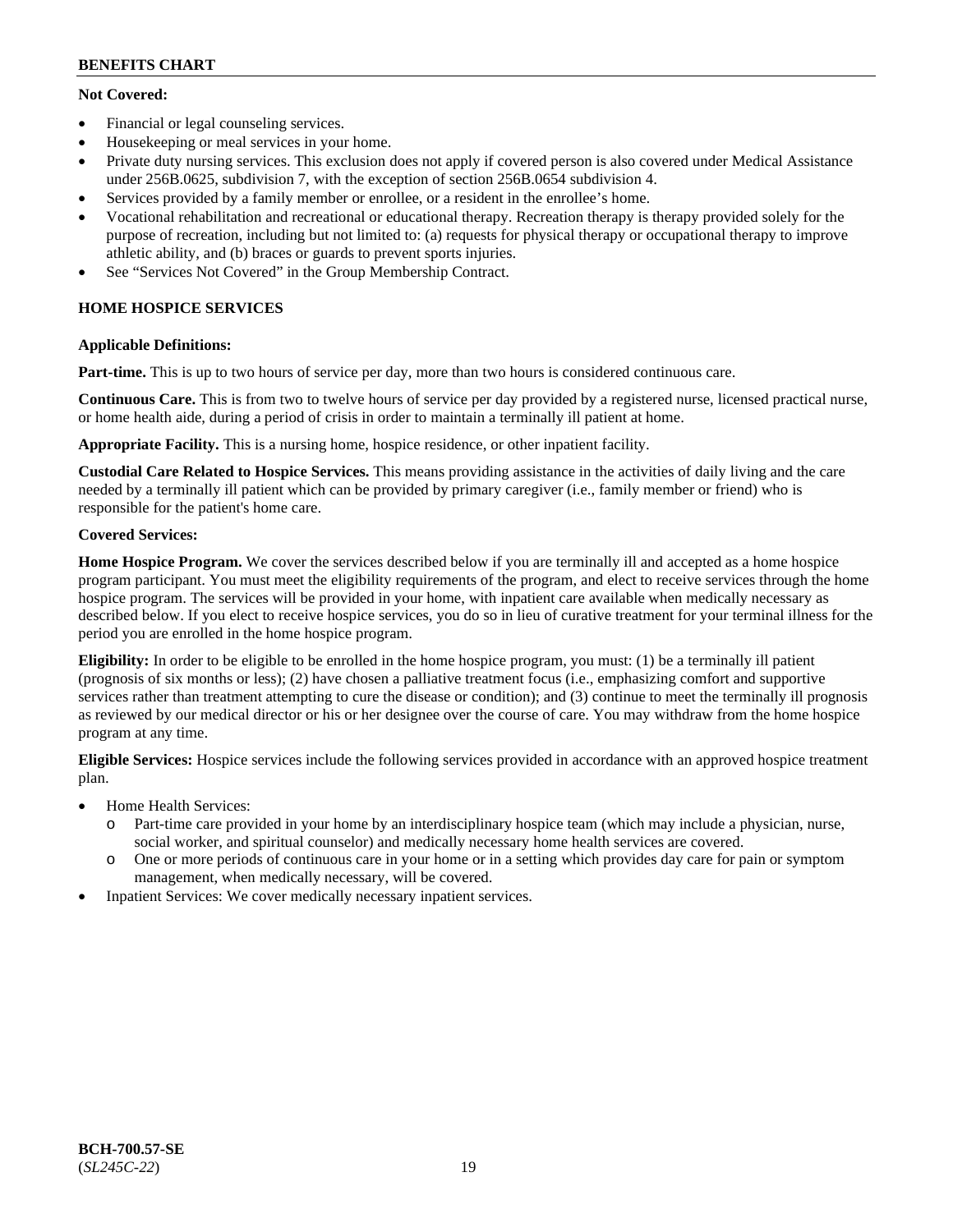- Other Services:
	- Respite care is covered for care in your home or in an appropriate facility, to give your primary caregivers (i.e., family members or friends) rest and/or relief when necessary in order to maintain a terminally ill patient at home.
	- o Medically necessary medications for pain and symptom management.
	- o Semi-electric hospital beds and other durable medical equipment are covered.
	- Emergency and non-emergency care is covered.

| Network Benefits                                           | <b>Non-Network Benefits</b>  |
|------------------------------------------------------------|------------------------------|
| 70% of the charges incurred.<br>Deductible does not apply. | 50% of the charges incurred. |

Respite care is limited to 5 days per episode, and respite care and continuous care combined are limited to 30 days.

#### **Not Covered:**

- Financial or legal counseling services.
- Housekeeping or meal services in your home.
- Custodial or maintenance care related to hospice services, whether provided in the home or in a nursing home.
- Any service not specifically described as covered services under this home hospice services benefits.
- Any services provided by members of your family or residents in your home.
- See "Services Not Covered" in the Group Membership Contract.

# **HOSPITAL AND SKILLED NURSING FACILITY SERVICES**

#### **Covered Services:**

We cover services as described below.

#### **Medical or surgical hospital services**

**Inpatient hospital services:** We cover the following medical or surgical services, for the treatment of acute illness or injury, which require the level of care only provided in an acute care facility. These services must be authorized by a physician.

Inpatient hospital services include: room and board; the use of operating or maternity delivery rooms; intensive care facilities; newborn nursery facilities; general nursing care, anesthesia, laboratory and diagnostic imaging services, radiation therapy, physical therapy, prescription drugs or other medications administered during treatment, blood and blood products (unless replaced), and blood derivatives, and other diagnostic or treatment related hospital services; physician and other professional medical and surgical services provided while in the hospital, including gender confirmation surgery that meets medical coverage criteria.

We cover up to 120 hours of services provided by a private duty nurse or personal care assistant who has provided home care services to a ventilator-dependent patient, solely for the purpose of assuring adequate training of the hospital staff to communicate with that patient.

Services for items for personal convenience, such as television rental, are not covered.

We cover, following a vaginal delivery, a minimum of 48 hours of inpatient care for the mother and newborn child. We cover, following a caesarean section delivery, a minimum of 96 hours of inpatient care for the mother and newborn child. If the duration of inpatient care is less than these minimums, we also cover a minimum of one home visit by a registered nurse for post-delivery care, within four days of discharge of the mother and newborn child. Services provided by the registered nurse include, but are not limited to, parent education, assistance and training in breast and bottle feeding, and conducting any necessary and appropriate clinical tests. We shall not provide any compensation or other non-medical remuneration to encourage a mother and newborn to leave inpatient care before the duration minimums specified.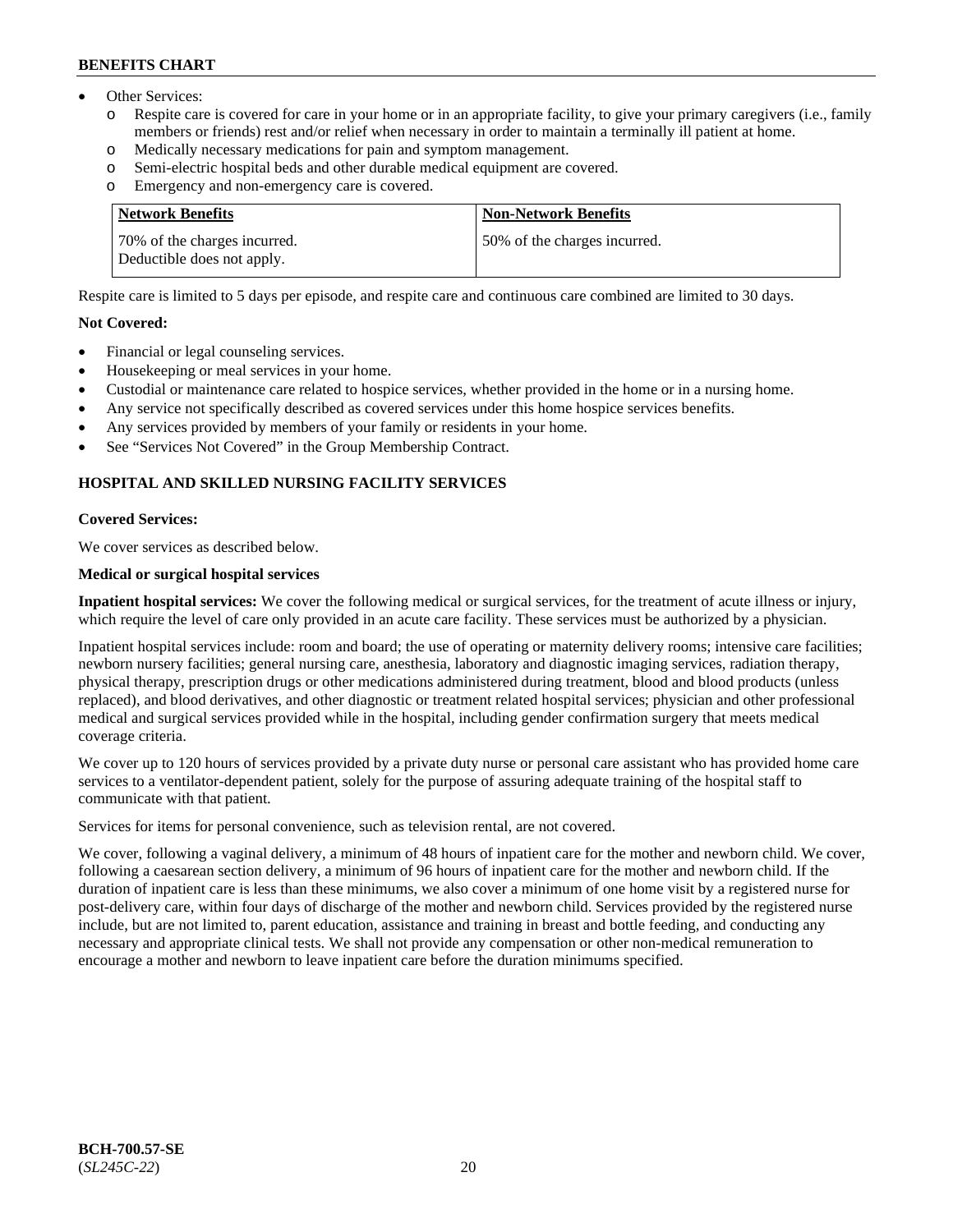Group health plans and health insurance issuers generally may not, under Federal law, restrict benefits for any hospital length of stay in connection with childbirth for the mother of newborn child to less than 48 hours following a vaginal delivery, or less than 96 hours following a caesarean section. However, Federal law generally does not prohibit the mother's or newborn's attending provider, after consulting with the mother, from discharging the mother or her newborn earlier than 48 hours (or 96 hours as applicable). In any case plans and issuers may not, under Federal law, require that a provider obtain authorization from the plan or the insurance issuer for prescribing a length of stay not in excess of 48 hours (or 96 hours).

*Select Tier - Subject to the Select Tier Deductibles*

| <b>Network Benefits</b>      | <b>Non-Network Benefits</b>  |
|------------------------------|------------------------------|
| 70% of the charges incurred. | 50% of the charges incurred. |

*Standard Tier - Subject to the Standard Tier Deductibles*

| Network Benefits             | <b>Non-Network Benefits</b>   |
|------------------------------|-------------------------------|
| 70% of the charges incurred. | 150% of the charges incurred. |

Each member's admission or confinement, including that of a newborn child, is separate and distinct from the admission or confinement of any other member.

**Outpatient hospital, ambulatory care or surgical facility services:** We cover the following medical and surgical services, for diagnosis or treatment of illness or injury on an outpatient basis. These services must be authorized by a physician.

Outpatient services include: use of operating rooms, maternity delivery rooms or other outpatient departments, rooms or facilities; and the following outpatient services: general nursing care, anesthesia, laboratory and diagnostic imaging services, radiation therapy, physical therapy, drugs administered during treatment, blood and blood products (unless replaced), and blood derivatives, and other diagnostic or treatment related outpatient services; physician and other professional medical and surgical services provided while an outpatient, including gender confirmation surgery that meets medical coverage criteria.

For Network Benefits, non-emergent, scheduled outpatient Magnetic Resonance Imaging (MRI) and Computed Tomography (CT) must be provided at a designated facility. Your physician and facility will obtain or verify authorization for these services with HealthPartners, as needed.

To see the benefit level for diagnostic imaging services, laboratory services and physical therapy, see benefits under Diagnostic Imaging Services, Laboratory Services and Physical Therapy in this Benefits Chart.

*Select Tier - Subject to the Select Tier Deductibles*

| Network Benefits             | <b>Non-Network Benefits</b>  |
|------------------------------|------------------------------|
| 70% of the charges incurred. | 50% of the charges incurred. |

*Standard Tier - Subject to the Standard Tier Deductibles*

| Network Benefits             | <b>Non-Network Benefits</b>   |
|------------------------------|-------------------------------|
| 70% of the charges incurred. | 150% of the charges incurred. |

### **Skilled nursing facility care**

We cover room and board, daily skilled nursing and related ancillary services for post-acute treatment and rehabilitative care of illness or injury that meets medical coverage criteria.

*Subject to the Standard Tier Deductibles*

| <b>Network Benefits</b>                       | <b>Non-Network Benefits</b>                   |
|-----------------------------------------------|-----------------------------------------------|
| 70% of the charges incurred.                  | 50% of the charges incurred.                  |
| Limited to 120 day maximum per calendar year. | Limited to 120 day maximum per calendar year. |

Each day of services provided under the Network Benefits and Non-Network Benefits combined, counts toward the maximums shown above.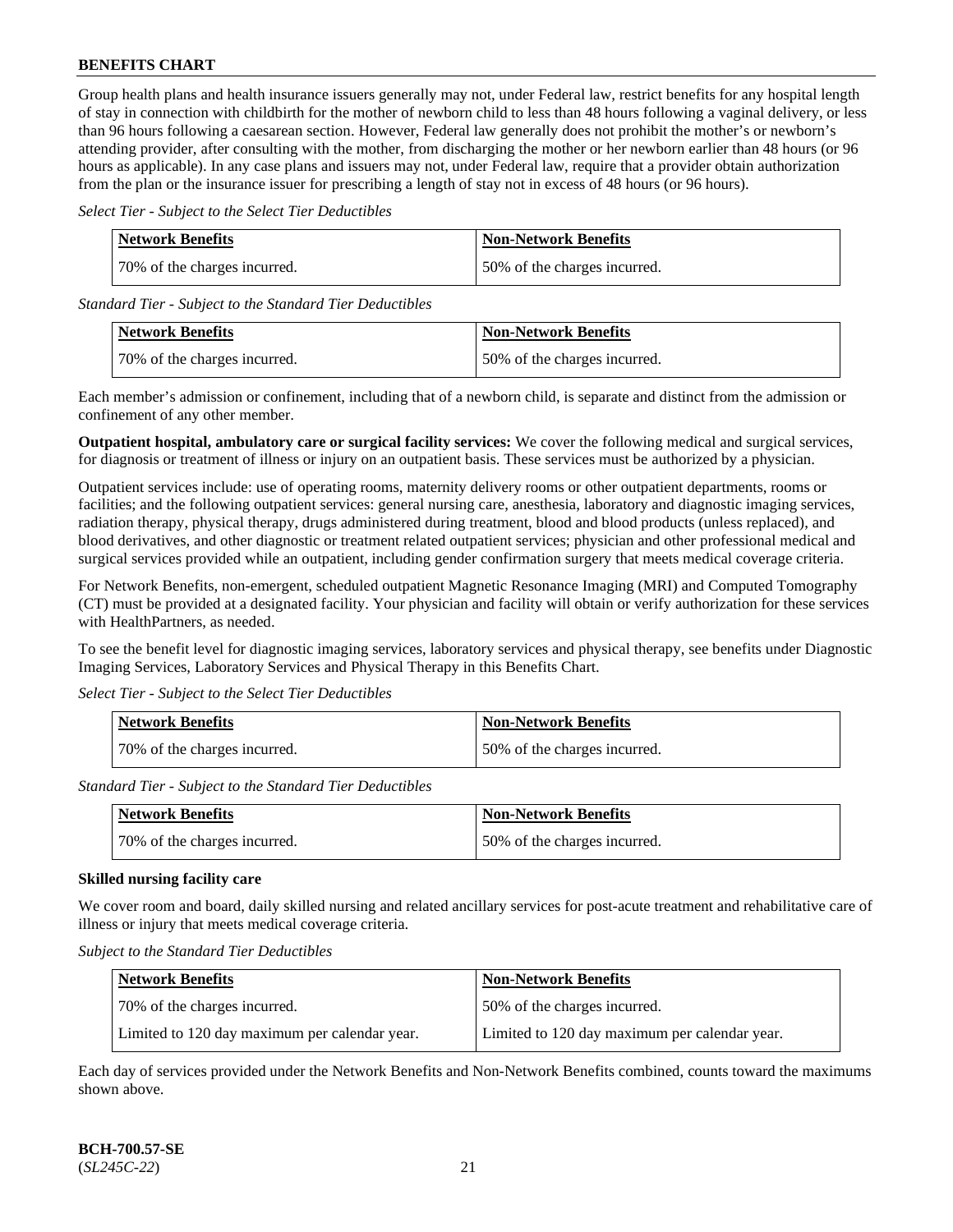### **Not Covered:**

- Services for items for personal convenience, such as television rental.
- See "Services Not Covered" in the Group Membership Contract.

# **INFERTILITY DIAGNOSIS**

### **Covered Services:**

We cover the diagnosis of infertility. These services include diagnostic procedures and tests provided in connection with an infertility evaluation, office visits and consultations to diagnose infertility.

*Select Tier - Subject to the Select Tier Deductibles*

| <b>Network Benefits</b>      | <b>Non-Network Benefits</b> |
|------------------------------|-----------------------------|
| 70% of the charges incurred. | See Network Benefits.       |

*Standard Tier - Subject to the Standard Tier Deductibles*

| <b>Network Benefits</b>      | <b>Non-Network Benefits</b> |
|------------------------------|-----------------------------|
| 70% of the charges incurred. | See Network Benefits.       |

The Non-Network benefit is paid at Infertility Services Standard Tier.

Coverage is limited to office visits and consultations to diagnose infertility. Treatment is not covered.

### **Not Covered:**

- Infertility/fertility treatment, including but not limited to, office visits, laboratory services and diagnostic imaging services and fertility drugs; reversal of sterilization; and sperm, ova or embryo acquisition, retrieval or storage; however, we do cover office visits and consultations to diagnose infertility.
- Services related to the establishment of surrogate pregnancy and fees for a surrogate. However, pregnancy and maternity services are covered for a member under this Benefits Chart, including a surrogate pregnancy.
- See "Services Not Covered" in the Group Membership Contract.

# **LABORATORY SERVICES**

#### **Covered Services:**

We cover laboratory tests when ordered by a provider and provided in a clinic or outpatient hospital facility.

To see the benefit level for inpatient hospital or skilled nursing facility services, see benefits under Inpatient Hospital and Skilled Nursing Facility Services in this Benefits Chart.

**Prostate-specific antigen (PSA) testing.** We cover prostate cancer screening for men 40 years of age or over who are symptomatic or in a high-risk category and for all men 50 years of age or older.

| <b>Network Benefits</b>                                     | <b>Non-Network Benefits</b>  |
|-------------------------------------------------------------|------------------------------|
| 100% of the charges incurred.<br>Deductible does not apply. | 50% of the charges incurred. |

#### **All other laboratory services**

#### **Services for illness or injury**

| Network Benefits                                            | <b>Non-Network Benefits</b>  |
|-------------------------------------------------------------|------------------------------|
| 100% of the charges incurred.<br>Deductible does not apply. | 50% of the charges incurred. |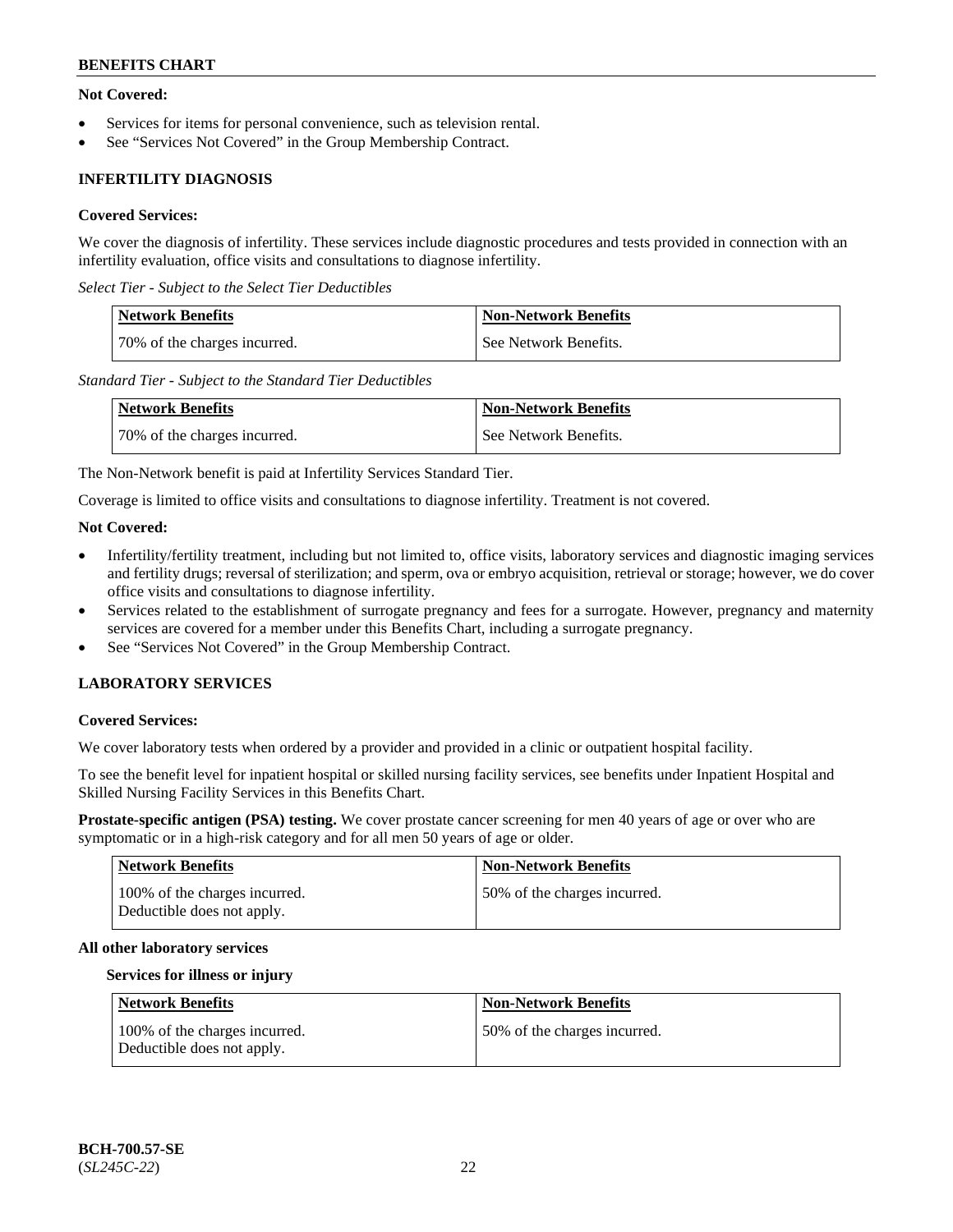### **Preventive services**

Laboratory services associated with preventive services are covered at the benefit level shown in the "Preventive Services" section of this Benefits Chart.

# **Not Covered:**

• See "Services Not Covered" in the Group Membership Contract.

# **LYME DISEASE SERVICES**

#### **Covered Services:**

We cover services for the treatment of Lyme disease.

| <b>Network Benefits</b>                                | <b>Non-Network Benefits</b>                                  |
|--------------------------------------------------------|--------------------------------------------------------------|
| Coverage level is same as corresponding Network        | Coverage level is same as corresponding Non-Network          |
| Benefit, depending on type of service provided such as | Benefit, depending on type of service provided, such as      |
| Office Visits for Illness or Injury, Inpatient or      | Office Visits for Illness or Injury, Inpatient or Outpatient |
| <b>Outpatient Hospital Services.</b>                   | <b>Hospital Services.</b>                                    |

#### **Not Covered:**

• See "Services Not Covered" in the Group Membership Contract.

# **MASTECTOMY RECONSTRUCTION BENEFIT**

### **Covered Services:**

We cover reconstruction of the breast on which the mastectomy has been performed; surgery and reconstruction of the other breast to produce symmetrical appearance, and prostheses and physical complications of all stages of mastectomy, including lymphedemas.

| <b>Network Benefits</b>                                 | <b>Non-Network Benefits</b>                             |
|---------------------------------------------------------|---------------------------------------------------------|
| Coverage level is same as corresponding Network         | Coverage level is same as corresponding Non-Network     |
| Benefit, depending on type of service provided, such as | Benefit, depending on type of service provided, such as |
| Office Visits for Illness or Injury, Inpatient or       | Office Visits for Illness or Injury, Inpatient or       |
| <b>Outpatient Hospital Services.</b>                    | Outpatient Hospital Services.                           |

#### **Not Covered:**

• See "Services Not Covered" in the Group Membership Contract.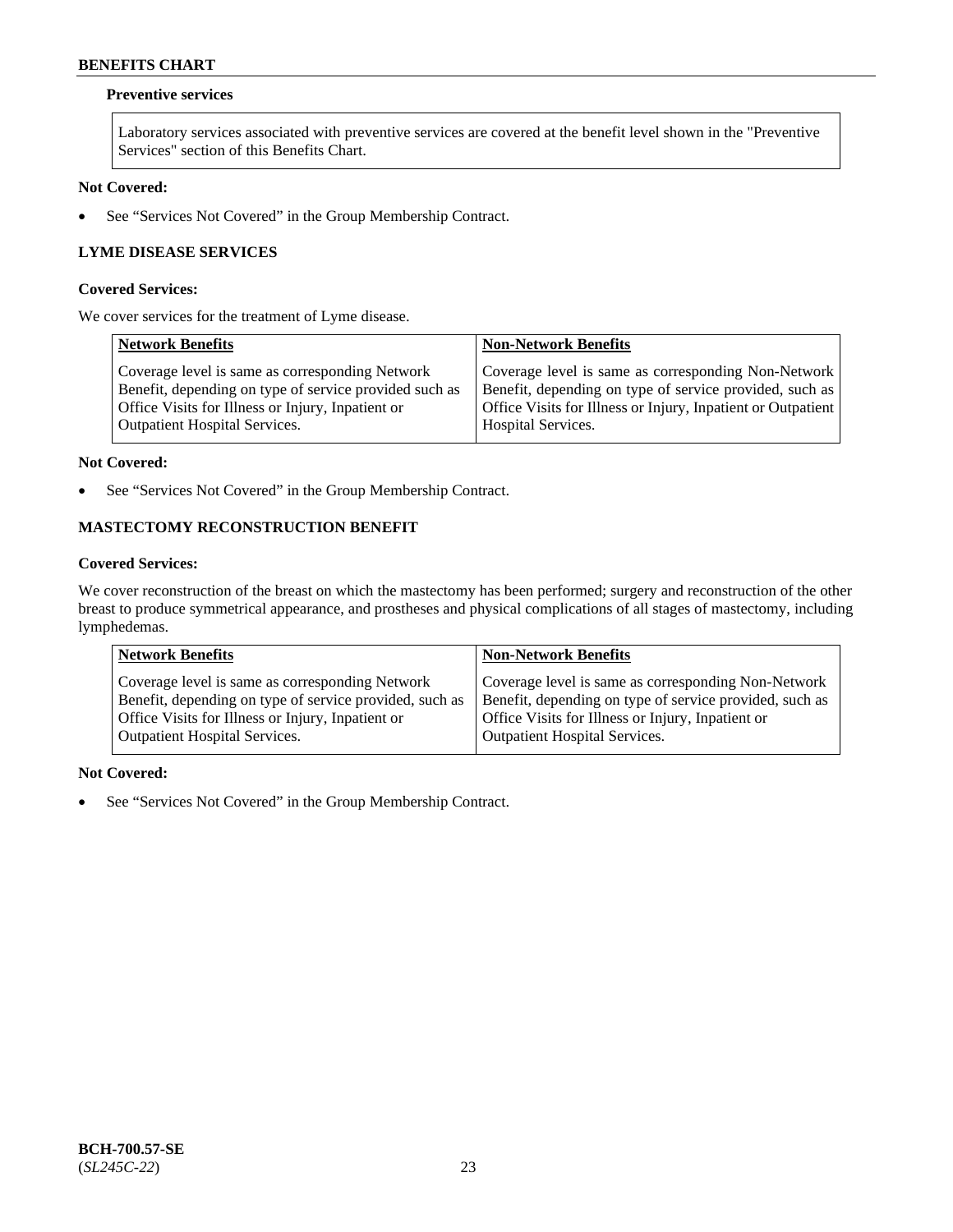# **MEDICATION THERAPY DISEASE MANAGEMENT PROGRAM**

#### **Covered Services:**

If you meet our criteria for coverage, you may qualify for our Medication Therapy Disease Management Program.

The program covers consultations with a designated pharmacist.

Covered services are based on established medical policies, which are subject to periodic review and modification by the medical directors. These medical policies (medical coverage criteria) are available online at [healthpartners.com](https://www.healthpartners.com/hp/index.html) or by calling Member Services.

| Network Benefits                                            | <b>Non-Network Benefits</b> |
|-------------------------------------------------------------|-----------------------------|
| 100% of the charges incurred.<br>Deductible does not apply. | No Coverage.                |

#### **Not Covered:**

See "Services Not Covered" in the Group Membership Contract.

# **OFFICE VISITS FOR ILLNESS OR INJURY**

#### **Covered Services:**

We cover the following when medically necessary: professional medical and surgical services and related supplies, including biofeedback, of physicians and other health care providers; blood and blood products (unless replaced) and blood derivatives.

We cover diagnosis and treatment of illness or injury to the eyes. Where contact or eyeglass lenses are prescribed as medically necessary for the post-operative treatment of cataracts or for the treatment of aphakia, acute or chronic corneal pathology, or keratoconous, we cover the initial evaluation, lenses and fitting. Members must pay for lens replacement beyond the initial pair.

We also provide coverage for the initial physical evaluation of a child if it is ordered by a Minnesota juvenile court.

Services received via video, e-visit or telephone are covered under the "Telehealth/Telemedicine Services" section.

### **Office Visits**

| <b>Select Tier</b> |  |
|--------------------|--|
|--------------------|--|

| <b>Network Benefits</b>                                                                                         | <b>Non-Network Benefits</b>  |
|-----------------------------------------------------------------------------------------------------------------|------------------------------|
| 100% of the charges incurred, subject to a member<br>copayment of \$10 per visit.<br>Deductible does not apply. | 50% of the charges incurred. |

*Standard Tier*

| <b>Network Benefits</b>                                                                                         | <b>Non-Network Benefits</b>  |
|-----------------------------------------------------------------------------------------------------------------|------------------------------|
| 100% of the charges incurred, subject to a member<br>copayment of \$50 per visit.<br>Deductible does not apply. | 50% of the charges incurred. |

#### **Convenience clinics**

| <b>Network Benefits</b>                                                                                        | <b>Non-Network Benefits</b>  |
|----------------------------------------------------------------------------------------------------------------|------------------------------|
| 100% of the charges incurred, subject to a member<br>copayment of \$5 per visit.<br>Deductible does not apply. | 50% of the charges incurred. |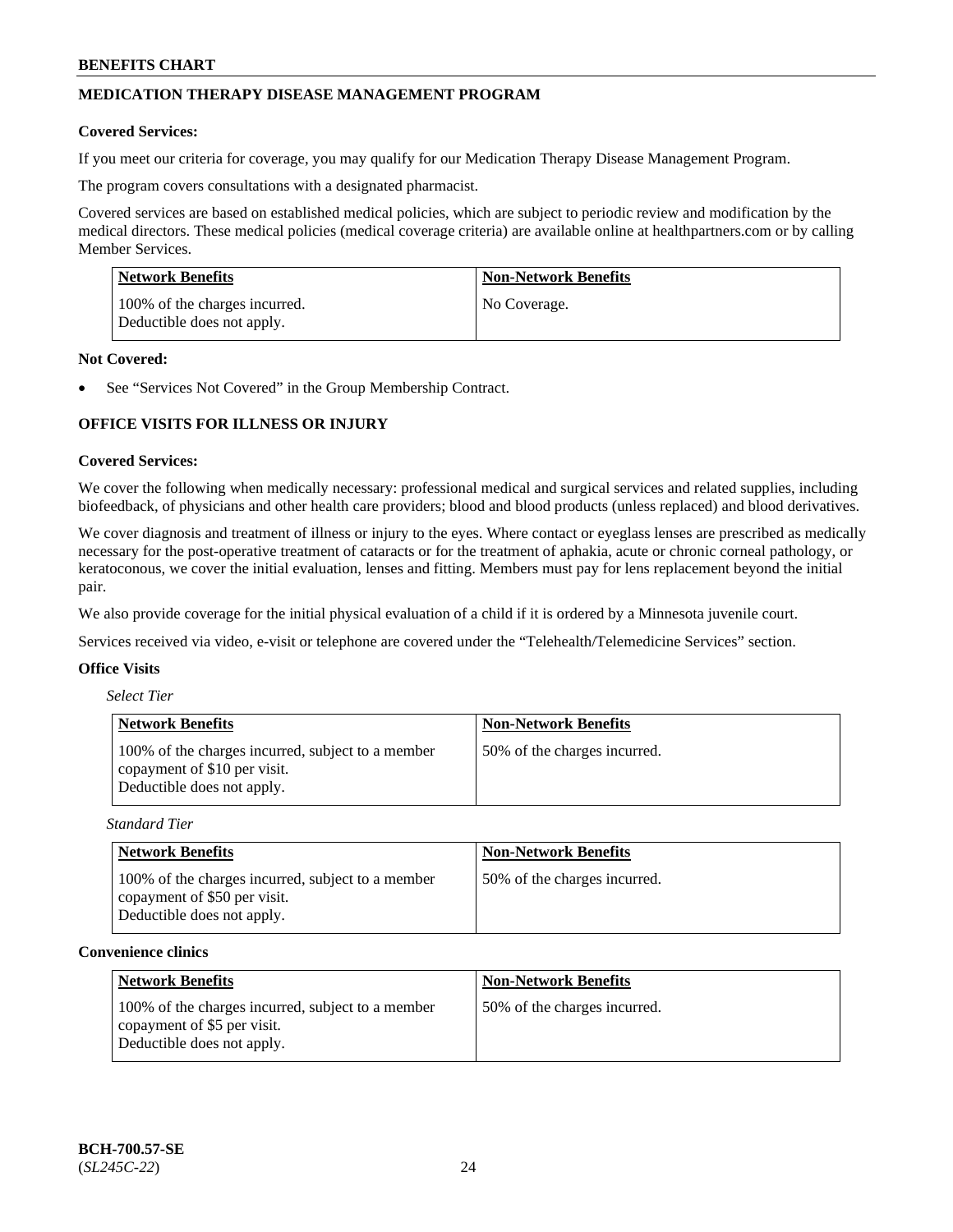### **Injections administered in a physician's office, other than immunizations**

### **Allergy injections**

| <b>Network Benefits</b>                                                                                                  | <b>Non-Network Benefits</b>  |
|--------------------------------------------------------------------------------------------------------------------------|------------------------------|
| 100% of the charges incurred, subject to a member<br>copayment of \$2 per date of service.<br>Deductible does not apply. | 50% of the charges incurred. |

#### **All other injections**

| <b>Network Benefits</b>                                                                                                  | <b>Non-Network Benefits</b>  |
|--------------------------------------------------------------------------------------------------------------------------|------------------------------|
| 100% of the charges incurred, subject to a member<br>copayment of \$2 per date of service.<br>Deductible does not apply. | 50% of the charges incurred. |

### **Not Covered:**

- Court ordered treatment, except as described in this Benefits Chart under "Mental Health Services" and "Office Visits for Illness or Injury" or as otherwise required by law.
- See "Services Not Covered" in the Group Membership Contract.

### **PEDIATRIC AUTOIMMUNE NEUROPSYCHIATRIC DISORDERS ASSOCIATED WITH STREPTOCOCCAL INFECTIONS (PANDAS) AND PEDIATRIC ACUTE-ONSET NEUROPSYCHIATRIC SYNDROME (PANS) TREATMENT**

### **Definitions:**

**Pediatric acute-onset neuropsychiatric syndrome.** This means a class of acute-onset obsessive compulsive or tic disorders or other behavioral changes presenting in children and adolescents that are not otherwise explained by another known neurologic or medical disorder.

**Pediatric autoimmune neuropsychiatric disorders associated with streptococcal infections.** This means a condition in which a streptococcal infection in a child or adolescent causes the abrupt onset of clinically significant obsessions, compulsions, tics, or other neuropsychiatric symptoms or behavioral changes, or a relapsing and remitting course of symptom severity.

### **Covered Services:**

We cover treatment for pediatric autoimmune neuropsychiatric disorders associated with streptococcal infections (PANDAS) and for treatment for pediatric acute-onset neuropsychiatric syndrome (PANS). Treatments that must be covered under this section must be recommended by the member's licensed health care professional and include but are not limited to antibiotics, medication and behavioral therapies to manage neuropsychiatric symptoms, plasma exchange, and immunoglobulin.

| <b>Network Benefits</b>                                 | <b>Non-Network Benefits</b>                             |
|---------------------------------------------------------|---------------------------------------------------------|
| Coverage level is same as corresponding Network         | Coverage level is same as corresponding Non-Network     |
| Benefit, depending on type of service provided, such as | Benefit, depending on type of service provided, such as |
| Office Visits for Illness or Injury, Inpatient or       | Office Visits for Illness or Injury, Inpatient or       |
| Outpatient Hospital Services.                           | Outpatient Hospital Services.                           |

### **Not Covered:**

See "Services Not Covered" in the Group Membership Contract.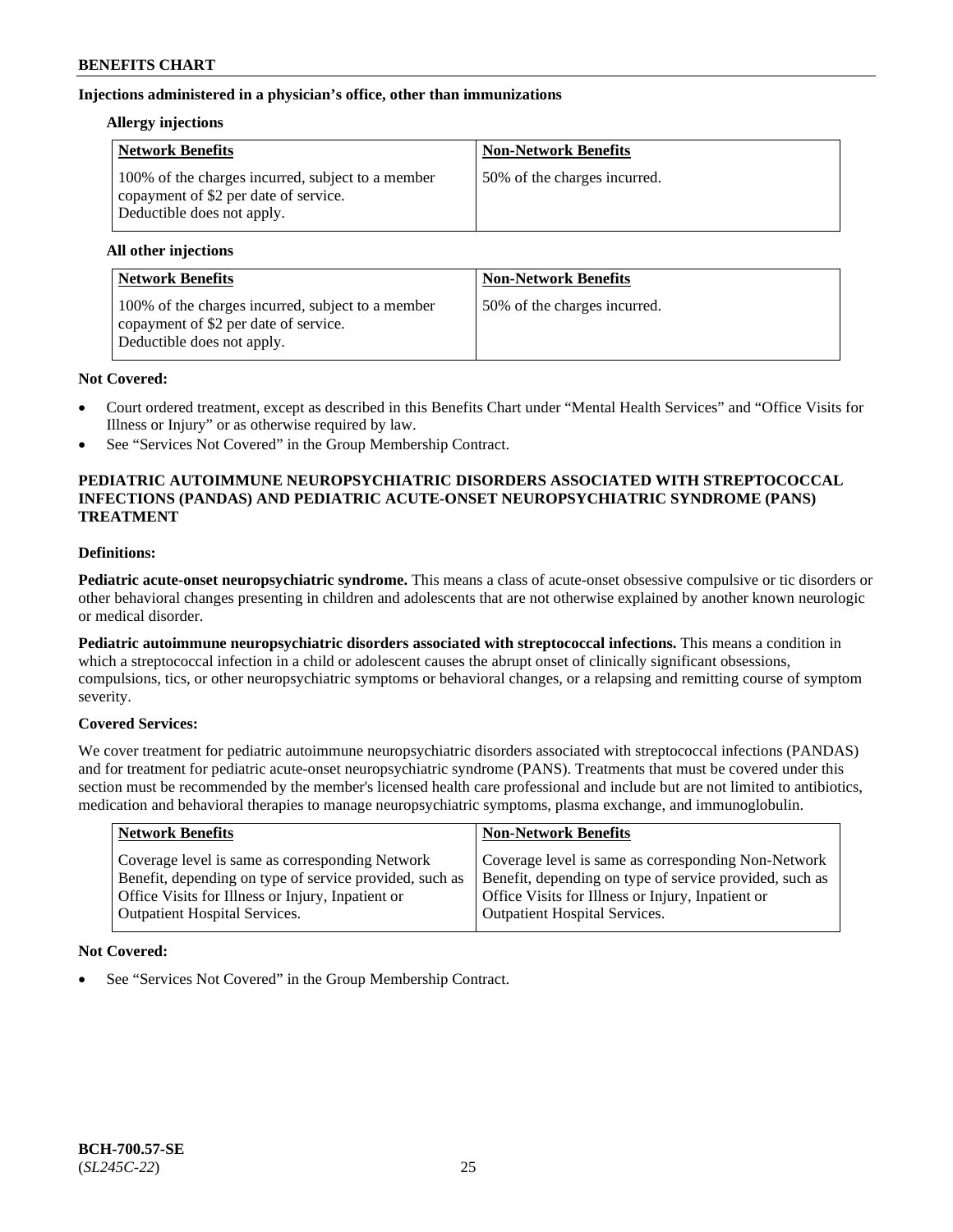# **PEDIATRIC EYEWEAR**

### **Covered Services:**

We cover pediatric eyewear for children.

Routine eye exams are covered under the "Preventive Services" section.

*Subject to the Standard Tier Deductibles*

| <b>Network Benefits</b>      | <b>Non-Network Benefits</b> |
|------------------------------|-----------------------------|
| 70% of the charges incurred. | No Coverage.                |

### **Limitations:**

- Coverage under this provision will continue until the end of the month in which the child turns age 19.
- Limited to one of the following per calendar year:
- o one pair of eyeglasses including one set of prescription lenses, frames from our designated eyewear collection, and antiscratch coating; or
	- o one pair of non-disposable contact lenses; or
	- o a one-year supply of disposable contact lenses
- Contact lens fittings are limited to two per calendar year.

### **Not Covered:**

- Frames that are not included in our designated eyewear collection. However, one pair of lenses will be covered if a member chooses frames outside the designated eyewear collection.
- More than one pair of lenses or frames or non-disposable contacts per calendar year, regardless of the reason. This includes replacement of eyeglasses or contact lenses due to loss, breakage, theft, or change in prescription.
- Safety glasses or goggles for sports or vocational reasons.
- Upgrades including, but not limited to, UV protection and no-line multifocal lenses.
- See "Services Not Covered" in the Group Membership Contract.

# **PHYSICAL THERAPY, OCCUPATIONAL THERAPY AND SPEECH THERAPY**

### **Covered Services:**

We cover the following physical therapy, occupational therapy and speech therapy services:

- rehabilitative care to correct the effects of illness or injury;
- habilitative care rendered for congenital, developmental or medical conditions which have significantly limited the successful initiation of normal speech and normal motor development.

Massage therapy which is performed in conjunction with other treatment/modalities by a physical occupational therapist, is part of a prescribed treatment plan and is not billed separately is covered.

We cover services provided in a clinic. We also cover physical therapy provided in an outpatient hospital facility. To see the benefit level for inpatient hospital or skilled nursing facility services, see benefits under Inpatient Hospital and Skilled Nursing Facility Services.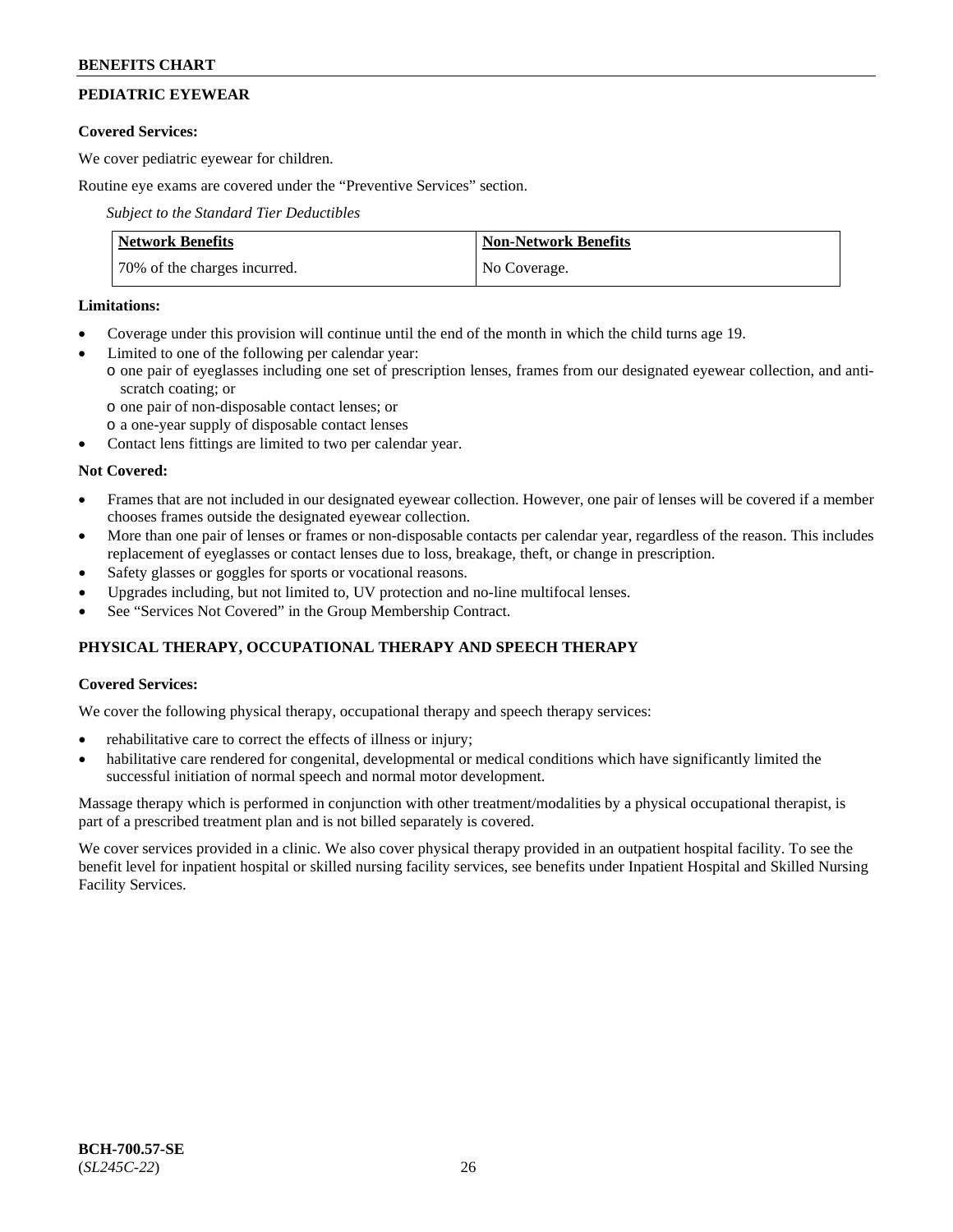### **Rehabilitative care**

*Select Tier*

| <b>Network Benefits</b>                                                                                         | <b>Non-Network Benefits</b>  |
|-----------------------------------------------------------------------------------------------------------------|------------------------------|
| 100% of the charges incurred, subject to a member<br>copayment of \$10 per visit.<br>Deductible does not apply. | 50% of the charges incurred. |

*Standard Tier*

| <b>Network Benefits</b>                                                                                         | <b>Non-Network Benefits</b>                                                               |
|-----------------------------------------------------------------------------------------------------------------|-------------------------------------------------------------------------------------------|
| 100% of the charges incurred, subject to a member<br>copayment of \$50 per visit.<br>Deductible does not apply. | 50% of the charges incurred.                                                              |
|                                                                                                                 | <b>Non-Network Benefits</b>                                                               |
|                                                                                                                 | Physical and Occupational Therapy combined are<br>limited to 20 visits per calendar year. |
|                                                                                                                 | Speech Therapy is limited to 20 visits per calendar year.                                 |

# **Habilitative care**

*Select Tier*

| <b>Network Benefits</b>                                                                                         | <b>Non-Network Benefits</b>  |
|-----------------------------------------------------------------------------------------------------------------|------------------------------|
| 100% of the charges incurred, subject to a member<br>copayment of \$10 per visit.<br>Deductible does not apply. | 50% of the charges incurred. |

### *Standard Tier*

| <b>Network Benefits</b>                                                                                         | <b>Non-Network Benefits</b>                                                               |
|-----------------------------------------------------------------------------------------------------------------|-------------------------------------------------------------------------------------------|
| 100% of the charges incurred, subject to a member<br>copayment of \$50 per visit.<br>Deductible does not apply. | 50% of the charges incurred.                                                              |
|                                                                                                                 | <b>Non-Network Benefits</b>                                                               |
|                                                                                                                 | Physical and Occupational Therapy combined are<br>limited to 20 visits per calendar year. |
|                                                                                                                 | Speech Therapy is limited to 20 visits per calendar year.                                 |

### **Not Covered:**

- Massage therapy for the purpose of comfort or convenience of the member.
- See "Services Not Covered" in the Group Membership Contract.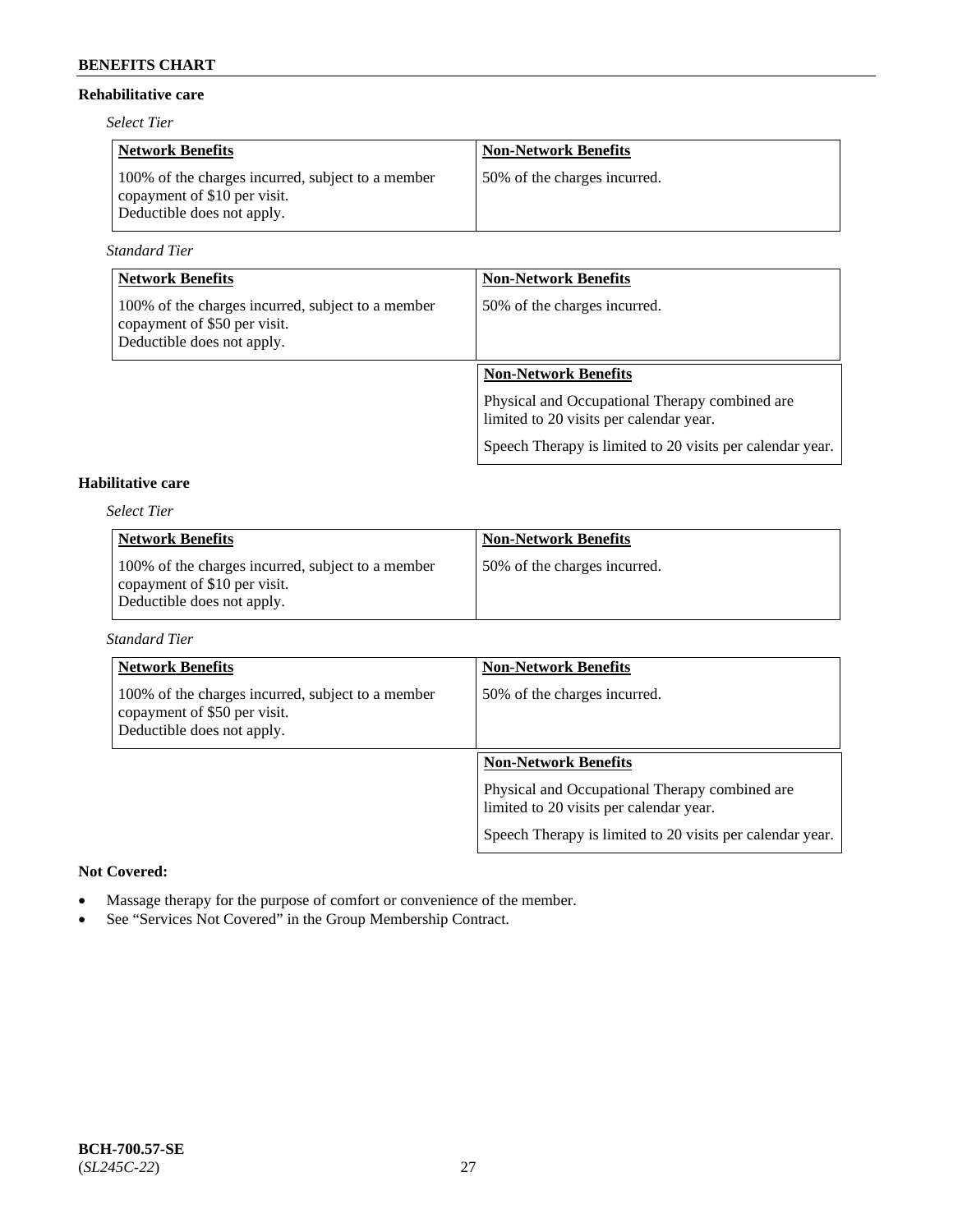# **PORT WINE STAIN REMOVAL SERVICES**

#### **Covered Services:**

We cover port wine stain removal services.

| <b>Network Benefits</b>                                | <b>Non-Network Benefits</b>                                  |
|--------------------------------------------------------|--------------------------------------------------------------|
| Coverage level is same as corresponding Network        | Coverage level is same as corresponding Non-Network          |
| Benefit, depending on type of service provided such as | Benefit, depending on type of service provided, such as      |
| Office Visits for Illness or Injury, Inpatient or      | Office Visits for Illness or Injury, Inpatient or Outpatient |
| <b>Outpatient Hospital Services.</b>                   | Hospital Services.                                           |

#### **Not Covered:**

See "Services Not Covered" in the Group Membership Contract.

### **PRE-DIABETES DISEASE MANAGEMENT PROGRAM**

#### **Covered Services:**

If you meet our criteria for coverage, you may qualify for the Pre-diabetes Disease Management Program through Omada Health. The program covers group health coaching which focuses on weight loss, exercise, behavior modification and health education at select locations determined by the plan.

| <b>Network Benefits</b>                                     | <b>Non-Network Benefits</b> |
|-------------------------------------------------------------|-----------------------------|
| 100% of the charges incurred.<br>Deductible does not apply. | Not applicable.             |

#### **Not Covered:**

See "Services Not Covered" in the Group Membership Contract.

### **PRESCRIPTION DRUG SERVICES**

### **Covered Services:**

We cover prescription drugs and medications that can be self-administered or are administered in a physician's office. We cover off-label use of formulary drugs to treat cancer if the drug is recognized for the treatment of cancer in any authoritative compendia used by the Medicare program.

We cover orally administered anticancer drugs at the applicable benefit level under outpatient drugs below. We are in compliance with Minnesota Statute 62A.3075 because we do not cover orally administered anticancer drugs under our specialty drug benefit.

We will refill a prescription for eye drops covered under this Benefits Chart if the member requests a refill and original prescription specified that additional quantities would be needed, providing the refill request does not exceed the quantities needed, and the following conditions are met:

- If the member requests a 30-day refill supply, the request must be made between 21 and 30 days of the later of (a) the original date that the prescription was distributed to the member or (b) the date that the most recent refill was distributed to the member; or
- If the member requests a 90-day refill supply, the request must be made between 75 and 90 days of the later of (a) the original date that the prescription was distributed to the member or (b) the date that the most recent refill was distributed to the member.

A licensed pharmacist may prescribe and dispense self-administered hormonal contraceptives, nicotine replacement medications, and opiate antagonists for the treatment of an acute opiate overdose in accordance with section 151.37, subdivision 14, 15, or 16, under the same terms of coverage that would apply had the prescription drug been prescribed by a licensed physician, physician assistant, or advanced practice nurse practitioner. If the plan excludes coverage for selfadministered hormonal contraceptives, they will not be covered under this provision.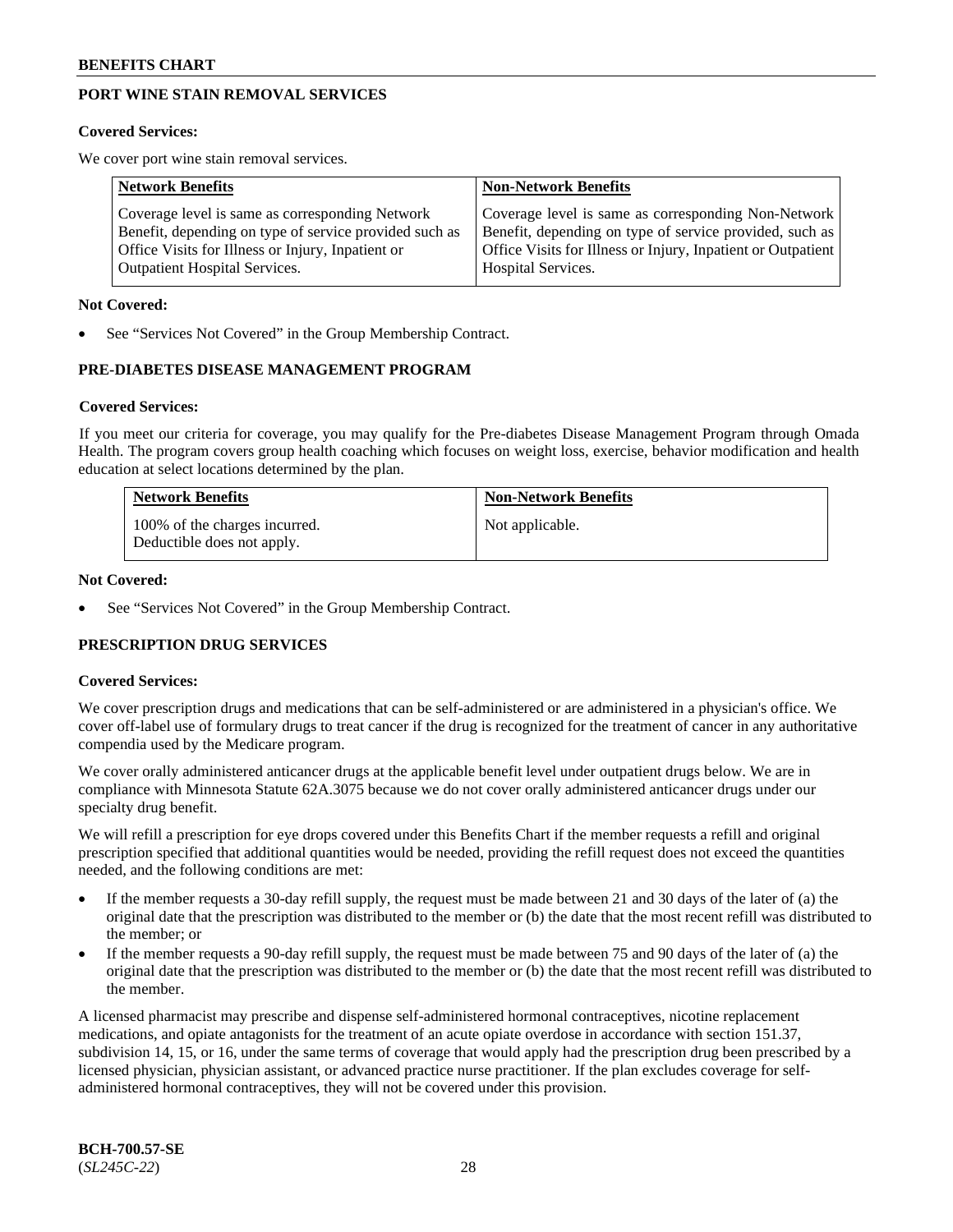**For Network Benefits, drugs and medications must be obtained at a Network Pharmacy.**

**If a member copayment is required, you must pay one member copayment for each 31-day supply, or portion thereof, unless otherwise indicated below.**

#### **Outpatient drugs (except as specified below)**

| <b>Network Benefits</b>                                                                                          | <b>Non-Network Benefits</b>  |
|------------------------------------------------------------------------------------------------------------------|------------------------------|
| 100% of the charges incurred, subject to a member<br>copayment of \$5 for generic low cost formulary<br>drugs.   | 50% of the charges incurred. |
| 100% of the charges incurred, subject to a member<br>copayment of \$25 for generic high cost formulary<br>drugs. |                              |
| 100% of the charges incurred, subject to a member<br>copayment of \$60 for brand name formulary drugs.           |                              |
| In no event will your cost for a formulary insulin drug<br>exceed \$25.                                          |                              |
| Non-formulary drugs are covered at 100% of the<br>charges incurred, subject to a member copayment of<br>\$150.   |                              |
| Deductible does not apply.                                                                                       |                              |

**Cost-Sharing Limits for Insulin:** We are required to limit your cost-sharing on prescription insulin to no more than the net price of the prescription insulin drug. This requirement applies at the point of sale, including deductible payments and the costsharing amounts charged once the deductible is met.

**Cost-sharing.** This means a deductible payment, copayment, or coinsurance amount that you must pay for covered prescription insulin in accordance with the terms and conditions of this health plan.

**Net price.** This means our cost for prescription insulin, including any rebates or discounts received by or accrued directly or indirectly to us from a drug manufacturer or pharmacy benefit manager.

### **Mail order drugs**

|          | <b>Network Benefits</b>                                                                                                                                                                                                                   | <b>Non-Network Benefits</b>                                                                                                |
|----------|-------------------------------------------------------------------------------------------------------------------------------------------------------------------------------------------------------------------------------------------|----------------------------------------------------------------------------------------------------------------------------|
| service. | For your convenience, you may also get up to a 93-day<br>supply of outpatient prescription drugs that can be self-<br>administered through the designated mail order service.<br>Specialty Drugs are not available through the mail order | See Network Mail Order Drugs benefit.<br>Mail order drugs are only available through the<br>designated mail order service. |

### **Specialty Drugs that are self-administered**

| <b>Network Benefits</b>                                                                                                                    | <b>Non-Network Benefits</b> |
|--------------------------------------------------------------------------------------------------------------------------------------------|-----------------------------|
| 80% of the charges incurred.<br>Deductible does not apply.                                                                                 | No Coverage.                |
| For Network Benefits, specialty drugs are limited to<br>drugs on the specialty drug list and must be obtained<br>from a designated vendor. |                             |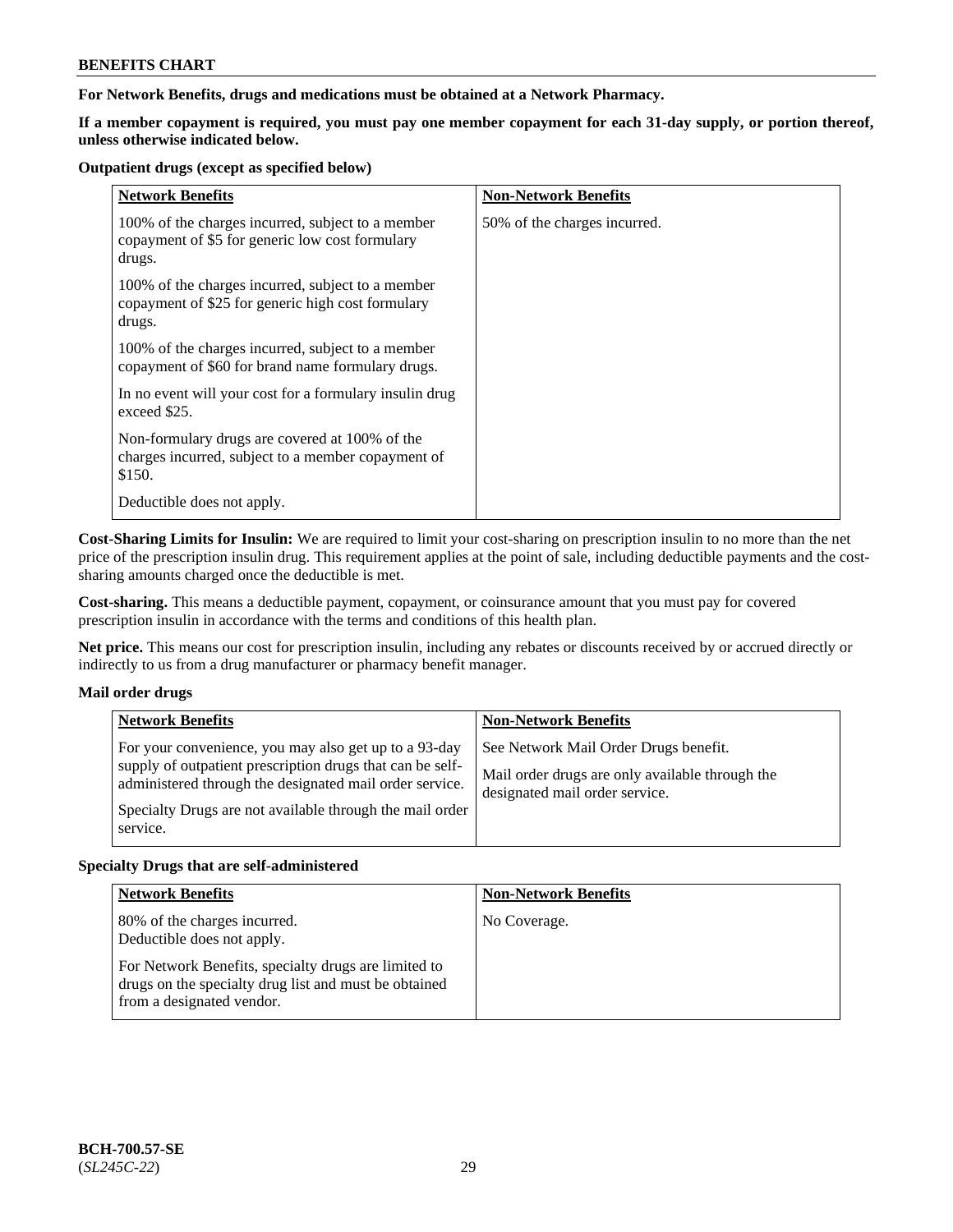# **Drugs for the treatment of growth deficiency**

| <b>Network Benefits</b>                                                                                                                            | <b>Non-Network Benefits</b>  |
|----------------------------------------------------------------------------------------------------------------------------------------------------|------------------------------|
| 70% of the charges incurred.<br>Deductible does not apply.                                                                                         | 50% of the charges incurred. |
| For Network Benefits, growth deficiency drugs are<br>limited to drugs on the specialty drug list and must be<br>obtained from a designated vendor. |                              |

**Tobacco cessation drugs are covered for all FDA – approved tobacco cessation drugs for a minimum of 90 days**

| <b>Network Benefits</b>                                     | <b>Non-Network Benefits</b>  |
|-------------------------------------------------------------|------------------------------|
| 100% of the charges incurred.<br>Deductible does not apply. | 50% of the charges incurred. |

#### **Contraceptive drugs**

| <b>Network Benefits</b>                                                                                                                                        | <b>Non-Network Benefits</b>  |
|----------------------------------------------------------------------------------------------------------------------------------------------------------------|------------------------------|
| 100% of the charges incurred for formulary drugs.<br>Deductible does not apply.                                                                                | 50% of the charges incurred. |
| If a physician requests that a non-formulary<br>contraceptive drug be dispensed as written the drug will<br>be covered at 100%, not subject to the deductible. |                              |

**ACA preventive medications.** We cover preventive medications currently recommended by USPSTF with an A or B rating if they are prescribed by your medical provider and they are listed on our Commercial ACA Preventive Drug List. Preventive medications are subject to periodic review and modification. Changes would be effective in accordance with the federal rules and reflected in our current medical coverage criteria for preventive care services.

| <b>Network Benefits</b>                                     | <b>Non-Network Benefits</b>  |
|-------------------------------------------------------------|------------------------------|
| 100% of the charges incurred.<br>Deductible does not apply. | 50% of the charges incurred. |

### **Limitations:**

- Certain drugs may require prior authorization as indicated on the formulary. HealthPartners may require prior authorization for the drug and also the site where the drug will be provided. Certain drugs are subject to our utilization review process and quantity limits, as indicated on our formulary.
- Certain non-formulary drugs require prior authorization. In addition, certain drugs may be subject to any quantity limits applied as part of our trial program. The trial drug program applies to new prescriptions for certain drugs which have high toxicity, low tolerance, high costs and/or high potential for waste. Trial drugs are indicated on the formulary and/or the Specialty Drug List. Your first fill of a trial drug may be limited to less than a month supply. If the drug is well tolerated and effective, you will receive the remainder of your first month supply.
- If a member requests a brand name drug when there is a generic equivalent, the brand name drug will be covered up to the charge that would apply to the generic drug, minus any required copayment. If a physician requests that a brand name drug be dispensed as written, the drug will be paid at the non-formulary benefit.
- We may require members to try over-the-counter (OTC) drug alternatives before approving more costly formulary prescription drugs.
- Unless otherwise specified in the "Prescription Drug Services" section, you may receive up to a 31-day supply per prescription.
- A 93-day supply will be covered and dispensed only at pharmacies that participate in our extended day supply program
- New prescriptions to treat certain chronic conditions are limited to a 31-day supply.
- No more than a 31-day supply of Specialty Drugs will be covered and dispensed at a time, unless it's a manufacturer supplied drug that cannot be split that supplies the member with more than a 31-day supply.
- The member copayment for a drug will not exceed the cost of the drug.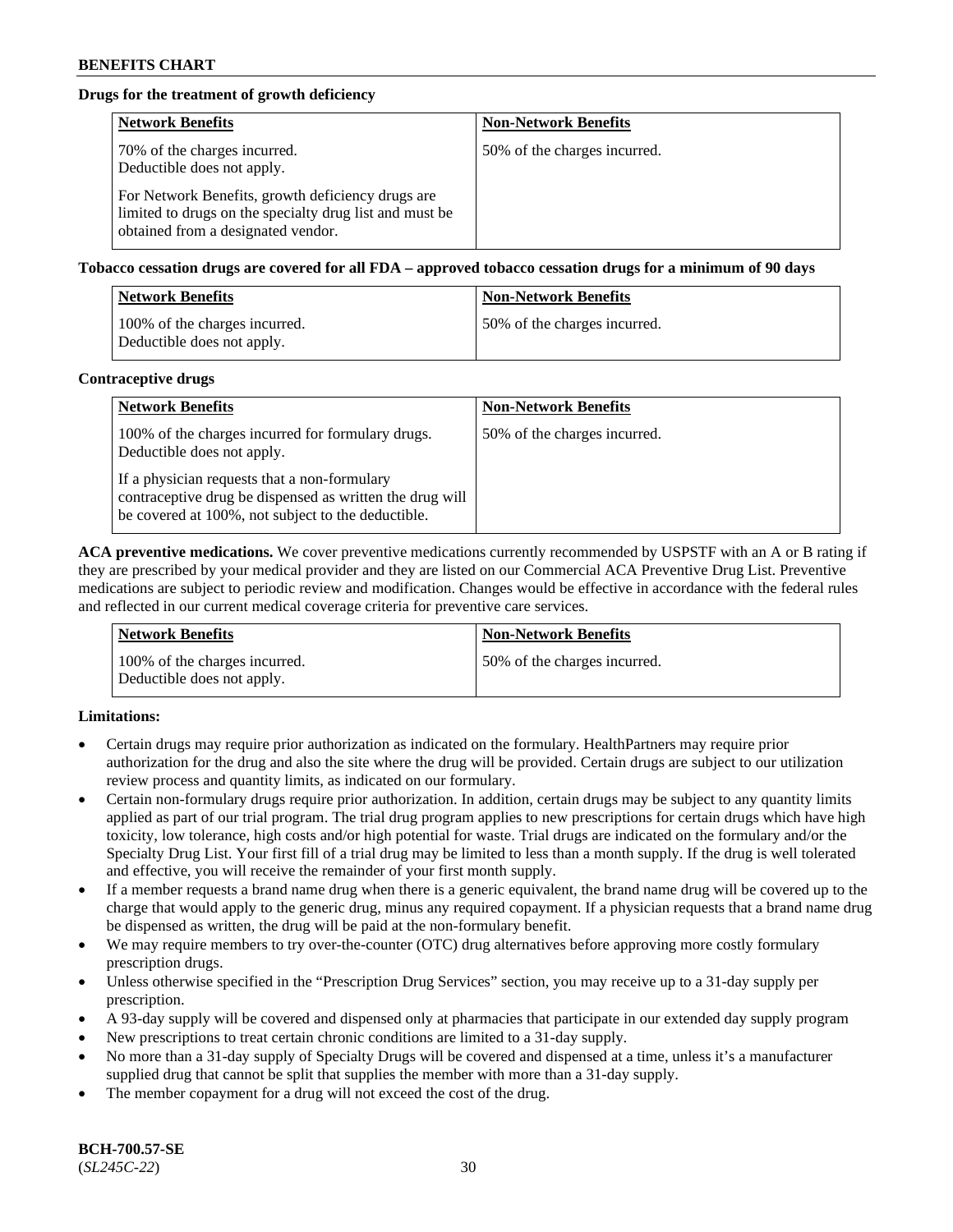# **Not Covered:**

- Replacement of prescription drugs, medications, equipment and supplies due to loss, damage or theft.
- Nonprescription (over the counter) drugs or medications, including, but not limited to, vitamins, supplements, homeopathic remedies, and non-FDA approved drugs unless listed on the formulary and prescribed by a physician or legally authorized health care provider under applicable state and federal law. We cover off-label use of drugs to treat cancer as specified in the "Prescription Drug Services" section of this Benefits Chart. This exclusion does not include over-the-counter contraceptives for women as allowed under the Affordable Care Act when the member obtains a prescription for the item. In addition, if the member obtains a prescription, this exclusion does not include aspirin to prevent cardiovascular disease for men and women of certain ages; folic acid supplements for women who may become pregnant; fluoride chemoprevention supplements for children without fluoride in their water source; and iron supplements for children ages 6-12 months who are at risk of anemia.
- Drugs on the Excluded Drug List. The Excluded Drug List includes select drugs within a therapy class that are not eligible for coverage. This includes drugs that may be excluded for certain indications. However, you may request coverage for a drug on the Excluded Drug List by requesting an exception to the formulary under the formulary exception process described in the definition of formulary in this Benefits Chart. The Excluded Drug List is available at [healthpartners.com](http://www.healthpartners.com/)
- Drugs that are newly approved by the FDA until they are reviewed and approved by HealthPartners Pharmacy and Therapeutics Committee. However, you may request coverage for a drug that is newly approved by the FDA by requesting an exception to the formulary under the formulary exception process described in the definition of formulary in the Benefits Chart.
- All drugs used for sexual dysfunction.
- Fertilty drugs.
- Medical cannabis.
- Medical devices approved by the FDA will not be covered under the "Prescription Drug Services" section unless they are on our formulary. Covered medical devices are generally submitted and reimbursed under your medical benefits.
- See "Services Not Covered" in the Group Membership Contract.

# **PREVENTIVE SERVICES**

### **Applicable Definitions:**

**Routine Preventive Services** are routine healthcare services that include screenings, check-ups and counseling to prevent illness, disease or other health problems before symptoms occur.

**Diagnostic Services** are services to help a provider understand your symptoms, diagnose illness and decide what treatment may be needed. They may be the same services that are listed as preventive services, but they are being used as diagnostic services. Your provider will determine if these services are preventive or diagnostic. These services are not preventive if received as part of a visit to diagnose, manage or maintain an acute or chronic medical condition, illness or injury. When that occurs, unless otherwise indicated below, standard deductibles, copayments or coinsurance apply.

### **Covered Services:**

We cover preventive services that meet any of the requirements under the Affordable Care Act (ACA) shown in the bulleted items below. These preventive services are covered at 100% under the network benefits with no deductible, copayments or coinsurance. (If a preventive service is not required by the ACA and it is covered at a lower benefit level or if a group qualifies for an exemption or accommodation for certain benefits under the ACA, it will be specified below). Preventive benefits mandated under the ACA are subject to periodic review and modification. Changes would be effective in accordance with the federal rules. Preventive services mandated by the ACA include:

- Evidence-based items or services that have in effect a rating of A or B in the current recommendations of the United States Preventive Services Task Force with respect to the individual;
- Immunizations for routine use in children, adolescents, and adults that have in effect a recommendation from the Advisory Committee on Immunization Practices of the Centers for Disease Control and Prevention with respect to the individual;
- With respect to infants, children, and adolescents, evidence-informed preventive care and screenings provided for in comprehensive guidelines supported by the Health Resources and Services Administration; and
- With respect to women, preventive care and screenings provided for in comprehensive guidelines supported by the Health Resources and Services Administration.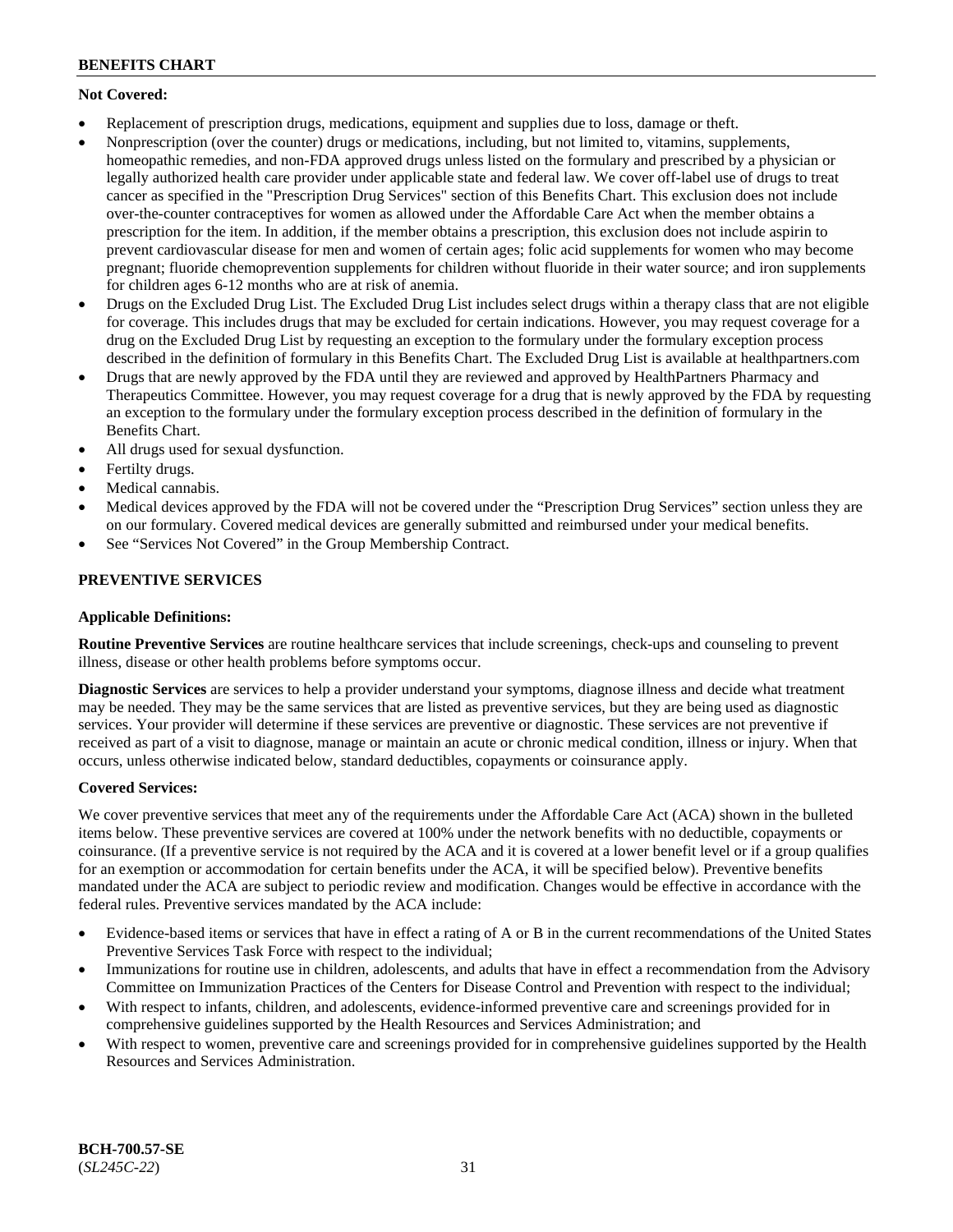Covered services are based on established medical policies, which are subject to periodic review and modification by the medical or dental directors. These medical policies (medical coverage criteria) are available by calling Member Services, or logging on to your "*my*HealthPartners" account at [healthpartners.com.](http://www.healthpartners.com/)

A complete list of preventive care services recommended under the U.S. Preventive Task Force (USPSTF) is available online at [uspreventiveservicestaskforce.org/Page/Name/uspstf-a-and-b-recommendations.](https://www.uspreventiveservicestaskforce.org/Page/Name/uspstf-a-and-b-recommendations-by-date/)

HHS: [healthcare.gov/coverage/preventive-care-benefits](https://www.healthcare.gov/coverage/preventive-care-benefits/)

CDC: [cdc.gov/vaccines/schedules/index.html](https://www.cdc.gov/vaccines/schedules/index.html)

### **ACA and state mandated preventive services are covered as follows:**

**Routine health exams and periodic health assessments.** A physician or health care provider will counsel you as to how often health assessments are needed based on age, sex and health status. This includes screening for tobacco use, at least two tobacco cessation attempts per year (for those who use tobacco products), all FDA approved tobacco cessation medications including over-the-counter drugs (as shown in the "Prescription Drug Services" Section) and at least four counseling sessions of at least ten minutes each for tobacco cessation.

| Network Benefits                                            | <b>Non-Network Benefits</b>  |
|-------------------------------------------------------------|------------------------------|
| 100% of the charges incurred.<br>Deductible does not apply. | 50% of the charges incurred. |

**Child health supervision services**. This includes pediatric preventive services, such as fluoride chemoprevention for children without fluoride in their water source, newborn screenings, appropriate immunizations, developmental assessments and laboratory services appropriate to the age of the child from birth to 72 months, and appropriate immunizations until the end of the month in which the child turns 19, as defined by the Standards of Child Health Care issued by the American Academy of Pediatrics. We cover at least five child health supervision visits from birth to 12 months, three child health supervision visits from 12 months to 24 months, once a year from 24 months to 72 months.

| Network Benefits                                            | <b>Non-Network Benefits</b>  |
|-------------------------------------------------------------|------------------------------|
| 100% of the charges incurred.<br>Deductible does not apply. | 50% of the charges incurred. |

**Routine prenatal care and exams.** This includes the comprehensive package of medical and psychosocial support provided throughout a pregnancy, including risk assessment, serial surveillance, prenatal education, and use of specialized skills and technology when needed, as defined by Standards for Obstetric-Gynecologic Services issued by the American College of Obstetricians and Gynecologists.

| <b>Network Benefits</b>                                     | <b>Non-Network Benefits</b>   |
|-------------------------------------------------------------|-------------------------------|
| 100% of the charges incurred.<br>Deductible does not apply. | 150% of the charges incurred. |

**Routine postnatal care.** This includes health exams, assessments, education and counseling relating to the period immediately after childbirth

| <b>Network Benefits</b>                                     | <b>Non-Network Benefits</b>  |
|-------------------------------------------------------------|------------------------------|
| 100% of the charges incurred.<br>Deductible does not apply. | 50% of the charges incurred. |

**Routine screening procedures for cancer.** This includes colorectal screening, digital rectal examinations, or other cancer screenings recommended by the USPSTF with an A or B rating. Women's preventive health services below describes additional routine screening procedures for cancer.

| <b>Network Benefits</b>                                     | <b>Non-Network Benefits</b>  |
|-------------------------------------------------------------|------------------------------|
| 100% of the charges incurred.<br>Deductible does not apply. | 50% of the charges incurred. |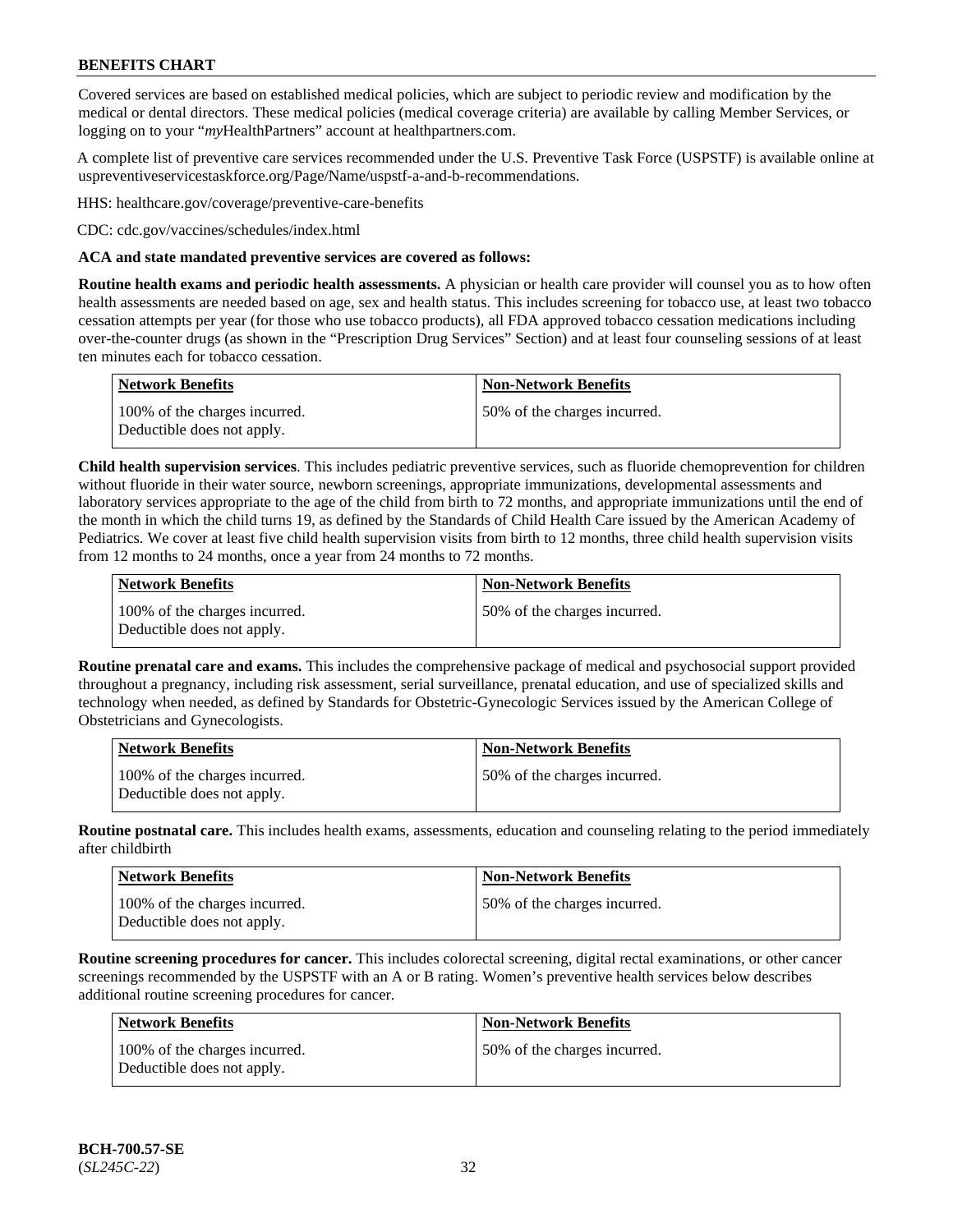**Professional voluntary family planning services.** This includes services to prevent or delay a pregnancy, including counseling and education. Services must be provided by a licensed provider.

| <b>Network Benefits</b>                                     | <b>Non-Network Benefits</b> |
|-------------------------------------------------------------|-----------------------------|
| 100% of the charges incurred.<br>Deductible does not apply. | See Network Benefits.       |

### **Adult immunizations**

| <b>Network Benefits</b>                                     | <b>Non-Network Benefits</b>   |
|-------------------------------------------------------------|-------------------------------|
| 100% of the charges incurred.<br>Deductible does not apply. | 150% of the charges incurred. |

**Women's preventive services.**This includes mammograms\*, screenings for cervical cancer (pap smears), breast pumps, human papillomavirus (HPV) testing; counseling for sexually transmitted infections, counseling and screening for human immunodeficiency virus (HIV), and all FDA approved contraceptive methods as prescribed by a doctor, sterilization procedures, education and counseling (see the "Prescription Drug Services" section for coverage of oral contraceptive drugs). For women whose family history is associated with an increased risk for BRCA1 or BRCA2 gene mutations, we cover genetic counseling and BRCA screening without cost sharing, if appropriate and as determined by a physician

**\***Preventive mammogram screening includes digital breast tomosynthesis (3D mammograms) for members at risk for breast cancer.

"At risk for breast cancer" means: (1) having a family history with one or more first- or second-degree relatives with breast cancer; (2) testing positive for BRCA1 or BRCA2 mutations; (3) having heterogeneously dense breasts or extremely dense breasts based on the Breast Imaging Reporting and Data System established by the American College of Radiology; or (4) having a previous diagnosis of breast cancer.

| Network Benefits                                            | <b>Non-Network Benefits</b>  |
|-------------------------------------------------------------|------------------------------|
| 100% of the charges incurred.<br>Deductible does not apply. | 50% of the charges incurred. |

**Obesity screening and management.** We cover obesity screening and counseling for all ages during a routine preventive care exam. If you are age 18 or older and have a body mass index of 30 or more, we also cover intensive obesity management to help you lose weight. Your primary care doctor can coordinate these services.

| Network Benefits                                            | <b>Non-Network Benefits</b>  |
|-------------------------------------------------------------|------------------------------|
| 100% of the charges incurred.<br>Deductible does not apply. | 50% of the charges incurred. |

**In addition to any ACA or state mandated preventive services referenced above, we cover the following eligible services:**

### **Routine eye and hearing exams**

| Network Benefits                                            | <b>Non-Network Benefits</b>  |
|-------------------------------------------------------------|------------------------------|
| 100% of the charges incurred.<br>Deductible does not apply. | 50% of the charges incurred. |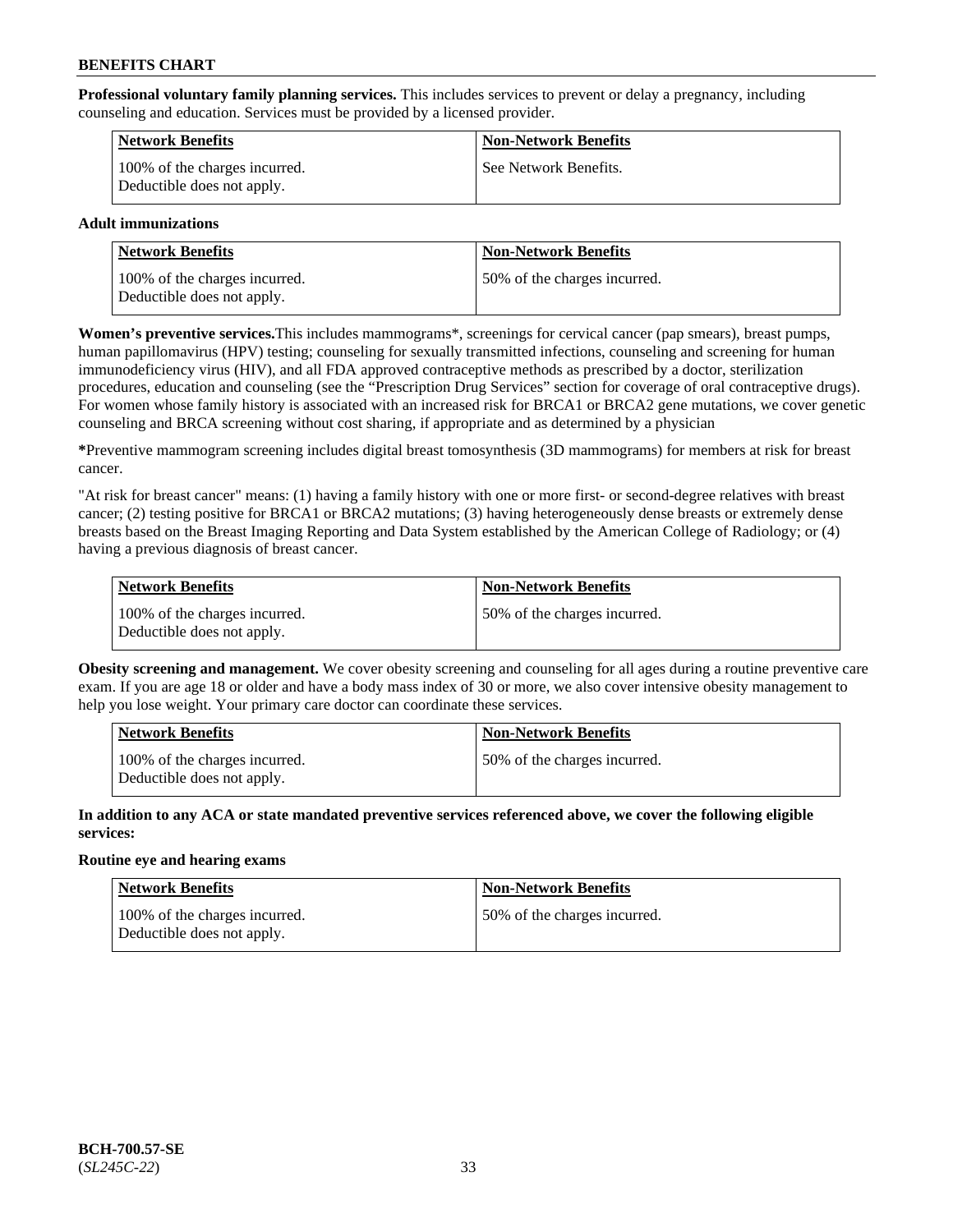**Ovarian cancer surveillance tests for women who are at risk.** "At risk for ovarian cancer" means (1) having a family history that includes any of the following: one or more first-degree or second-degree relatives with ovarian cancer, clusters of female relatives with breast cancer or nonpolyposis colorectal cancer; or (2) testing positive for BRCA1 or BRCA2 mutations. "Surveillance tests for ovarian cancer" means annual screening using: CA-125 serum tumor marker testing, transvaginal ultrasound, pelvic examination or other proven ovarian cancer screening tests currently being evaluated by the federal Food and Drug Administration or by the National Cancer Institute.

| <b>Network Benefits</b>                                                                                                                                                                                                          | <b>Non-Network Benefits</b>                                                                                                                                                                                                          |
|----------------------------------------------------------------------------------------------------------------------------------------------------------------------------------------------------------------------------------|--------------------------------------------------------------------------------------------------------------------------------------------------------------------------------------------------------------------------------------|
| Coverage level is same as corresponding Network<br>Benefit, depending on type of service provided, such<br>as Diagnostic Imaging Services, Laboratory Services<br>Office Visits for Illness or Injury or Preventive<br>Services. | Coverage level is same as corresponding Non-Network<br>Benefit, depending on type of service provided, such as<br>Diagnostic Imaging Services, Laboratory Services<br>Office Visits for Illness or Injury or Preventive<br>Services. |
|                                                                                                                                                                                                                                  |                                                                                                                                                                                                                                      |

#### **Limitations:**

• Services are not preventive if received as part of a visit to diagnose, manage or maintain an acute or chronic medical condition, illness or injury. When that occurs, unless otherwise indicated above, standard deductibles, copayments or coinsurance apply.

#### **Not Covered:**

See "Services Not Covered" in the Group Membership Contract.

### **SPECIFIED NON-NETWORK SERVICES**

# **Covered Services:**

We cover the following services when you elect to receive them from a non-network provider, at the same level of coverage we provide when you elect to receive the services from a network provider:

- Voluntary family planning of the conception and bearing of children.
- The provider visit(s) and test(s) necessary to make a diagnosis of infertility.
- Testing and treatment of sexually transmitted diseases (other than HIV).
- Testing for AIDS or other HIV-related conditions.

| <b>Network Benefits</b>                                                                                                                            | <b>Non-Network Benefits</b>                    |
|----------------------------------------------------------------------------------------------------------------------------------------------------|------------------------------------------------|
| Coverage level is same as corresponding Network<br>Benefit, depending on type of service provided, such as<br>Office Visits for Illness or Injury. | See Network Benefits for the services covered. |

#### **Not Covered:**

See "Services Not Covered" in the Group Membership Contract.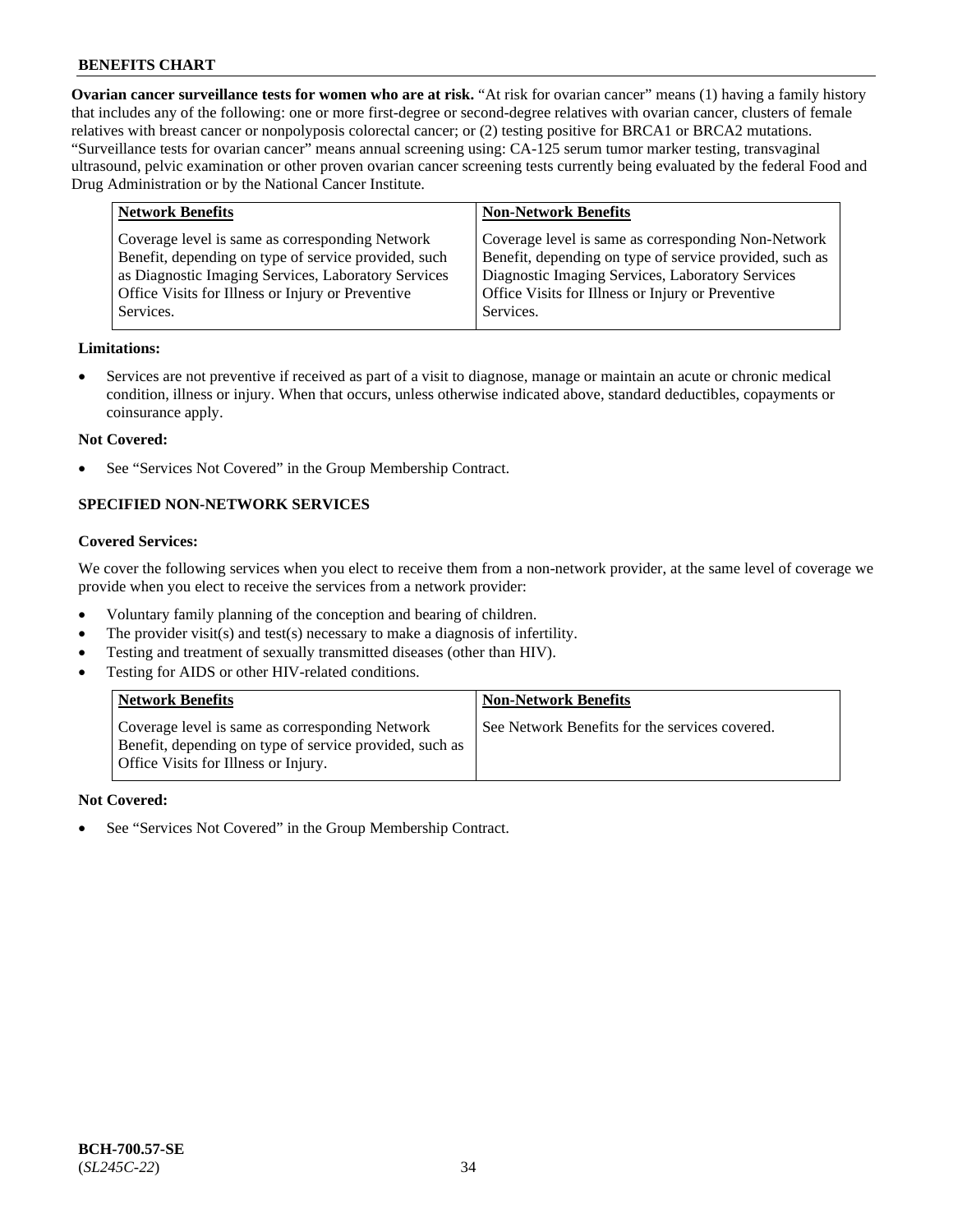# **TELEHEALTH/TELEMEDICINE SERVICES**

#### **Definitions:**

**Telehealth, Telemedicine, or Virtual Care.** This is a means of communication between a health care professional and a patient. This includes the use of secure electronic information, imaging, and communication technologies, including:

- interactive audio or audio-video
- interactive audio with store-and-forward technology
- chat-based and email-based systems
- physician-to-physician consultation
- patient education
- data transmission
- data interpretation
- digital diagnostics (algorithm-enabled diagnostic support)
- digital therapeutics (the use of personal health devices and sensors, either alone or in combination with conventional drug therapies, for disease prevention and management)

#### Services can be delivered:

Synchronously: the patient and health care professional are engaging with one another at the same time; or Asynchronously: the patient and health care professional engage with each other at different points in time.

**Telephone Visits.** Live, synchronous, interactive encounters over the telephone between a patient and a healthcare provider.

**E-visit or chat-based visits.** Asynchronous online or mobile app encounters to discuss a patient's personal health information, vital signs, and other physiologic data or diagnostic images. The healthcare provider reviews and delivers a consultation, diagnosis, prescription or treatment plan after reviewing the patient's visit information.

**Virtuwell<sup>®</sup>**. This is an online service for you to receive a diagnosis and treatment for certain conditions, such as a cold, flu, ear pain and sinus infections. You may access the Virtuwell website at [virtuwell.com.](https://www.virtuwell.com/)

**Video Visits.** Live, synchronous, interactive encounters using secure web-based video between a patient and a healthcare provider.

#### **Covered Services:**

The Plan covers the following methods of receiving care for services that would be eligible under the Plan if the service were provided in person.

#### **Scheduled telephone visits**

### *Select Tier*

| Network Benefits                                                                                               | <b>Non-Network Benefits</b>  |
|----------------------------------------------------------------------------------------------------------------|------------------------------|
| 100% of the charges incurred, subject to a member<br>copayment of \$5 per visit.<br>Deductible does not apply. | 50% of the charges incurred. |

*Standard Tier*

| Network Benefits                                                                                                | <b>Non-Network Benefits</b>  |
|-----------------------------------------------------------------------------------------------------------------|------------------------------|
| 100% of the charges incurred, subject to a member<br>copayment of \$25 per visit.<br>Deductible does not apply. | 50% of the charges incurred. |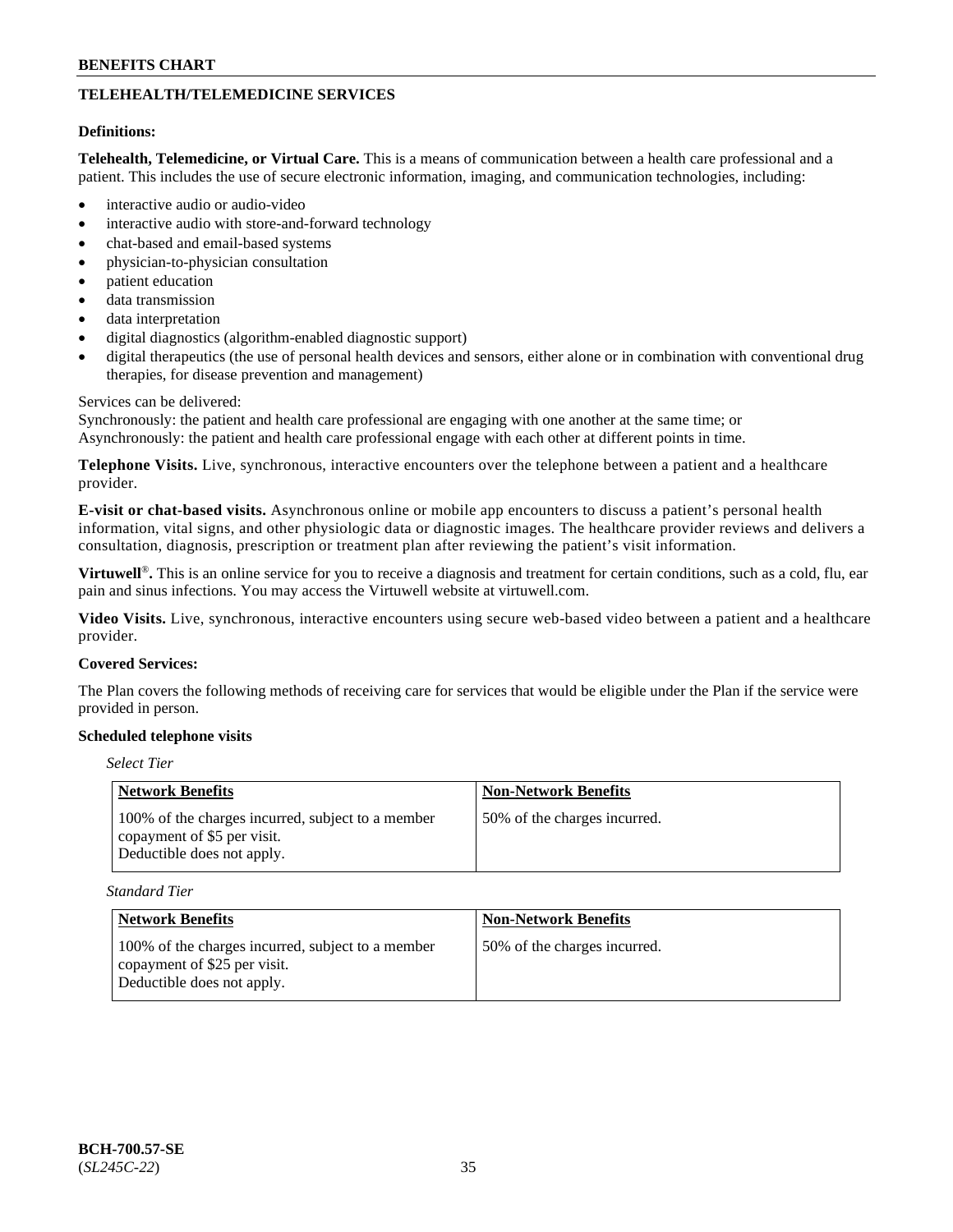# **E-visits**

### **Access to online care through Virtuwell at [virtuwell.com](https://www.virtuwell.com/)**

| <b>Network Benefits</b>                                     | <b>Non-Network Benefits</b> |
|-------------------------------------------------------------|-----------------------------|
| 100% of the charges incurred.<br>Deductible does not apply. | Not Applicable.             |

### **All other E-visits**

*Select Tier*

| <b>Network Benefits</b>                                                                                        | <b>Non-Network Benefits</b>  |
|----------------------------------------------------------------------------------------------------------------|------------------------------|
| 100% of the charges incurred, subject to a member<br>copayment of \$5 per visit.<br>Deductible does not apply. | 50% of the charges incurred. |

*Standard Tier*

| <b>Network Benefits</b>                                                                                         | <b>Non-Network Benefits</b>  |
|-----------------------------------------------------------------------------------------------------------------|------------------------------|
| 100% of the charges incurred, subject to a member<br>copayment of \$25 per visit.<br>Deductible does not apply. | 50% of the charges incurred. |

#### **Video visits**

| <b>Network Benefits</b>                                | <b>Non-Network Benefits</b>                            |
|--------------------------------------------------------|--------------------------------------------------------|
| Coverage level is same as corresponding Network        | Coverage level is same as corresponding Non-Network    |
| Benefit, depending upon type of service provided, such | Benefit, depending upon type of service provided, such |
| as Office Visits for Illness or Injury.                | as Office Visits for Illness or Injury.                |

### **Not Covered:**

See "Services Not Covered" in the Group Membership Contract.

# **TRANSPLANT SERVICES**

### **Applicable Definitions:**

**Autologous.** This is when the source of cells is from the individual's own marrow or stem cells.

**Allogeneic.** This is when the source of cells is from a related or unrelated donor's marrow or stem cells.

**Autologous Bone Marrow Transplant.** This is when the bone marrow is harvested from the individual and stored. The patient undergoes treatment which includes tumor ablation with high-dose chemotherapy and/or radiation. The bone marrow is reinfused (transplanted).

**Allogeneic Bone Marrow Transplant.** This is when the bone marrow is harvested from the related or unrelated donor and stored. The patient undergoes treatment which includes tumor ablation with high-dose chemotherapy and/or radiation. The bone marrow is reinfused (transplanted).

**Autologous/Allogeneic Stem Cell Support.** This is a treatment process that includes stem cell harvest from either bone marrow or peripheral blood, tumor ablation with high-dose chemotherapy and/or radiation, stem cell reinfusion, and related care. Autologous/allogeneic bone marrow transplantation and high dose chemotherapy with peripheral stem cell rescue/support are considered to be autologous/allogeneic stem cell support.

**Designated Transplant Center.** This is any health care provider, group or association of health care providers designated by us to provide services, supplies or drugs for specified transplants for our members.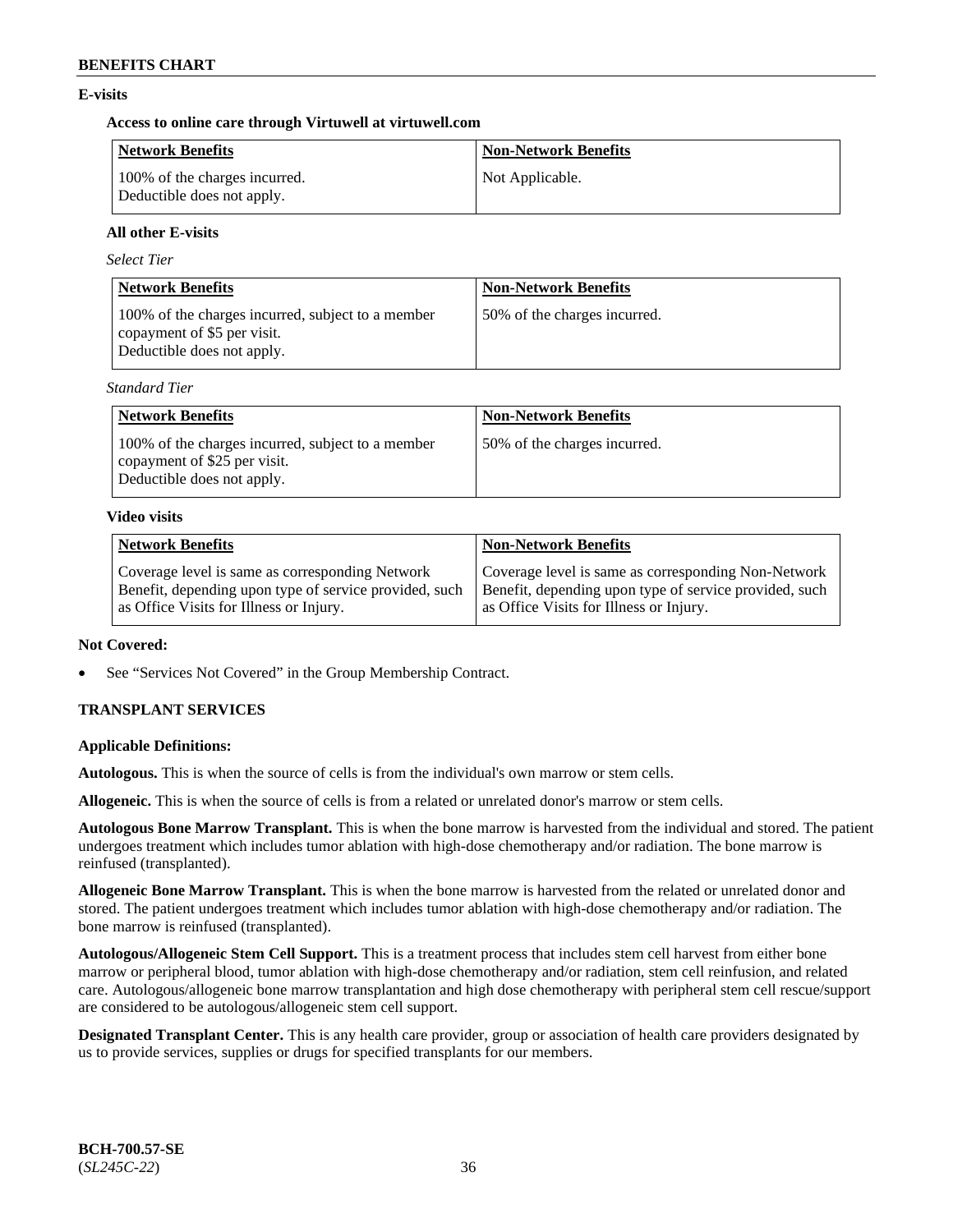**Transplant Services.** This is transplantation (including retransplants) of the human organs or tissue listed below, including all related post-surgical treatment and drugs and multiple transplants for a related cause. Transplant services do not include other organ or tissue transplants or surgical implantation of mechanical devices functioning as a human organ, except surgical implantation of an FDA approved Ventricular Assist Device (VAD) or total artificial heart, functioning as a temporary bridge to heart transplantation.

Prior authorization is required prior to consultation to support coordination of care and benefits.

### **Covered Services:**

We cover eligible transplant services (as defined above) while you are covered under this Benefits Chart. Transplants that will be considered for coverage are limited to the following:

- Kidney transplants for end-stage disease.
- Cornea transplants for end-stage disease.
- Heart transplants for end-stage disease.
- Lung transplants or heart/lung transplants for: (1) primary pulmonary hypertension; (2) Eisenmenger's syndrome; (3) endstage pulmonary fibrosis; (4) alpha 1 antitrypsin disease; (5) cystic fibrosis; and (6) emphysema.
- Liver transplants for: (1) biliary atresia in children; (2) primary biliary cirrhosis; (3) post-acute viral infection (including hepatitis A, hepatitis B antigen e negative and hepatitis C) causing acute atrophy or post-necrotic cirrhosis; (4) primary sclerosing cholangitis; (5) alcoholic cirrhosis; and (6) hepatocellular carcinoma.
- Allogeneic bone marrow transplants or peripheral stem cell support associated with high dose chemotherapy for: (1) acute myelogenous leukemia; (2) acute lymphocytic leukemia; (3) chronic myelogenous leukemia; (4) severe combined immunodeficiency disease; (5) Wiskott-Aldrich syndrome; (6) aplastic anemia; (7) sickle cell anemia; (8) non-relapsed or relapsed non-Hodgkin's lymphoma; (9) multiple myeloma; and (10) testicular cancer.
- Autologous bone marrow transplants or peripheral stem cell support associated with high-dose chemotherapy for: (1) acute leukemias; (2) non-Hodgkin's lymphoma; (3) Hodgkin's disease; (4) Burkitt's lymphoma; (5) neuroblastoma; (6) multiple myeloma; (7) chronic myelogenous leukemia; and (8) non-relapsed non-Hodgkin's lymphoma.
- Pancreas transplants for simultaneous pancreas-kidney transplants for diabetes, pancreas after kidney, living related segmental simultaneous pancreas kidney transplantation and pancreas transplant alone.

For Network Benefits, charges for transplant services must be incurred at a designated transplant center.

The transplant-related treatment provided, including expenses incurred for directly related donor services, shall be subject to and in accordance with the provisions, limitations, maximum and other terms of this Benefits Chart.

Medical and hospital expenses of the donor are covered only when the recipient is a member and the transplant and directly related donor expenses have been prior authorized for coverage. Treatment of medical complications that may occur to the donor are not covered. Donors are not considered members, and are therefore not eligible for the rights afforded to members under the Contract.

The list of eligible transplant services and coverage determinations are based on established medical policies, which are subject to periodic review and modifications by the medical director

*Subject to the Standard Tier Deductibles*

| Network Benefits             | <b>Non-Network Benefits</b>  |
|------------------------------|------------------------------|
| 70% of the charges incurred. | 50% of the charges incurred. |

#### **Transplant Travel Benefit**

We may provide travel and lodging when a member needs a transplant and a designated transplant center is greater than 100 miles from the member's primary address.

This benefit is subject to our medical policies (medical coverage criteria). Coverage criteria are available by calling Member Services or logging on to your "*my*HealthPartners" account at [healthpartners.com.](http://www.healthpartners.com/)